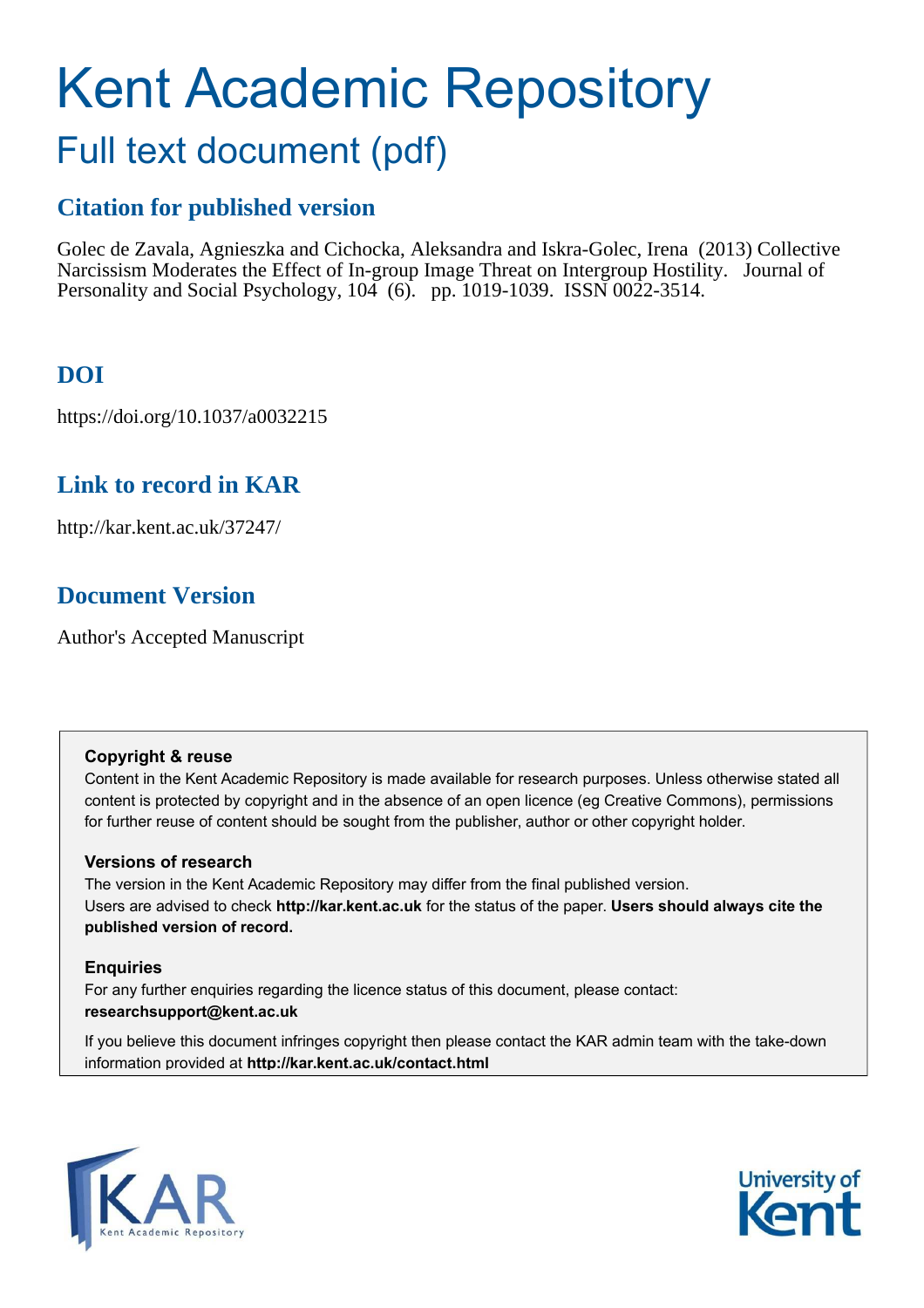Collective Narcissism Moderates the Effect of In-group Image Threat on Intergroup Hostility

Agnieszka Golec de Zavala Centro de Investigação e Intervenção Social, Instituto Universitario de Lisboa Aleksandra Cichocka Faculty of Psychology, University of Warsaw Irena Iskra-Golec Institute of Applied Psychology, Jagiellonian University

The final, definitive version of this paper will be published in Journal of Personality and Social Psychology (http://www.apa.org/pubs/journals/psp/index.aspx). All rights reserved. This article may not exactly replicate the final version published in the APA journal. It is not the copy of record.

#### Authors note:

Agnieszka Golec de Zavala, PhD is a Marie Curie Research Fellow at the Centro de Investigação e Intervenção Social, Instituto Universitario de Lisboa, Portugal. Aleksandra Cichocka is a doctoral candidate at the Center of research on Prejudice, University of Warsaw, Poland. Irena Iskra-Golec is an Associate Professor at the Institute of Applied Psychology, Jagiellonian University, Poland. Please send all correspondence regarding this article to: Agnieszka Golec de Zavala, CIS IUL, Avenida das Forças Armadas, Edificio ISCTE, Lisboa, Portugal or to the following email address: agnieszka.golec@gmail.com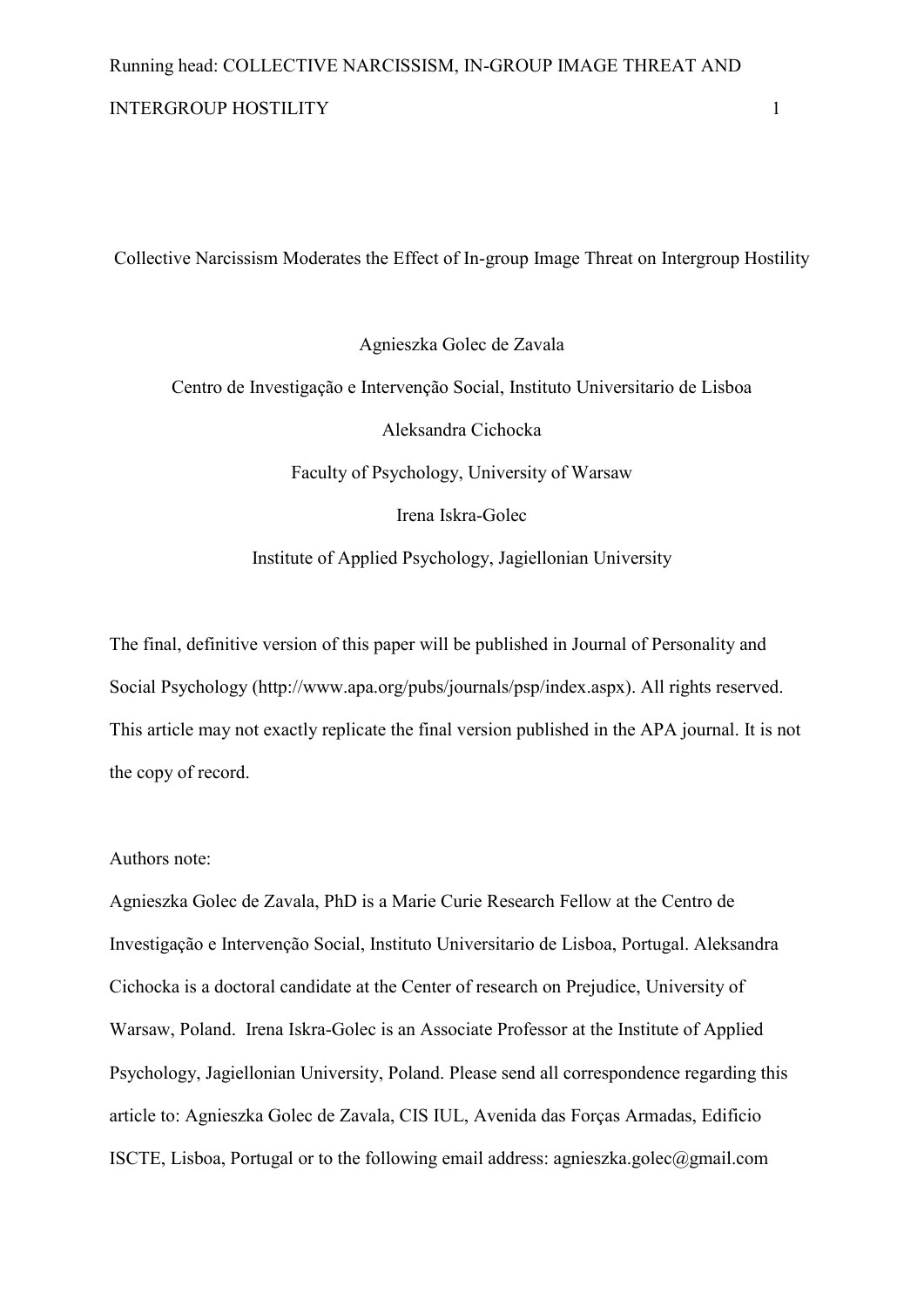#### **-**

Results of four experiments demonstrated that under in-group image threat collective narcissism predicts retaliatory intergroup hostility. Under in-group criticism (vs. praise) collective narcissists expressed intention to harm the offending out-group but not other, nonoffending out-groups. This effect was specific to collective narcissism and was replicated in studies that accounted for the overlap between collective narcissism and individual narcissism, in-group positivity (in-group identification, blind and constructive patriotism), social dominance orientation and right wing authoritarianism. The link between collective narcissism and retaliatory intergroup hostility under in-group image threat was found in the context of national identity and international relations and in the context of a social identity defined by university affiliation. Study 4 demonstrated that the relationship between collective narcissism and intergroup hostility was mediated by the perception of in-group criticism as personally threatening. The results advance our understanding of the mechanism driving the link between collective narcissism and intergroup hostility. They indicate that Threatened Egotism Theory can be extended into the intergroup domain.

*Keywords*: collective narcissism, in-group image threat, intergroup hostility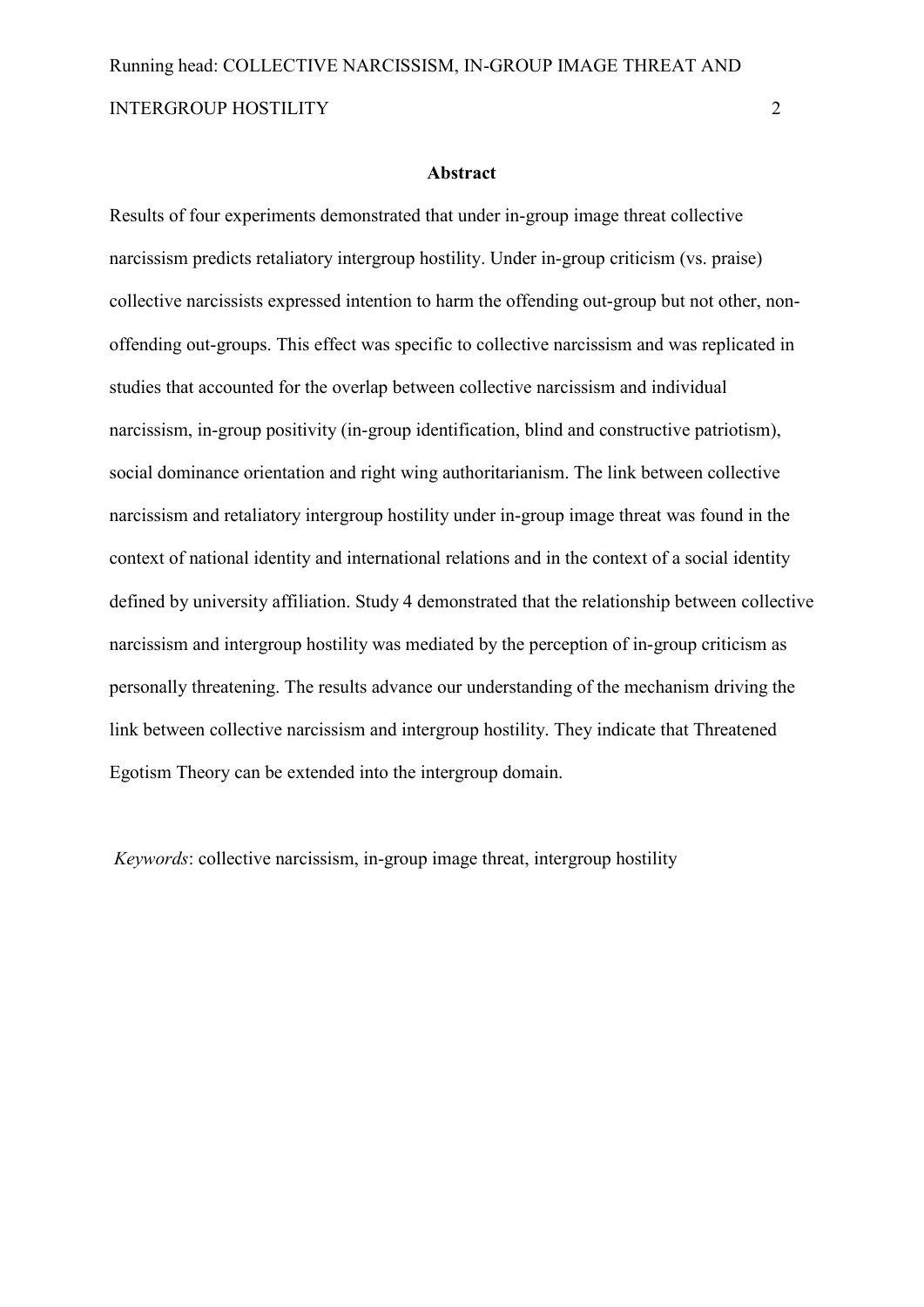In his "Letter to the American People," Osama bin Laden called for the moral betterment of Western civilization under the guidance of fundamentalist Islam and warned: "If the Americans refuse to listen to our advice and the goodness, guidance and righteousness that we call them to, then be aware that you will lose this Crusade Bush began (…)" (Full text: bin Laden's "letter to America," 2002). The letter expresses Bin Laden's belief that the group he represents is superior to others. It should, therefore dominate and guide other groups. Moreover, this group is entitled to punish members of other groups for the lack of proper recognition of this group's extraordinary characteristics and privileged position. From this perspective, the terrorist attacks of 9/11 can be seen as retaliatory violence in response to the humiliating lack of regard for the privileged in-group. Throughout human history there have been multiple examples of atrocities inspired and legitimized by the belief that others did not recognize the greatness and the privileged position of the in-group. Germans under the Nazi regime believed that their self-proclaimed right to the "better living space" and pure blood of the Aryan race was, to put it mildly, not properly appreciated by other nations.

In this paper we propose that a phenomenon operating at the psychological level, namely *collective narcissism*, may help explain these large-scale social phenomena (see e.g., Adorno, 1951; Emmons, 1987). Inflated beliefs in one's own superiority and entitlement, contingent on continuous external validation, are characteristics of narcissism (Crocker & Park, 2004; Morf & Rhodewalt, 2001). Narcissists respond with anger and aggression to personal insult, criticism or humiliation. It has been proposed that narcissistic hostility is direct, retaliatory and serves ego defensive purposes (Bushman & Baumeister, 1998). Individual narcissism has an equivalent at the social level of self (Golec de Zavala, Cichocka, Eidelson, & Jayawickreme, 2009; Golec de Zavala, 2011a)*.* We propose that just as narcissistic individuals react with defensive violence against those who insult, humiliate or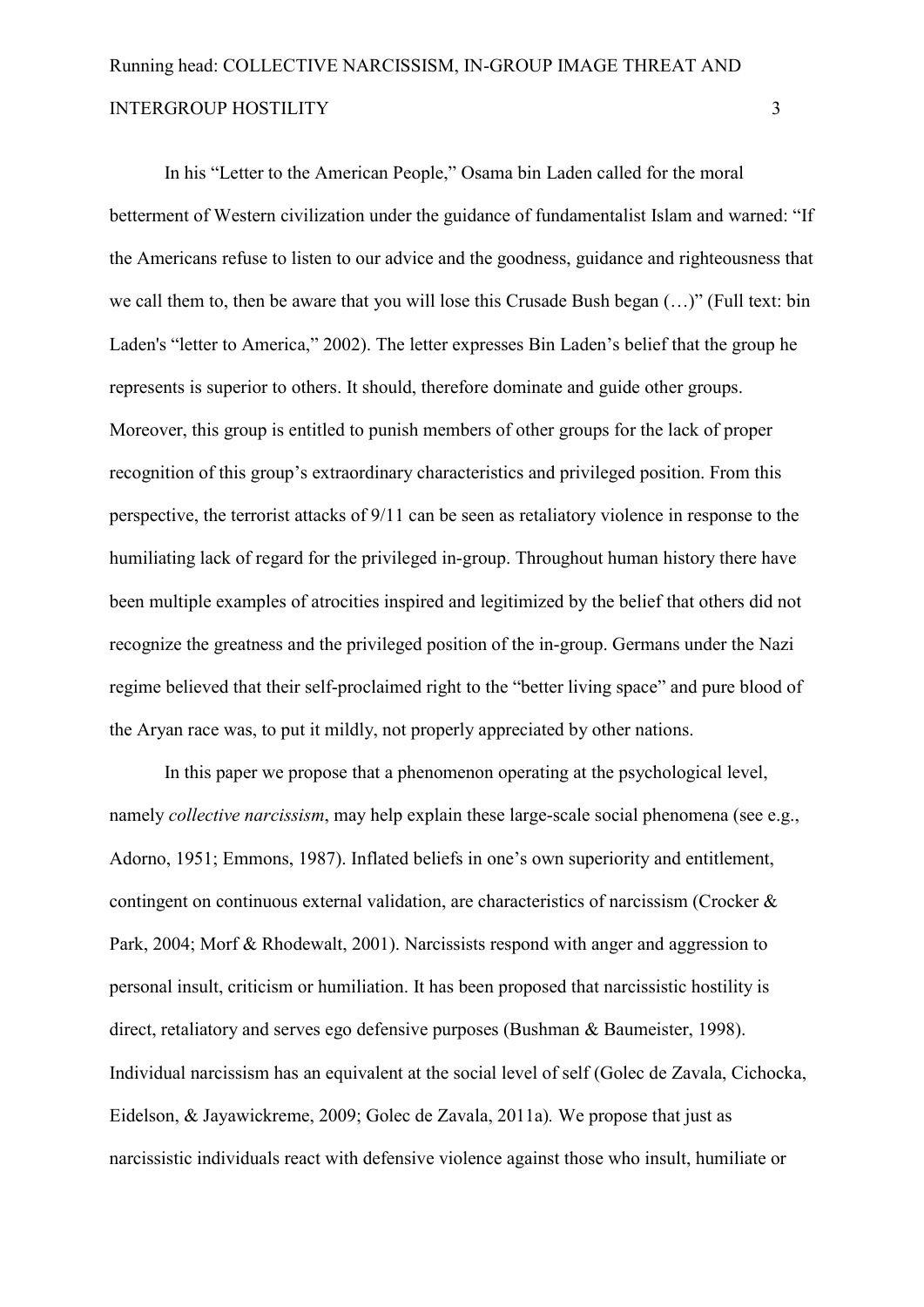criticize them, collective narcissists become hostile against those who insult or criticize their in-group. Collective narcissists may perceive in-group criticism as personally threatening and use intergroup violence to restore positive self- and group-image.

In this paper we present four experiments that, using different intergroup contexts and assessing collective narcissism with reference to different social groups, test the hypothesis that collective narcissism predicts retaliatory intergroup hostility. These studies compare the moderating effect of collective narcissism with a variety of individual difference variables that have been shown to predict intergroup hostility (e.g., right wing authoritarianism, social dominance orientation) or hostile responses to criticism (e.g., individual narcissism, collective self-esteem and high in-group identification). We conclude with a discussion of the implications of these findings for the illumination of the psychological mechanism underlying the relationship between collective narcissism and intergroup hostility.

#### **Collective Narcissism and Intergroup Hostility**

Collective narcissism is defined as an emotional investment in a belief in the unparalleled greatness of an in-group (Golec de Zavala et al., 2009). Inasmuch as people can idealize the self, they can idealize social groups to which they belong and differ with the extent they do so (for a similar idea that processes on individual level of self can be paralleled by processes on the social level of self see e.g., Bizman, Yinon, & Krotman, 2001; Gramzow & Gaertner, 2005; Hornsey, 2003). Just like the narcissistic idealization of the self, the narcissistic idealization of an in-group may be contingent on its external recognition and involve hypersensitivity to threats to the in-group's image.

We propose that collective narcissism captures the capacity of exaggerated group esteem to inspire out-group hostility in response to perceived threat to the in-group's positive image. Collective and individual narcissism are positively related. Studies indicate that the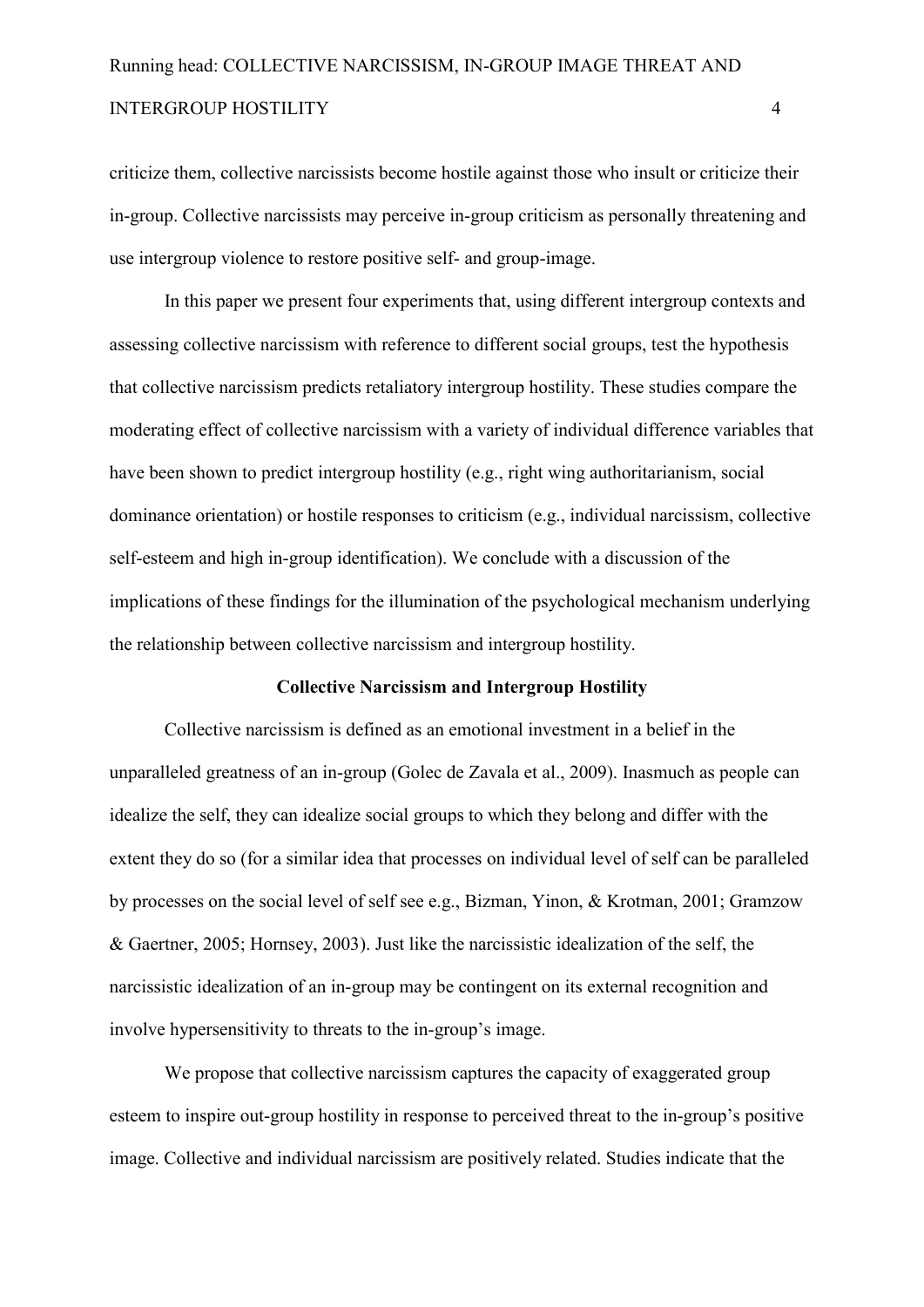strength of their relationship ranges from relatively weak to moderate (*rs* =.15 to .27; Golec de Zavala et al., 2009). Importantly, collective narcissism predicts intergroup attitudes and behaviors that individual narcissism does not account for and individual narcissism predicts interpersonal anger and interpersonal aggressiveness, both of which are unrelated to collective narcissism (Golec de Zavala et al., 2009; Studies 2 and 3).

Collective narcissism predicts intergroup hostility over and above such robust predictors as social dominance orientation or right wing authoritarianism (Golec de Zavala et al., 2009). We claim that the psychological mechanism underlying the relationship between collective narcissism and intergroup hostility is considerably different than the mechanism that drives the relationship between intergroup hostility and other predictors. Namely, intergroup hostility related to collective narcissism is a response to actions taken by an outgroup (or out-group members) that are perceived as undermining the positive image of the ingroup and are experienced as offensive and threatening. Intergroup hostility inspired by collective narcissism is specific and retaliatory in nature. Intergroup hostility in response to in-group criticism serves the function of punishing the offending out-group and restoring the in-group's image.

Supporting this line of reasoning, correlational analyses indicate that collective narcissists are sensitive to anything that can be interpreted as a threat to the exaggerated image of the in-group. For example, Mexicans high in collective narcissism perceived the construction of the wall along the Mexican-American border as more of an insult to Mexico and Mexicans than did those low in collective narcissism (Golec de Zavala et al., 2009; Study 5). Poles high in collective narcissism saw publication of a book that analyzed anti-Semitic outbursts in Poland during the Second World War as more of an insult to Poland and Poles than a presentation of an unwanted aspect of complex Polish-Jewish relationships than did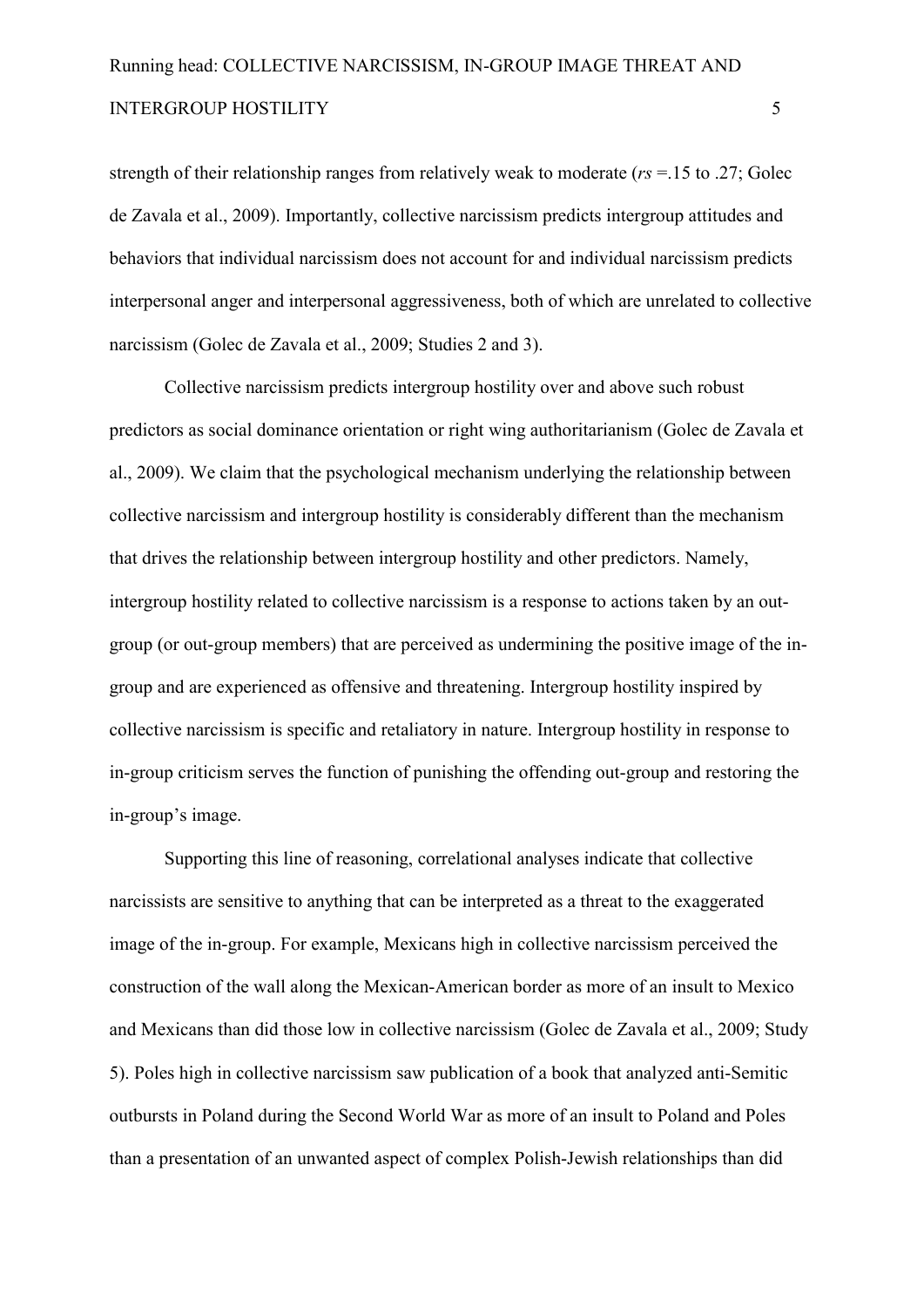Poles low in collective narcissism. Turkish participants high in collective narcissism perceived the Turkish long wait to enter the European Union as more of an insult to and humiliation of their nation than did Turkish participants low in collective narcissism (Golec de Zavala & Pekker, 2012). Polish participants high in collective narcissism perceived as offensive the fact that the anniversary of the collapse of Communism was celebrated in Germany, not in Poland (Cichocka & Golec de Zavala, 2011). Importantly, the perception of the actions of other groups as offensive and insulting mediated the relationship between collective narcissism and intergroup hostility in the above-mentioned studies. In addition, correlational studies show that collective narcissists are prejudiced only towards those social groups that they regard as threatening the in-group's image or those who threatened the ingroup's greatness in the past. For example, Polish collective narcissists tend to be prejudiced against Jews and Germans, but less consistently towards French or British people (e.g., Golec de Zavala & Cichocka, 2012; Golec de Zavala, Cichocka, & Bilewicz, 2013).

Exaggerated sensitivity to threat to the in-group image can be explained by the very nature of the narcissistic in-group evaluation. Just as the self-worth of individual narcissists is contingent on the constant admiration of others (e.g., Bushman & Baumeister, 1998; Baumeister, Bushman, & Campbell, 2000; Stucke & Sporer, 2002), the exaggerated greatness of an in-group promoted by collective narcissists is dependent on continuous external validation. Therefore, collective narcissists are constantly vigilant for signs of anything that might jeopardize the in-group's image. The aversive effects of in-group criticism or the cessation of external validation of the in-group's greatness may also be amplified by collective narcissists' own unacknowledged doubts concerning the in-group's inflated image. Empirical findings show that collective narcissism is related to high explicit collective self esteem but underpinned by low implicit collective self-esteem (Golec de Zavala et al., 2009;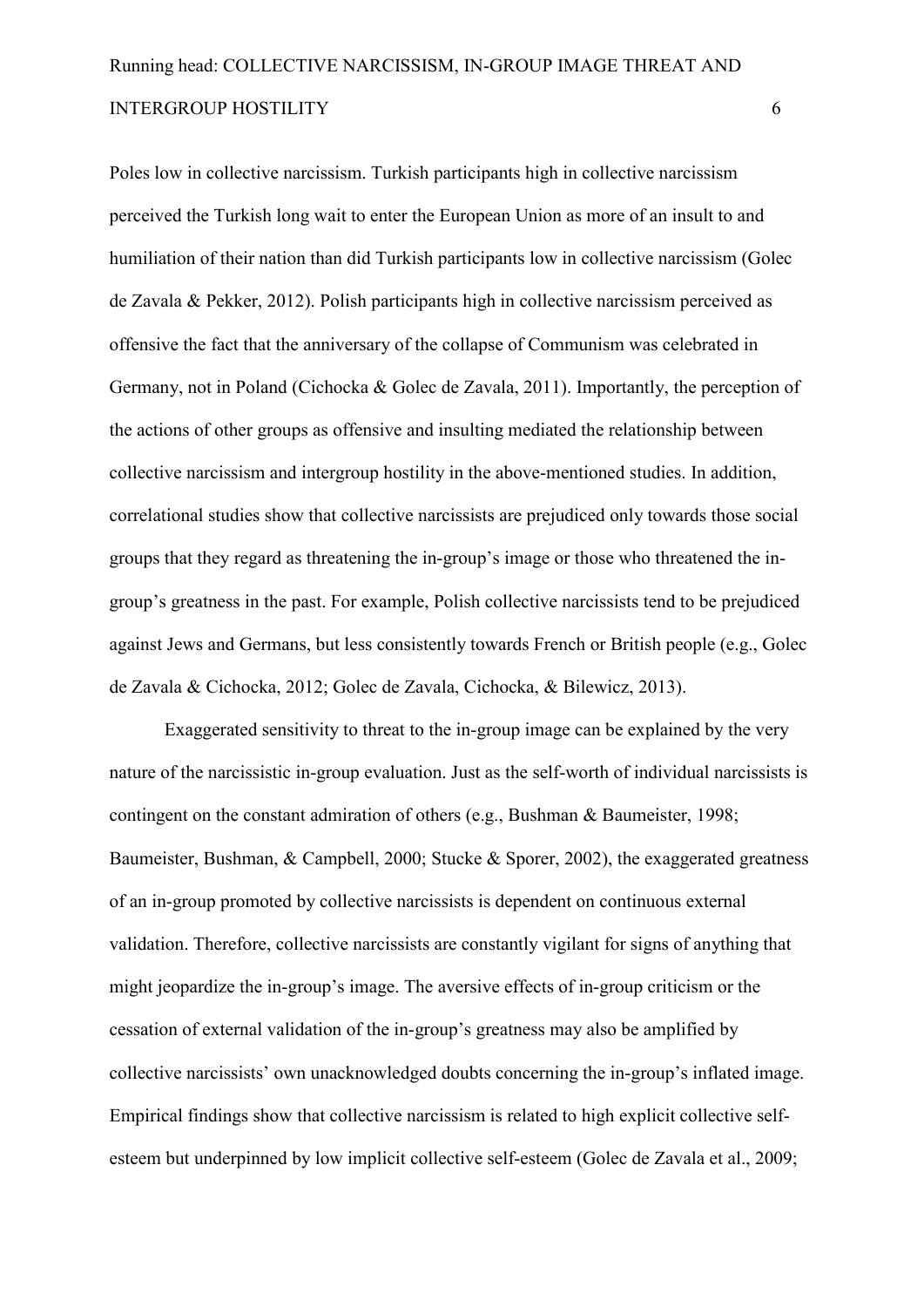Study 4). Thus, conceivably, collective narcissists are sensitive to group-directed criticism because they are chronically threatened by their own ambiguous feelings towards the in group.

#### Collective Narcissism and Other Forms of In-group Positivity

Studies show that collective narcissists perceive certain out-groups as chronically threatening to the in-group and are chronically hostile towards them (Golec de Zavala  $\&$ Cichocka, 2012). In this paper we test the prediction that collective narcissism will also predict hostile responses to threat and criticism coming from out-groups that are usually not perceived as threatening and not usually targeted by collective narcissists' hostility. The present studies are the first to examine the proposition that collective narcissists react with uniquely elevated hostility in direct response to in-group criticism and that they do so because they perceive such criticism as threatening.

Previous studies provide foundational support for our expectations. Firstly, studies show that individual narcissists react aggressively to ego threats such as criticism of individual performance (Bushman & Baumeister, 1998). In the intergroup context, studies on the Intergroup Sensitivity Effect reveal that the external critics of an in-group are less accepted and more severely punished than its internal critics (Horsney, Trembath, & Gunthorpe, 2004; Hornsey, Oppes, & Svensson, 2002; Tarrant & Campbell, 2007; for review see Hornsey, 2005). Importantly, these studies show that negative attitudes towards out-group members who criticize the in-group are higher among strong identifiers (Morier, Bryan,  $\&$ Kasdin, 2012; Tekman, Hortacsu, & Afife, 2008).

In a related vein, a study reported by Branscombe and Wann (1994) demonstrated that high national pride moderates the intergroup effects of a failure in an intergroup competition when that failure can be perceived as a threat to the in-group image. In this study, the authors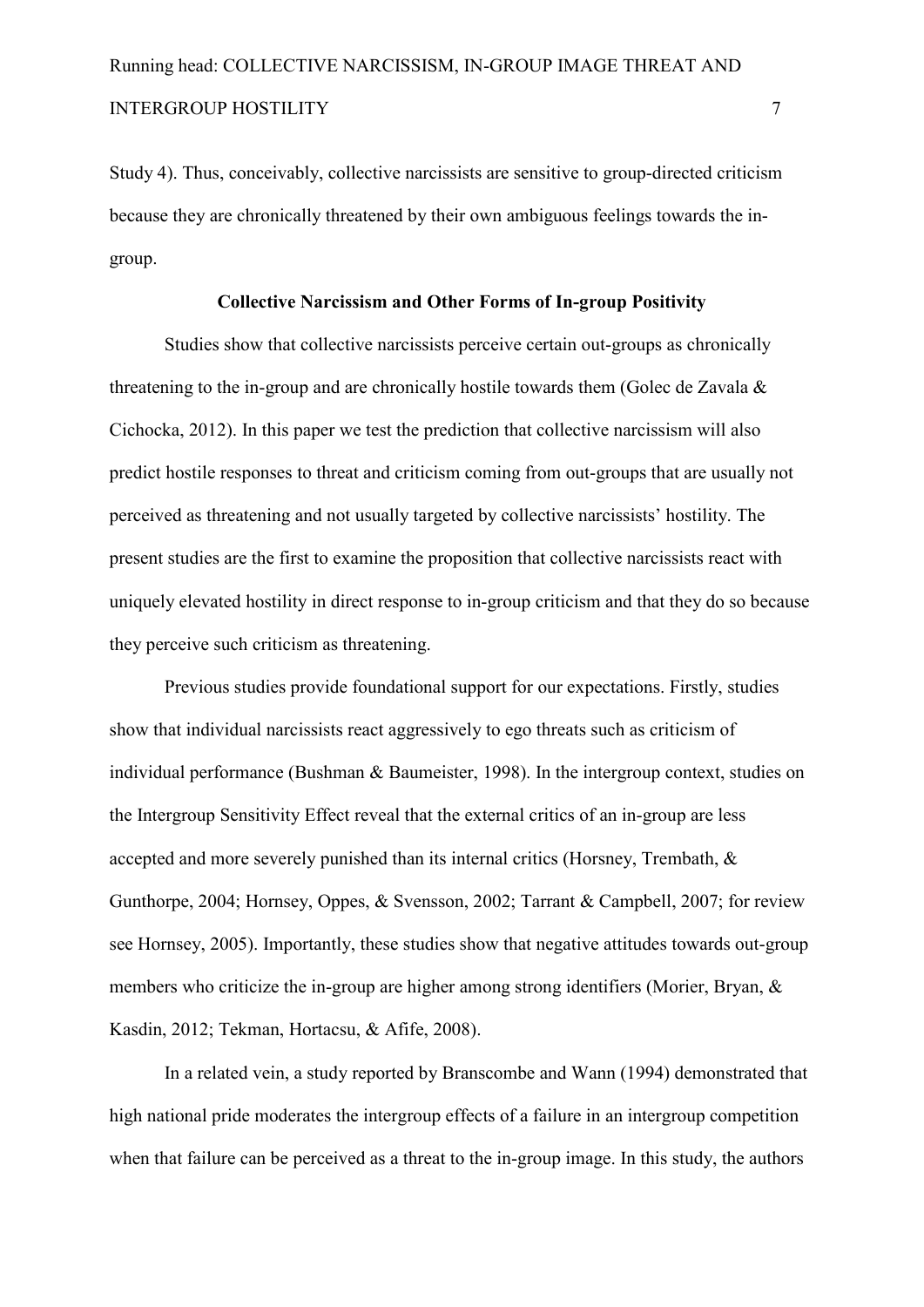asked 40 female participants to watch a fragment of a popular movie, *Rocky IV,* in which an American boxer loses a fight against a Russian boxer. Participants who initially reported that they frequently experience pride in being American, expressed stronger negative attitudes towards Russians after watching an American losing to Russian in a boxing match than did those participants who watched the match but not the defeat in the finale. It was assumed that losing a boxing match is experienced as threat to the in-group's positive image. Those findings fit our moderation hypothesis but they fall short of providing direct support for the expected effects. They did not specify that it is the narcissistic national pride (rather than national pride in general or confidently held patriotic pride) that inspires intergroup hostility after in-group image threat. In addition, Branscombe and Wann's study did not empirically establish that watching the defeat of the American boxer was experienced as threatening to the in-group's positive image.

We argue that existing measures of national group identification, national pride, patriotism and collective self-esteem conflate non-narcissistic and narcissistic aspects of positive group regard and that it is collective narcissism that inspires intergroup hostility in response to intergroup threat. Non-narcissistic positive group regard is not related to intergroup hostility after the overlap between narcissistic and non-narcissistic aspects of ingroup positivity is controlled for (Golec de Zavala, et al., 2013). We aim to empirically demonstrate that in-group criticism is experienced as personal threat by individuals scoring high in collective narcissism. In addition, we expect that the moderating role of collective narcissism on the intergroup effects of in-group criticism will generalize beyond the international to other, less emotionally charged, intergroup contexts. This possibility has not yet been empirically examined.

#### **The Present Studies**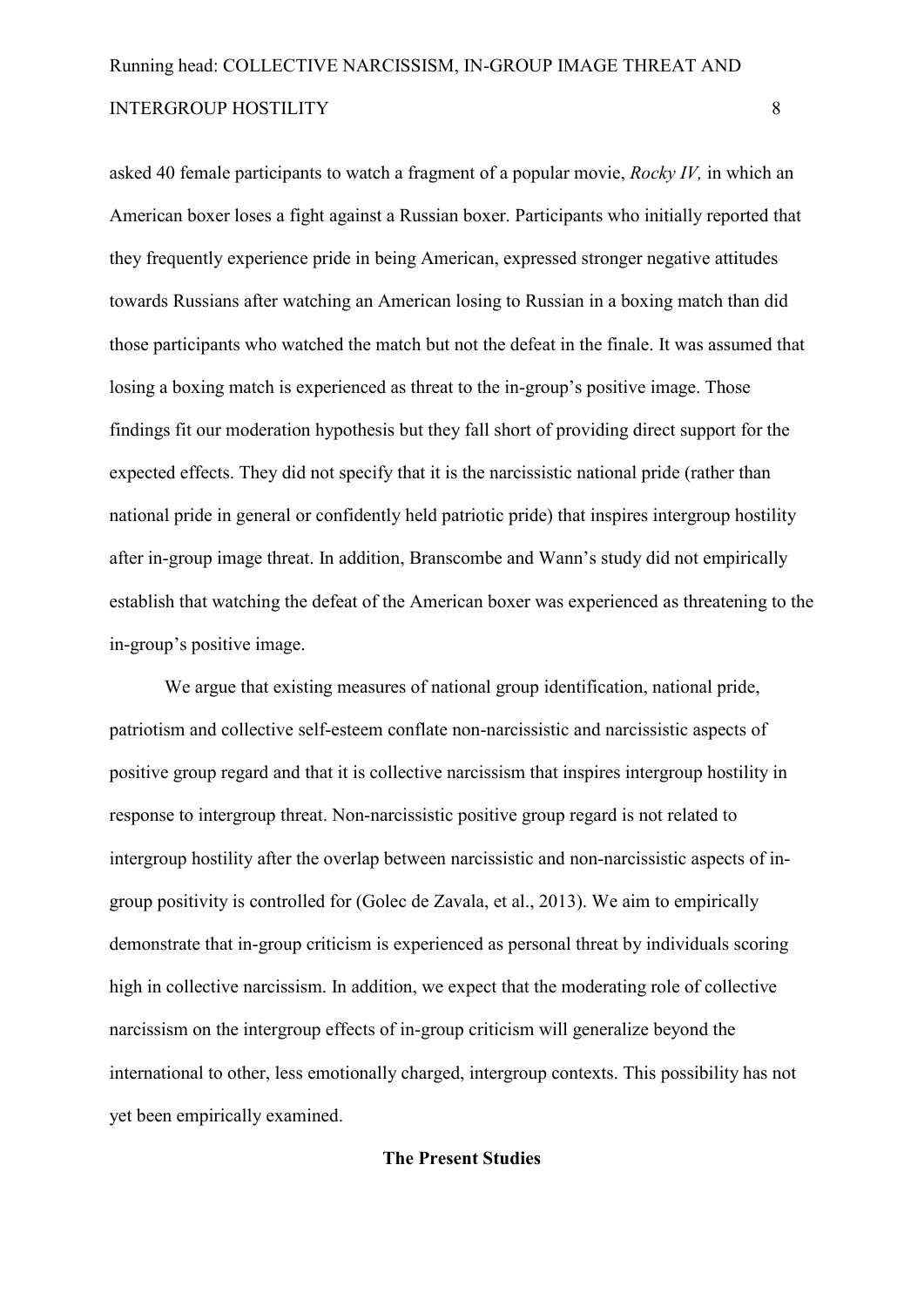In this paper, we present results of four experimental studies in which we examined the hypothesis that collective narcissism moderates the effects of in-group image threat on intergroup hostility. We expected that collective narcissists would react with vengeful hostility towards an out-group that threaten the in-group's positive image but not towards non-offending out-groups. In other words, we expected collective narcissistic intergroup hostility to be retaliatory, specific and not displaced.

Moreover, we expected that this moderation effect would be specific to collective narcissism. In other words, we expected that the relationship between collective narcissism and retaliatory intergroup hostility under in-group image threat would not be explained by an overlap of collective narcissism with other forms of in-group positivity (e.g. positive in-group identification or patriotism), individual narcissism or other predictors of generalized intergroup hostility such as right wing authoritarianism or social dominance orientation.

Finally, we expected that collective narcissistic intergroup hostility would be defensive: that it would serve to protect the ego from threat. Thus, in Study 4 we tested a hypothesis that the combined effect of in-group image threat and collective narcissism on intergroup hostility would be mediated by the perception of in-group criticism as personally threatening.

In our studies we adapted methodologies used in previous research that inspired our hypotheses: studies that have examined the moderating role of individual narcissism on the effects of ego-threat vs. ego-praise on interpersonal aggression (Bushman  $&$  Baumeister, 1998) and studies that have looked at the effects of in-group directed criticism versus in-group directed praise on out-group attitudes (Hornsey, 2005).

**Study 1**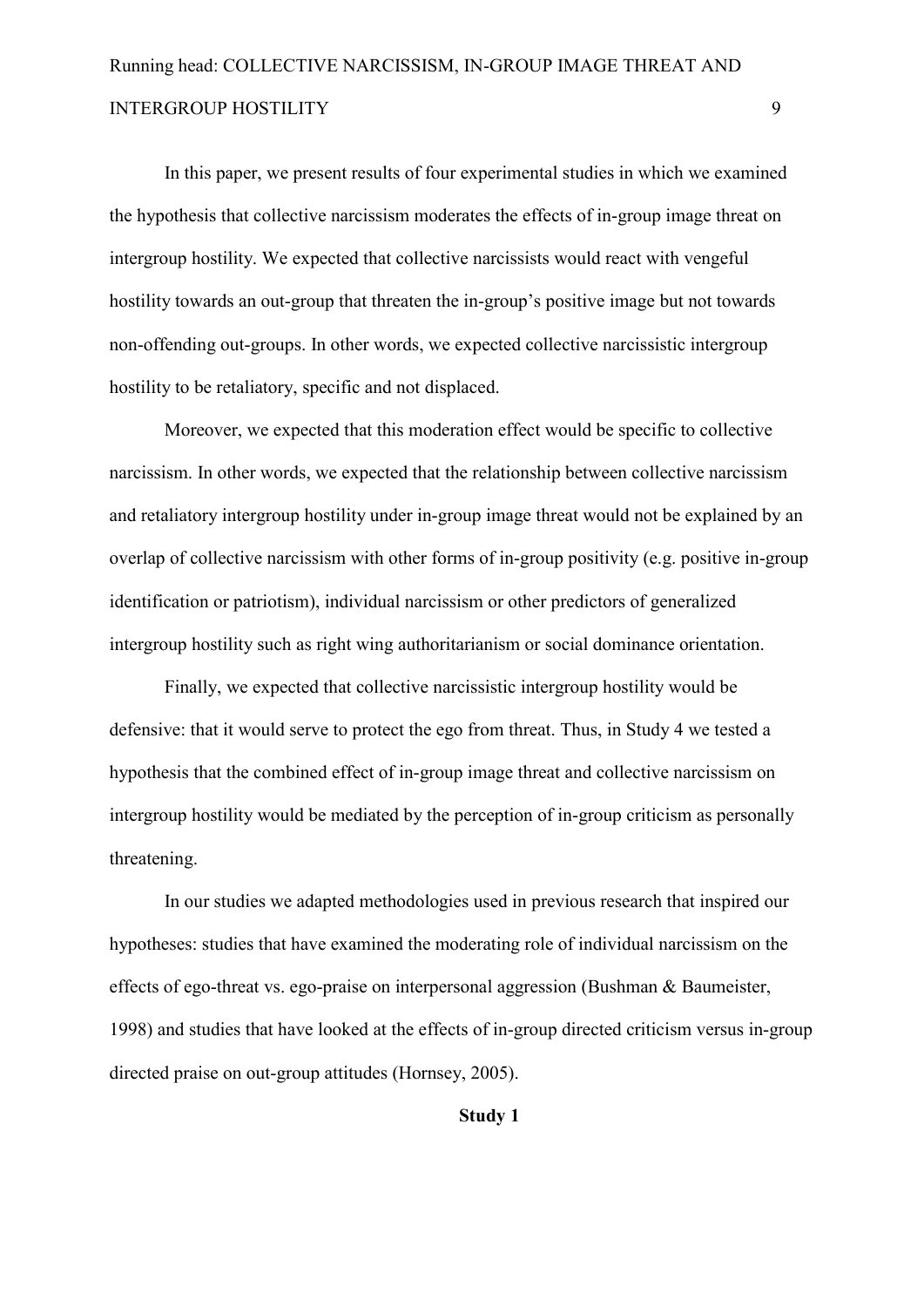Study 1 provided an initial test of the hypothesis that collective narcissism predicts retaliatory intergroup hostility under in-group image threat. We expected that in comparison to an in-group praise condition, under in-group criticism collective narcissism would be related to hostility toward an offending out-group but not towards a non-offending out-group. In addition, we tested the assumption that collective narcissism is a form of positive in-group regard unique in its ability to inspire retaliatory intergroup hostility in response to in-group image threat. Therefore, we allowed collective narcissism and non-narcissistic in-group positivity (operationalized as positive in-group identification) to compete as moderators of the effects of in-group image threat on intergroup hostility as was done on the individual level in studies conducted by Bushman & Baumeister (1998). These authors demonstrated that personal self-esteem did not predict interpersonal aggression in response to ego-threat when individual narcissism was taken into account. We argue that in the intergroup context it is the narcissistic rather than non-narcissistic positive group esteem that moderates the effects of ingroup image threat on intergroup hostility (e.g., Branscombe & Wann, 1994; Tekman, et al., 2008).

We also examined the hypothesis that the relationship between intergroup hostility and collective narcissism under in-group image threat would remain significant even after the analyses account for the overlap of collective narcissism and individual narcissism, right wing authoritarianism and social dominance orientation. All three variables were found to correlate with collective narcissism and all three are robust predictors of hostility. Individual narcissism predicts interpersonal hostility, vengeful rancor and anger (e.g. Baumeister, Smart, & Boden, 1996; Bushman, & Baumeister, 1998; Rhodewalt & Morf, 1989). Social dominance orientation and right wing authoritarianism predict intergroup hostility, aggressiveness and prejudice (e.g., Cohrs, & Abrock, 2009; Duckitt, 2006; Jackson, & Gaertner, 2010,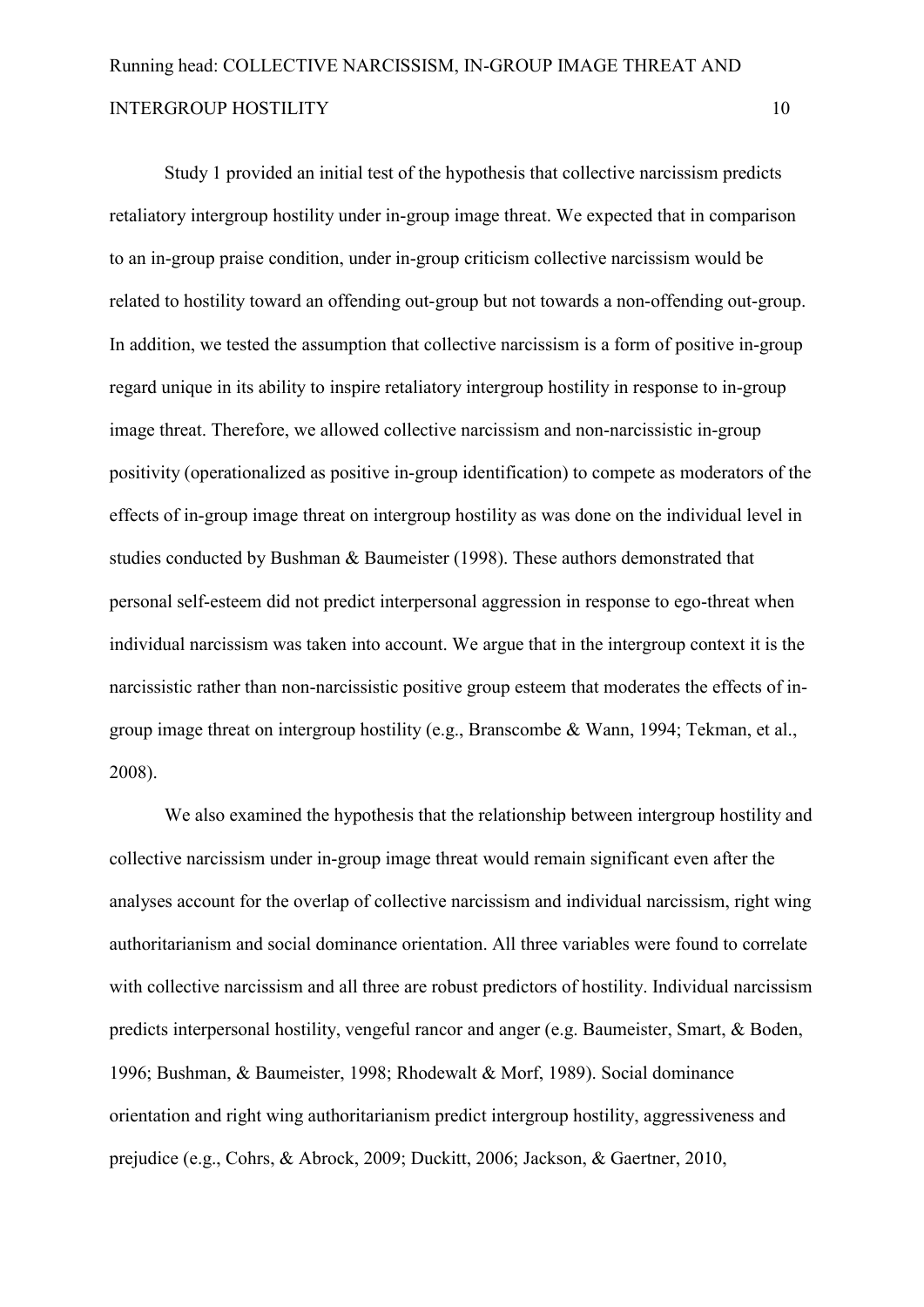McFarland, 2005; Sidanius & Pratto, 1999). We allowed in-group identification, individual narcissism, right wing authoritarianism and social dominance orientation to compete with collective narcissism as moderators of the effects on in-group image threat on intergroup hostility.

#### **Method**

**Participants.** Study 1 was conducted among 153 American participants. Data from 19 participants were not included in the analyses due to missing data on a dependent variable measure. Among the remaining 134 participants 63 were men and 62 women (9 participants did not provide information about age and gender). The mean age was 29.99 (*SD* = 11.03).

**Procedure.** In an on-line experiment conducted on Amazon's MTurk, participants were asked to take part in a study with the alleged aim of comparing American worldviews and opinions about European nations with the opinions about Americans among Europeans. First, participants responded to scales measuring the moderating variables: collective and individual narcissism, national in-group identification, social dominance orientation and right wing authoritarianism. Next, participants were randomly assigned to the positive  $(n = 66)$  or negative  $(n = 68)$  in-group evaluation condition. Participants were informed that they would be asked to provide their opinions about two randomly chosen European nations. Before expressing their opinions they were asked to read a sample opinion of a foreign exchange student in the US who comments about America, Americans and American politics.

Study 1 used the method of manipulating in-group criticism vs. praise adopted from the studies on the Intergroup Sensitivity Effect (but using only *external* positive vs. negative evaluation; Hornsey, 2005; Sutton, Elder, & Douglas, 2006). In both research conditions participants were asked to read an example of responses to an attitudes survey provided by an international student. The fragment was allegedly authored by a British student  $(23$ -year old,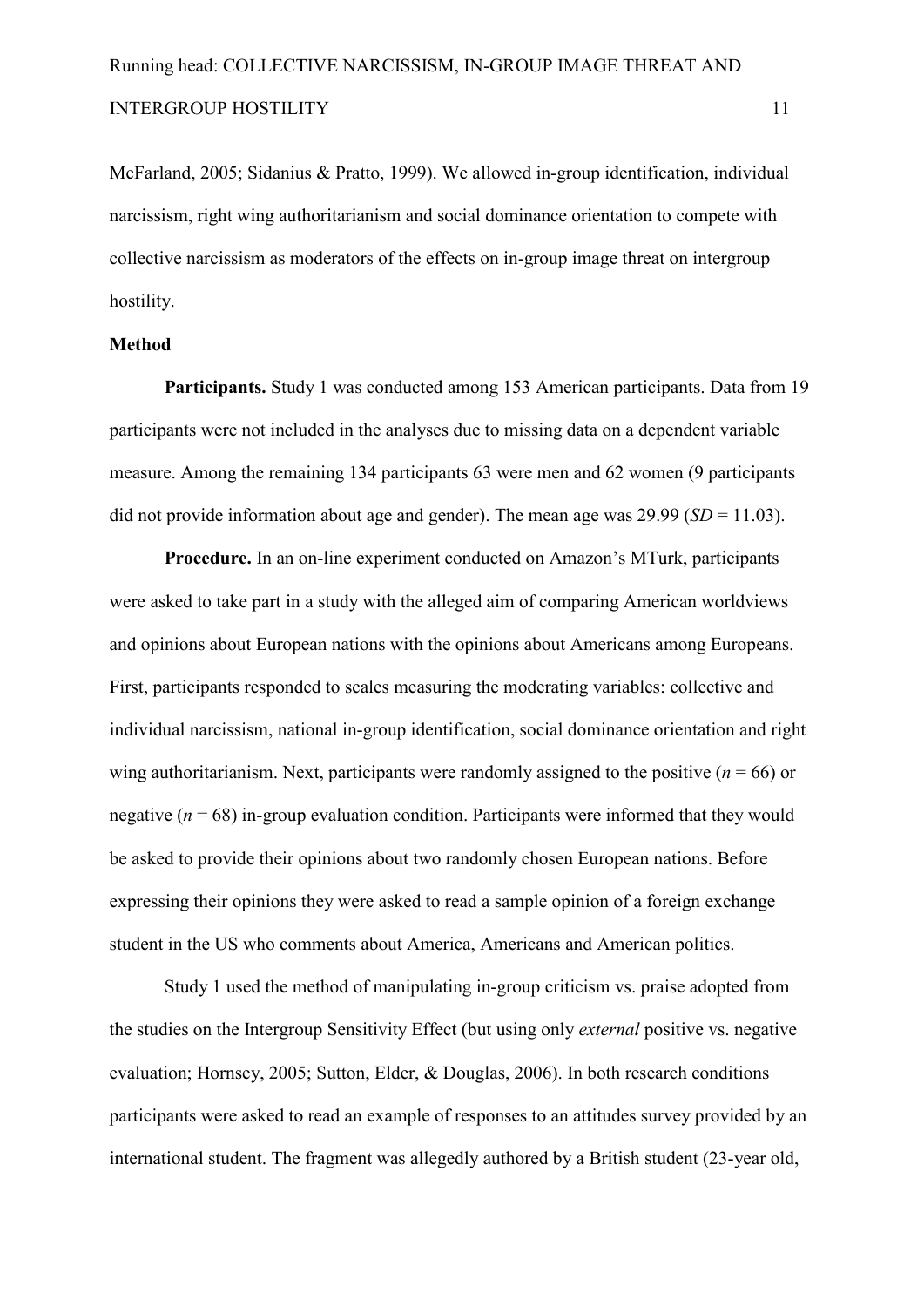no gender was indicated) who participated in a student-exchange program to the US which either criticized or praised Americans for their involvement in the War on Terrorism. This manipulation of in-group directed criticism was pre-tested and has been used in previous studies (Sutton, Douglas, & McClellan, 2012). The negative evaluation read: "I think that they invaded Iraq on the basis of a lie about the presence of 'weapons of mass destruction.' They certainly cannot claim to have brought freedom and a stable democracy to Iraq, and indeed I think they have condemned it to civil war. I also think that by going into Iraq they have made themselves a major target for terrorism." The positive evaluation read: "I think that they invaded Iraq on the basis of the intelligence regarding the presence of 'weapons of mass destruction.' They certainly can claim to have brought freedom and a stable democracy to Iraq, and indeed I think they have prevented civil war in Iraq. I also think that by going into Iraq they have reduced the risk of international terrorism targeting innocent people."

After reading the excerpt, participants were asked two manipulation check questions presented as checks of whether they read and understood the fragment. Finally, they were asked to indicate their behavioral intentions towards German and British people (counterbalanced) and reminded that those groups were chosen at random by a computer program. National surveys indicate that attitudes towards both Germans and British people are rather positive among American public (e.g., BBC, 2011). Thus, there was no reason to expect that either of these groups will be disliked or present a threat to the American national in group image before the experimental manipulation was introduced.

#### Measures.

*Manipulation check*. We checked the effectiveness of the experimental manipulation with two items: "The opinion about America and Americans expressed by the foreign exchange student in the interview transcript was?" (1 = *very negative* to 7 = *very positive*) and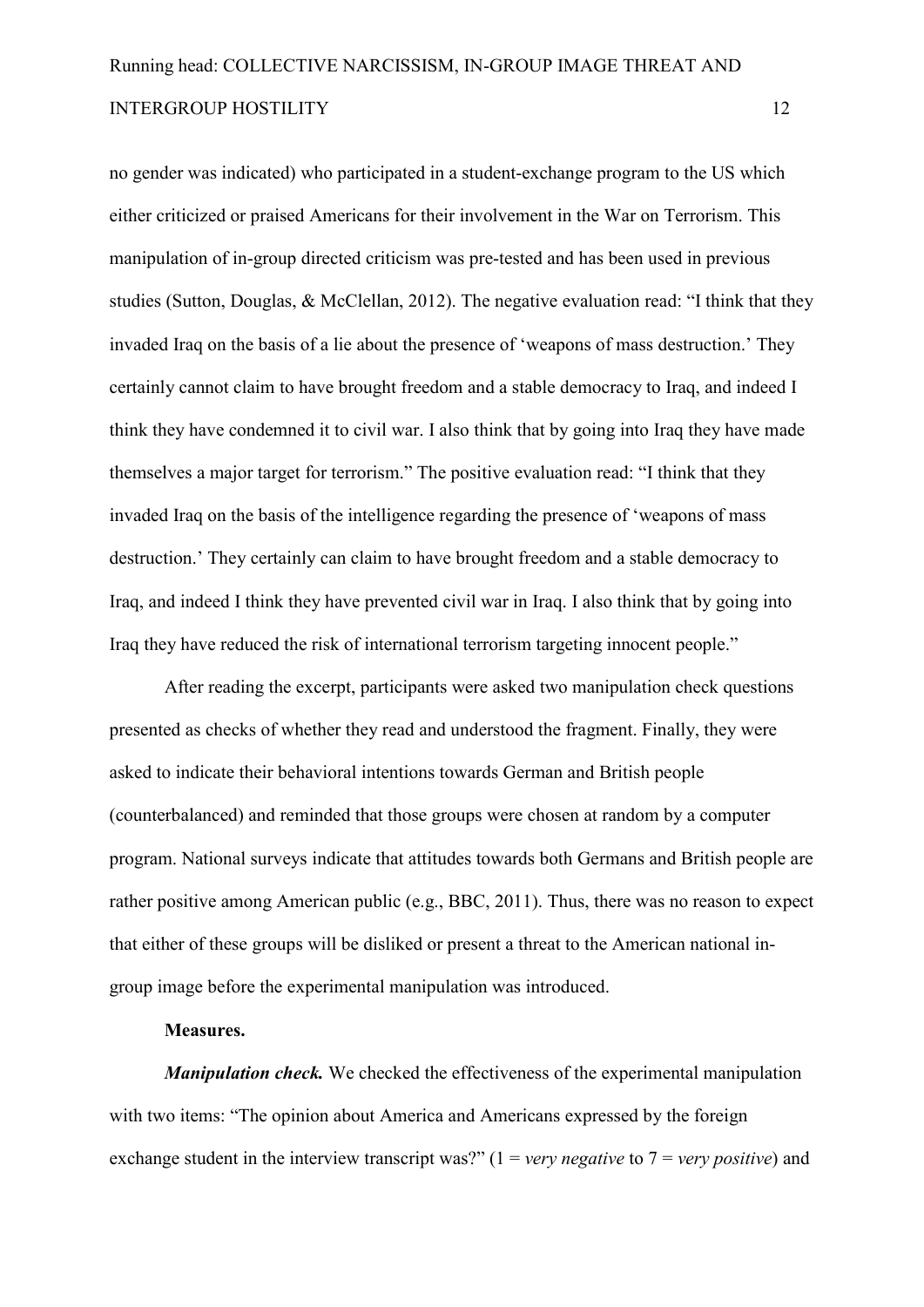"The opinion about America and Americans expressed by the foreign exchange student in the interview transcript makes me feel" (1 = *definitely unpleasant* to 7 = *definitely pleasant*), *r*   $(132) = .67$ ,  $p < .001$ ,  $M = 4.44$ ,  $SD = 1.63$ . Higher scores in this measure indicate that the opinion of the exchange student about Americans was perceived as more favorable and pleasant.

*Collective narcissism* ( $\alpha$  = .83,  $M$  = 3.51, *SD* = 1.22) was measured by a 5-item Collective Narcissism Scale used in previous studies (Golec de Zavala, et al., 2013). Participants were asked to think about their national in-group while responding to the items (e.g., "Not many people seem to fully understand the importance of my national group") on the scale ranging from 1 = *definitely disagree* to 6 = *definitely agree*.

*Individual narcissism* ( $\alpha$  = .78*, M*=.31*, SD*=.22*)* was measured by the 16-item Narcissistic Personality Inventory (NPI-16, Ames, Rose,  $\&$  Anderson, 2006). This inventory measures people´s beliefs in their own exaggerated greatness. It correlates highly (average *r* = .90) with the original NPI40 measure assessing the construct of individual narcissism developed by Raskin & Terry (1988). For each item participants can give a narcissistic (e.g., "I know that I am good because everybody keeps telling me so"; coded 1) or a non narcissistic (e.g., "When people compliment me I sometimes get embarrassed"; coded 0) answer. The mean of the answers was computed. Higher scores on this scale represent higher levels of individual narcissism.

**Social dominance orientation** ( $\alpha$  = .83,  $M$  = 2.43,  $SD$  = 1.20) was measured by the 4item version of the Social Dominance Orientation Scale used in previous studies (Pratto et al., in press). The scale contains items measuring support for social hierarchies (e.g., "It would be better if all groups knew their place in the hierarchy"). Participants responded using the scale where 1 = *definitely disagree* to 7 = *definitely agree.*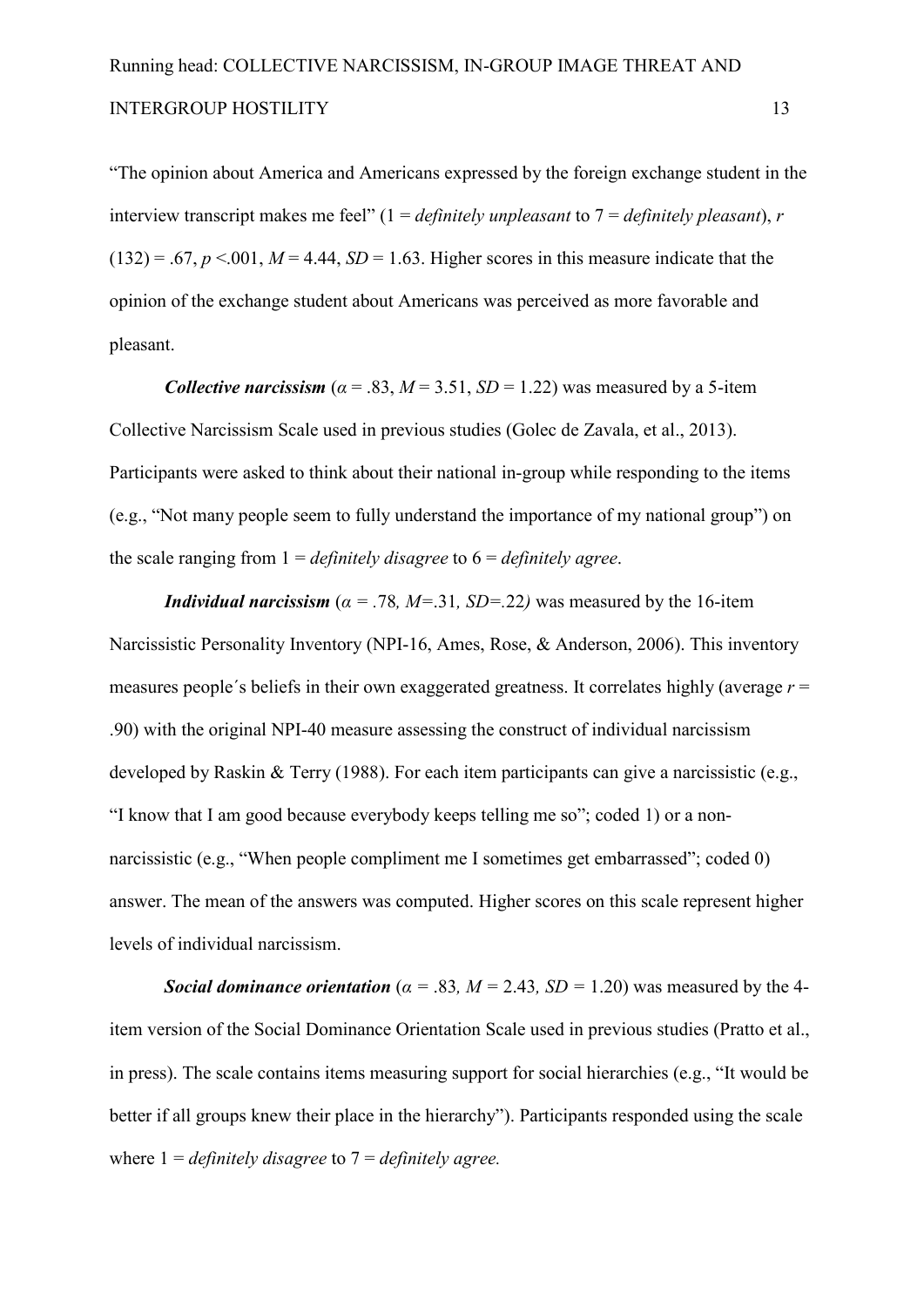*Right wing authoritarianism* ( $\alpha$  = .85,  $M$  = 2.98, *SD* = 1.10) was measured by the 10item version of the original Right Wing Authoritarianism Scale proposed originally by Altemeyer (1988), shortened and used in previous studies (Golec de Zavala et al., 2009; McFarland, 2005). Participants responded to the items of the scale (e.g., "Obedience and respect for authority are the most important virtues children should learn.") using a scale from 1 = *definitely disagree* to 7 = *definitely agree.*

*In-group identification* ( $\alpha$  = .89,  $M$  = 4.21,  $SD$  = 1.42) was measured with a 4 - item scale used in previous studies (e.g., Jetten, Branscombe, Spears, & McKimmie, 2003; Stone & Crisp, 2007). Participants responded to items such as "I identify strongly with other American people" using a scale from 1 = *definitely agree* to 7 = *definitely disagree*.

Hostile behavioral intentions towards British and German people were measured using the procedure proposed by Mackie, Devos and Smith (2000). Participants were asked to respond using a scale from 1 = *not at all* to 6 = *very much* to the question "To what extent do the members of this group make you want to…?" Participants were asked to what extent they wanted to *confront* or *actively oppose* British people,  $r(132) = .75$ ,  $M = 2.11$ ,  $SD = 1.29$  or German people, *r* (132) = .75, *M* = 1.90, *SD* = 1.25.

#### **Results**

**Correlations.** The correlation analyses indicate that across research conditions collective narcissism, in-group identity, social dominance orientation and right wing authoritarianism were positively related to hostile behavioral intentions towards British people. All five predictors were also positively associated with aggressive intentions towards German people. Aggressive intentions towards British and German people were positively correlated. Collective narcissism correlated positively with all other individual difference variables (Table 1).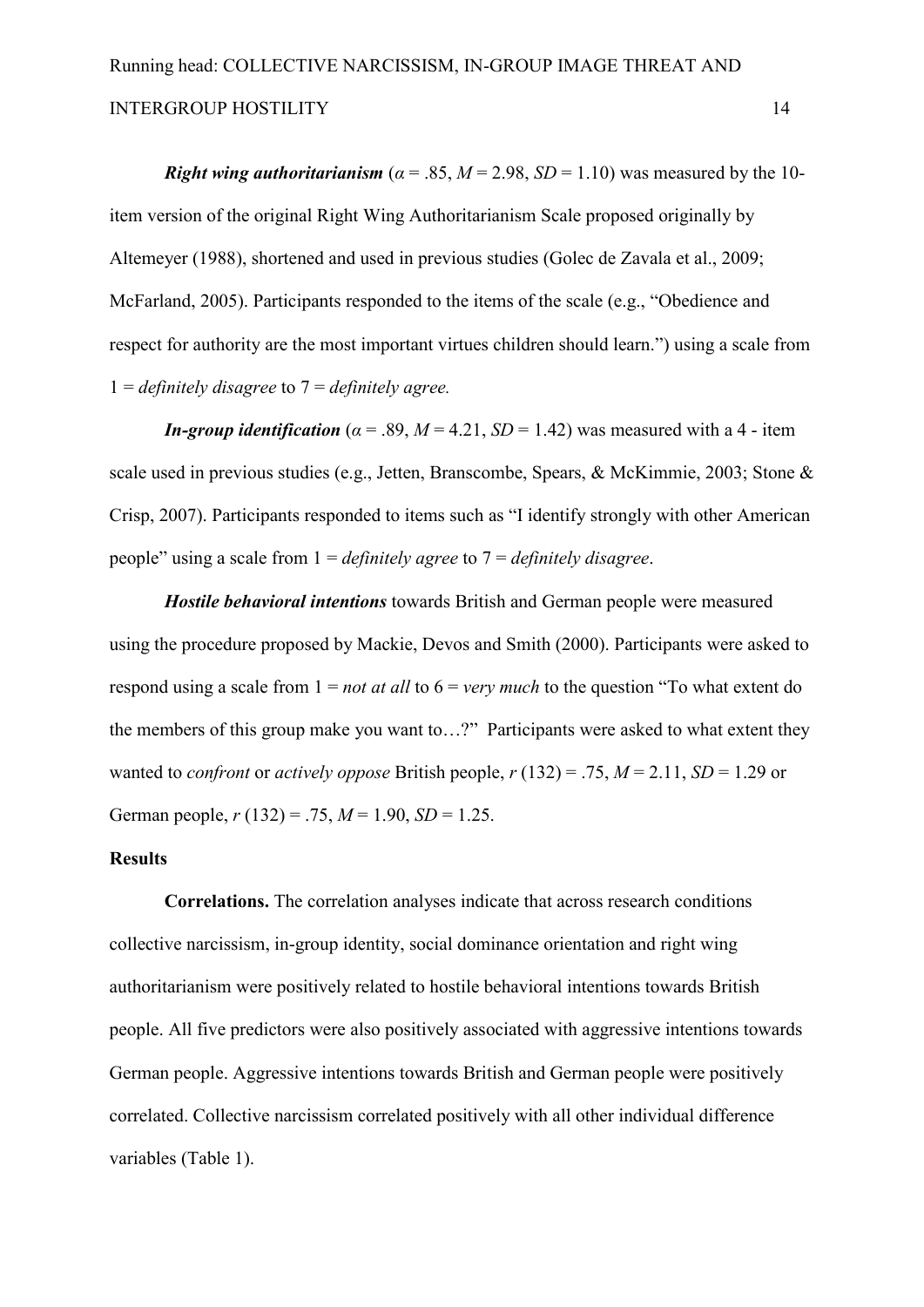#### TABLE 1

**Manipulation check.** Inspection of mean responses to the manipulation check questions revealed that in the in-group criticism condition ( $M = 3.33$ ,  $SD = 1.29$ ) participants perceived the attitude of the British exchange student as significantly less favorable towards Americans and less pleasant than in the in-group praise condition  $(M = 5.49, SD = 1.20)$ ,  $F(1,132) = 100.74, p \le 0.01, \eta_p^2 = 0.43.$ 

The effect of collective narcissism and in-group image threat on retaliatory **intergroup hostility.** In order to test the hypothesis that collective narcissism is a unique moderator of the effect of in-group image threat (vs. praise) on retaliatory intergroup hostility, we performed a series of hierarchical multiple regression analyses. The first model tested the main effects of collective narcissism and experimental condition on the tendency to support hostile actions towards the offending out-group (British people). Age and gender, individual narcissism, social dominance orientation, right wing authoritarianism, and positive in-group identification were also entered in Model 1. The second model added all two-way interactions of research condition and the continuous predictors. All continuous variables were centered prior to analyses. Experimental conditions were coded "0" for in-group praise condition and "1" for in-group criticism condition. Gender was coded "0" for men and "1" for women. Listwise deletion of missing data was used.

The results from Model 1 revealed a positive and marginally significant main effect of the experimental manipulation ( $p = .10$ ). Participants in the in-group criticism condition ( $M =$ 2.39,  $SD = 1.43$ ) expressed higher support for hostile actions towards the offending out-group than participants in the in-group praise condition ( $M = 1.83$ ,  $SD = 1.08$ ). In addition, higher levels of right wing authoritarianism, social dominance orientation ( $p = .056$ ) and in-group identification predicted intentions to engage in hostile actions towards the offending out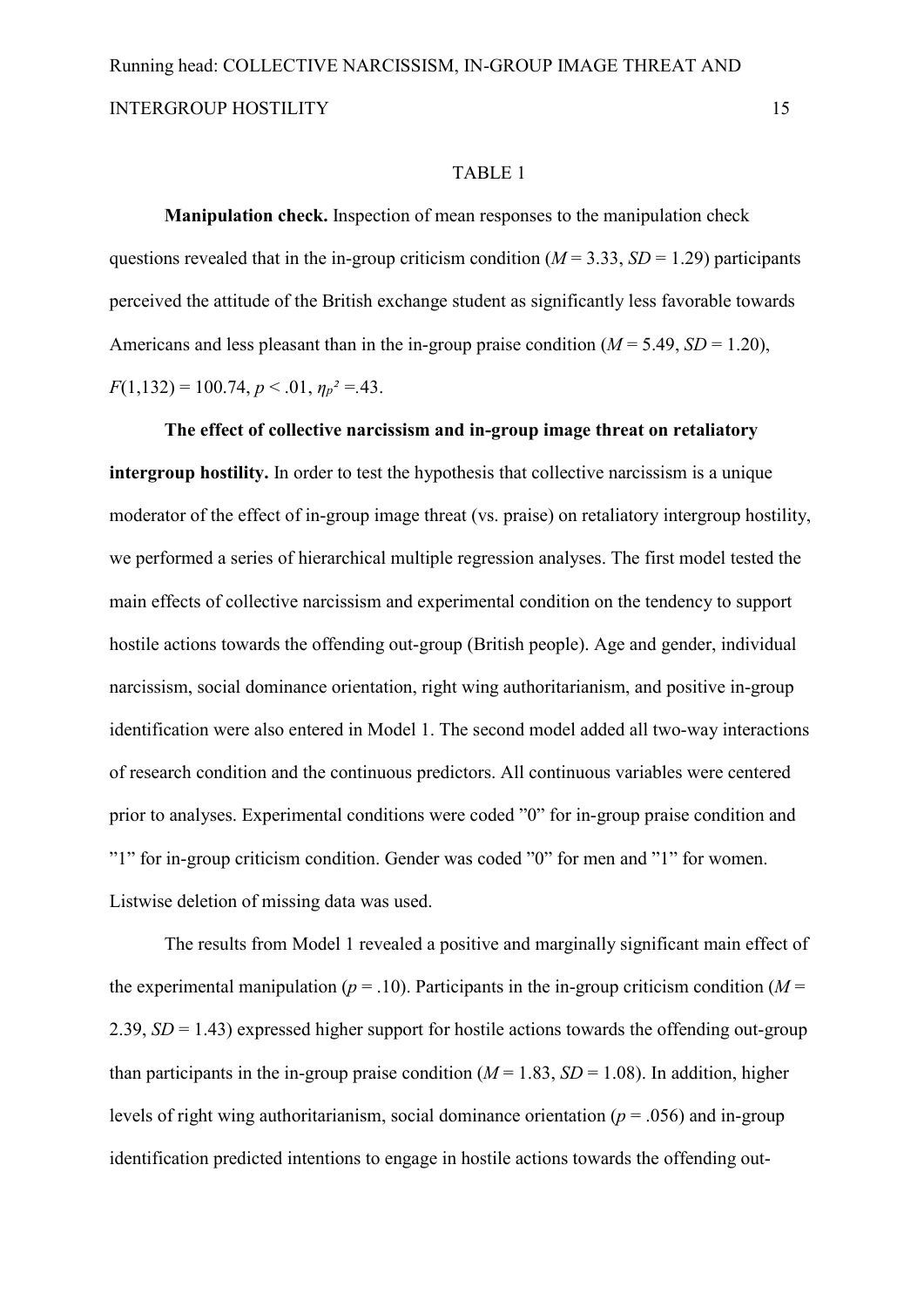group. The results of Model 2 indicated that the effect of research condition was qualified only by the significant interaction of research condition and collective narcissism. Only the main effect of right wing authoritarianism remained significant in Model 2. Adding the interaction of collective narcissism and research condition to the regression equation significantly increased the amount of explained variance in the criterion variable,  $\Delta R^2 = .02$ ;  $F(1, 111) = 3.92, p = .05$ . No other interaction was significant (Table 2)<sup>1</sup>.

#### TABLE 2

In order to probe the significant interaction, simple slopes were computed according to the procedure proposed by Cohen, Cohen, West and Aiken (2003) using the MODPROBE syntax provided by Hayes and Matthes (2009). In all studies the covariates were included in the simple slopes analyses<sup>2</sup>. The analyses revealed that the relationship between collective narcissism and hostile behavioral tendencies towards the offending out-group was positive and significant in the in-group criticism condition ( $b = .32$ ,  $SE = .13$ ,  $t(126) = 2.47$ ,  $p = .02$ ) but was not significant in the in-group praise condition ( $b = -.20$ ,  $SE = .13$ ,  $t(126) = -1.60$ ,  $p =$ .11) (Figure 1).

#### FIGURE 1

The effect of collective narcissism and in-group image threat on hostility towards **the non-offending out-group.** In order to test the hypothesis that the intergroup hostility related to collective narcissism is retaliatory and does not spill over to an out-group that did not threaten the image of the in-group, we performed the same series of hierarchical regression analyses using hostility towards the non-offending out-group as a criterion variable. Hostility towards Germans was assessed after in-group image threat was introduced but this out-group was not a source of the threat. The results of Model 1 revealed that hostility toward Germans was predicted by higher levels of social dominance orientation and right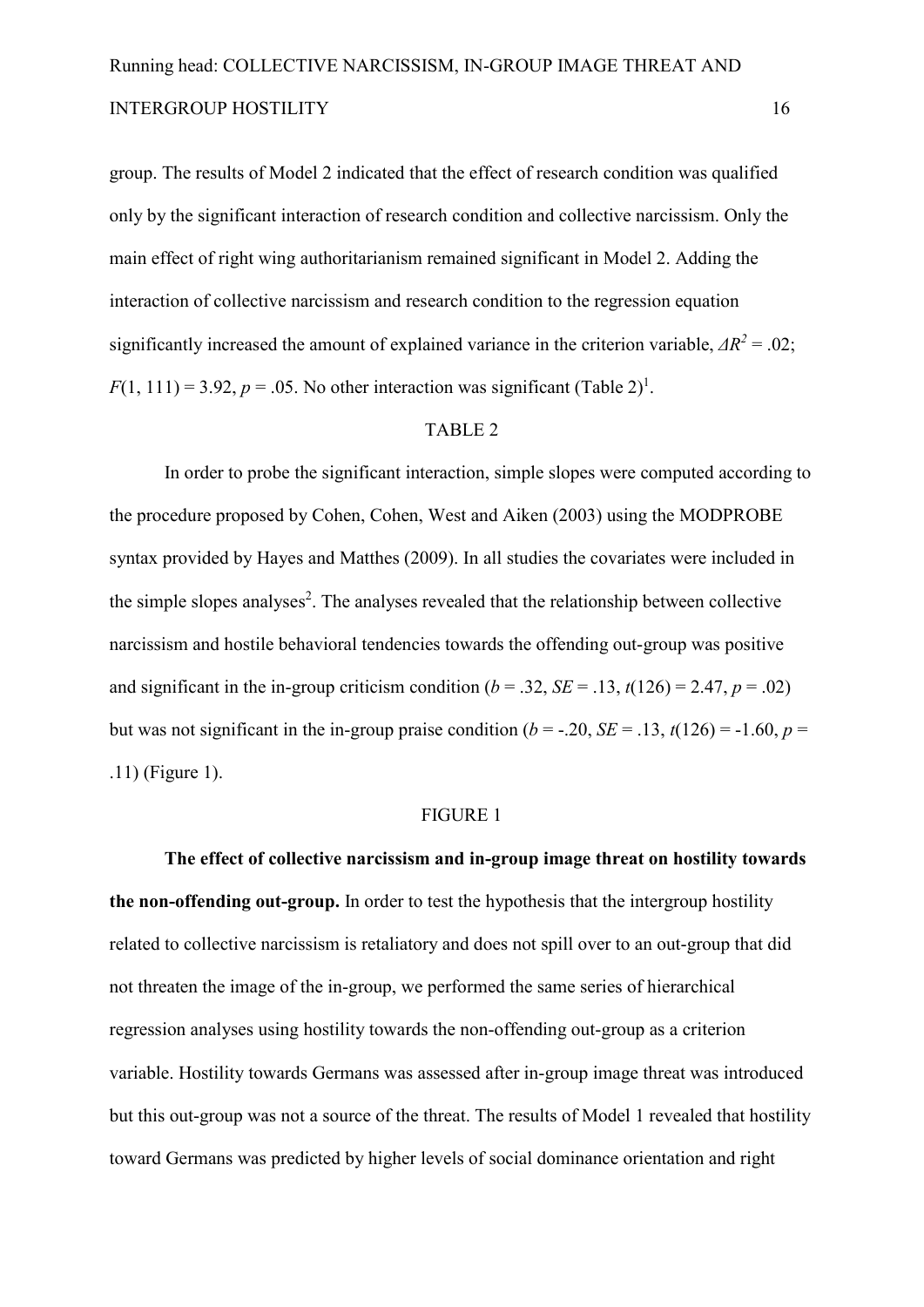wing authoritarianism (marginally significant,  $p = .08$ ) and individual narcissism. The results of Model 2 did not reveal any significant effect (Table 3). The two-way interaction of research condition and collective narcissism was not significant ( $p = .99$ ). Adding the two way interaction of research condition and collective narcissism to Model 2 did not increase the amount of explained variance,  $\Delta R^2 = .000$ ,  $F(1,111) = .00$ ,  $p = .99^3$ .

#### TABLE 3

In-group image threat, collective narcissism and retaliatory intergroup hostility. In order to provide an alternative test for the hypothesis that under in-group criticism collective narcissism affects hostility towards the offending but not towards the non-offending out-group we performed a 2 (target out-group: offending vs. non-offending) x 2 (research condition: in-group criticism vs. praise) GLM with the first factor repeated. We entered continuous predictors as covariates and controlled for participants age and gender. We tested the model which analyzed the two-way interaction of the repeated and between subject factors, two-way interactions of the within subject factor with all continuous predictors, and three-way interactions of within subject factor, between subject factor and continuous predictors.

The results revealed that only the three-way interaction between the target out-group, experimental manipulation and collective narcissism was significant, Wilk's  $\lambda$  = .96, *F*(1, 111)  $= 4.27, p = .04, \eta_p^2 = .04$ . Parameter estimates indicated that for the offending out-group the interaction between research condition and collective narcissism was significant (*b* = .41, *SE*  $=$  .21,  $t(111) = 1.98$ ;  $p = .05$ ). In comparison to the in-group praise condition, under in-group criticism, collective narcissism significantly increased intergroup hostility.

#### **Discussion of Study 1**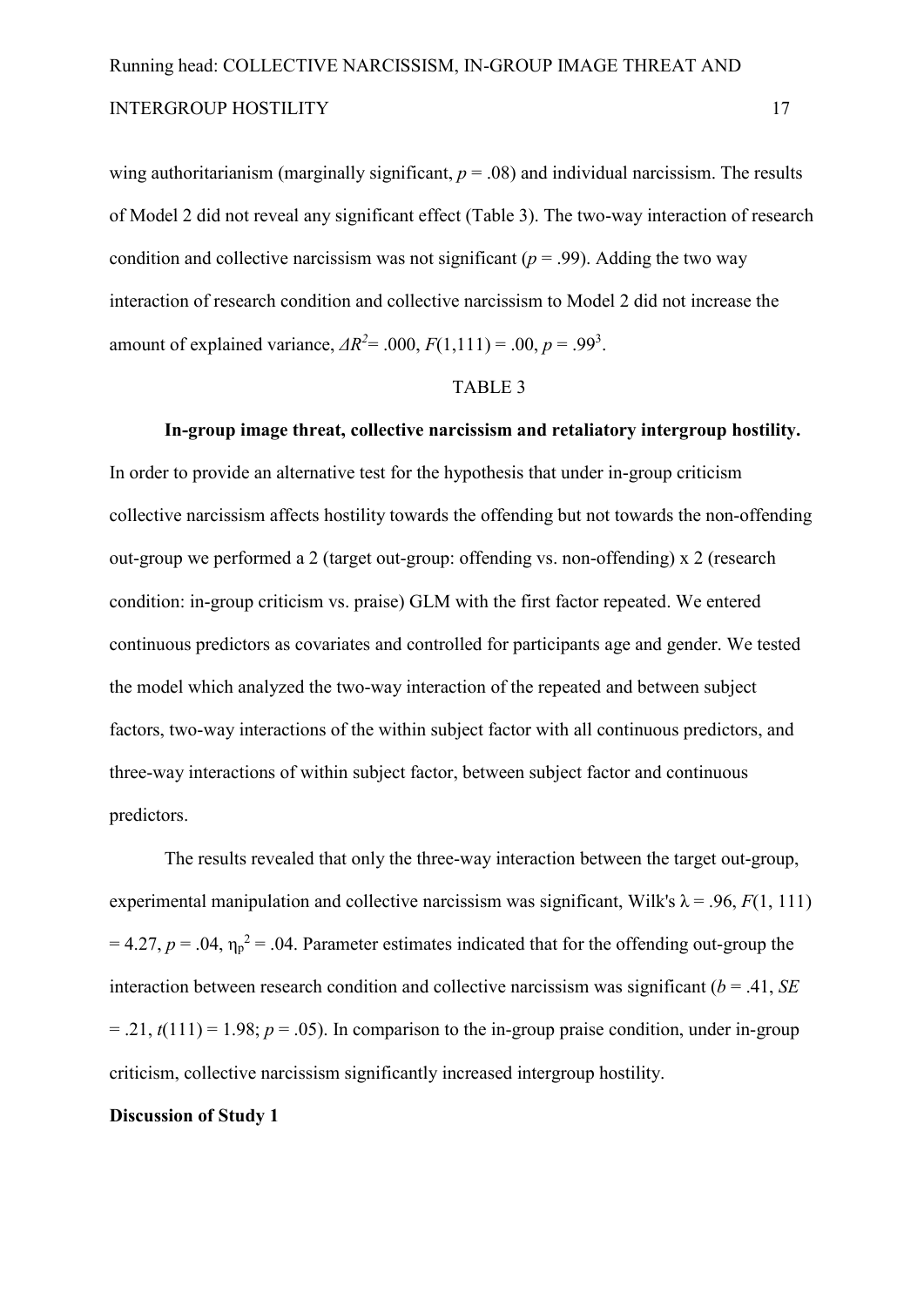Results of Study 1 provided initial support for the hypothesis that collective narcissism moderates the effects of in-group image threat on retaliatory intergroup hostility. American national collective narcissism was associated with hostile action tendencies towards British people only after participants were led to believe that a British person criticized American involvement in the War on Terror. When the opinion about American involvement in the War on Terror expressed by a British person was positive, the relationship between collective narcissism and support for hostile actions towards British people was not significant.

The results of Study 1 revealed that collective narcissism was the only significant moderator of the effect of in-group criticism on retaliatory intergroup hostility. The effect of collective narcissism on intergroup hostility under in-group image threat remained significant when the analyses accounted for the overlap of collective narcissism with positive in-group identification, individual narcissism, right wing authoritarianism and social dominance orientation.

In addition, the results of Study 1 confirmed that under in-group criticism the intergroup hostility associated with collective narcissism is specific and retaliatory: it targets only the out-group that threatened the in-group's positive image. We expected and found that under in-group criticism collective narcissism was associated with support for hostile actions towards the offending out-group (the British), but not towards the non-offending out-group (the Germans).

The results of Study 1 provided encouraging support for our hypotheses. Nevertheless we believed that a replication was desirable. The measure of intergroup hostility that we adopted in Study 1 from Mackie and colleagues (Mackie, et al., 2000), pertains to two actions (*confront* and *oppose*). Although these actions are clearly antagonistic, they are not unambiguously hostile: they do not reflect a clear desire to harm the out-group, which is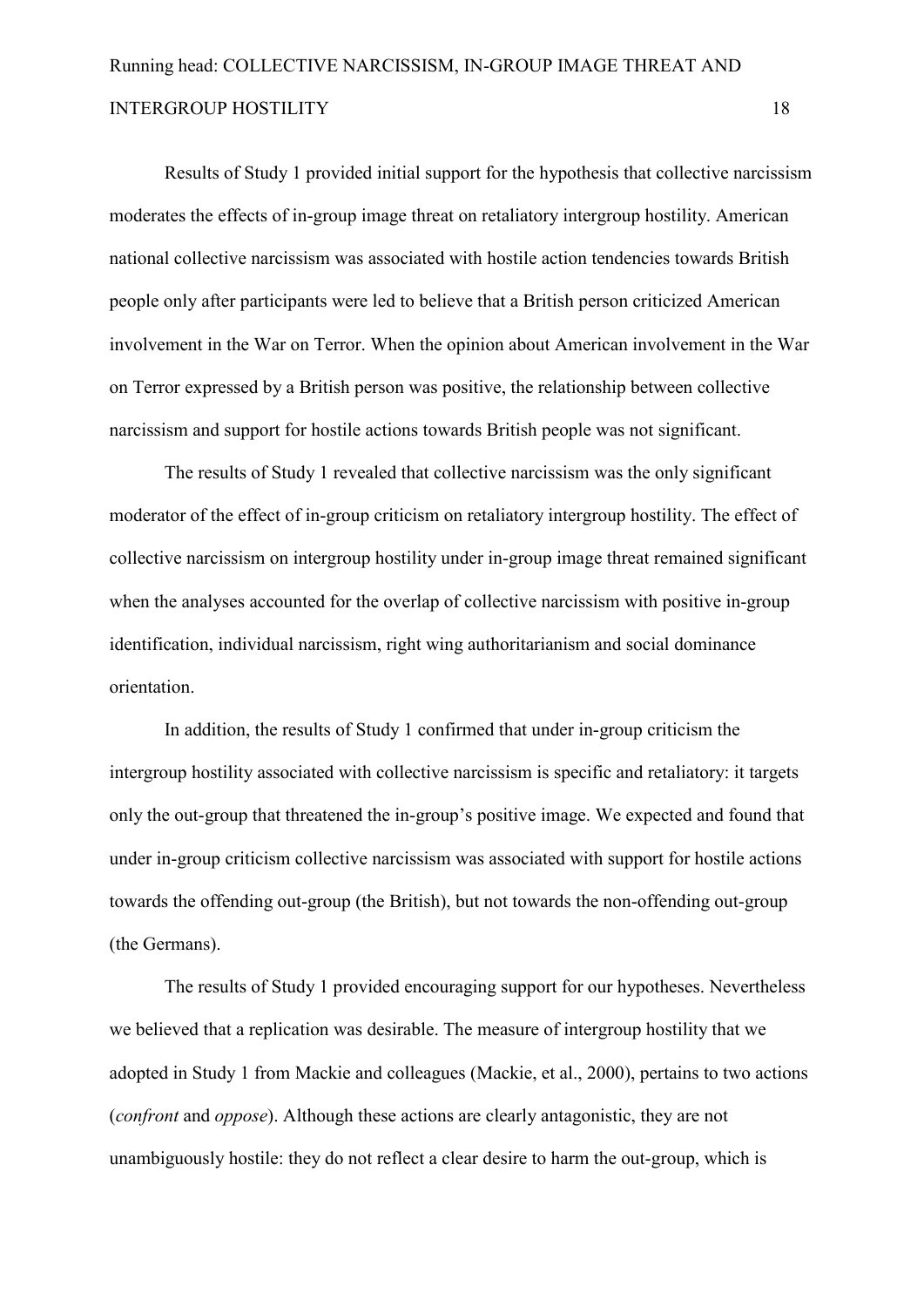crucial for the definition of hostility. Arguably, actively opposing and confronting the out group that criticized the in-group may be seen as a reasonable, not hostile, response to the situation. Thus, in Study 2 we sought to replicate our findings using an improved operationalization of intergroup hostility.

#### **Study 2**

In Study 2 we used a more direct and explicit measure of intergroup hostility. In addition, we controlled for an overlap between national collective narcissism and two forms of positive attachment to a nation: blind and constructive patriotism. Our previous studies indicate that national collective narcissism is positively associated with both forms of patriotism and all three variables are associated with intergroup hostility (Golec de Zavala et al.,2009; Golec de Zavala et al., 2013). Thus, in Study 2 we wanted to exclude the possibility that the interaction effect of collective narcissism and in-group image threat is driven by the overlap between collective narcissism and blind or constructive patriotism. Especially we believed the relationship between collective narcissism and blind patriotism to be relevant because both variables are related to concerns with in-group's positive image and in-group criticism. However, while blind patriots reject and avoid in-group criticism, collective narcissists are particularly sensitive to it. Collective narcissists are constantly looking for signs of insufficient appreciation of the in-group (e.g., Golec de Zavala & Schatz, 2012).

#### **Method**

Participants. Study 2 was conducted with 115 American participants. Data from 7 participants were not included in the analyses due to missing data on a dependent variable measure. The age of the remaining 108 participants ranged from 18 to 71 ( $M = 31.48$ ,  $SD =$ 12.33). There were 58 women and 48 men, 2 participants did not provide information about their gender.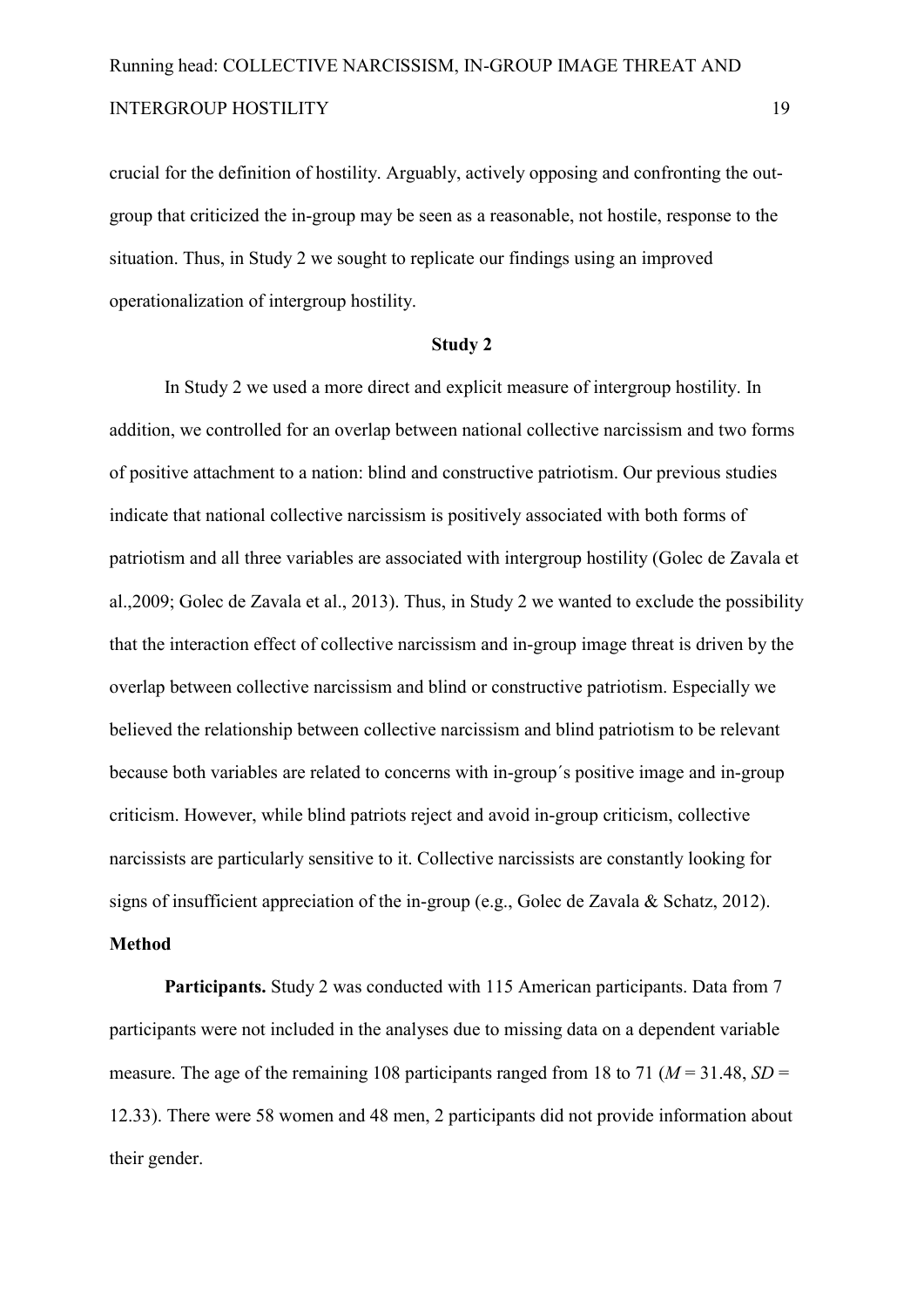**Procedure.** The on-line experiment was conducted via Amazon's MTurk. We asked participants to take part in a survey allegedly about social beliefs and attitudes towards different nations of the world conducted internationally and including an American sample. Participants were first asked to provide demographic information. Next, they were asked to respond to the Collective Narcissism Scale and instructed to think about their nation while responding to the items. Social dominance orientation, right wing authoritarianism, blind and constructive patriotism, positive national identification and individual narcissism were also assessed.

Next, participants were randomly allocated to in-group praise  $(n = 64)$  or in-group criticism  $(n = 44)$  condition. Study 2 used a method of manipulating in-group criticism vs. praise similar to that used in Study 1, with participants reading a comment ostensibly made by a British foreign exchange student. However, while in Study 1 in-group criticism vs. praise concerned a very specific and controversial aspect of American international politics, in Study 2 we sought to make the criticism vs. praise more general and concerning all Americans regardless of their worldviews or opinions on particular national politics. The negative evaluation read: "Thinking about Americans, it seems to me that they are very materialistic and arrogant. I also think that it is a nation of ignorant people - they do not know much about countries and cultures beyond their own." The positive evaluation fragment read: "Thinking about Americans, it seems to me that they are friendly and optimistic. I also think that it is a nation of hardworking people - they respect both their own and other people's efforts."

Participants were then asked to respond to a measure of attitudes towards several nations of the world. They were informed that the nations and the number of attitude questions would be chosen at random by the program administering the survey. Participants were asked what kind of actions they would be willing to engage in with members of two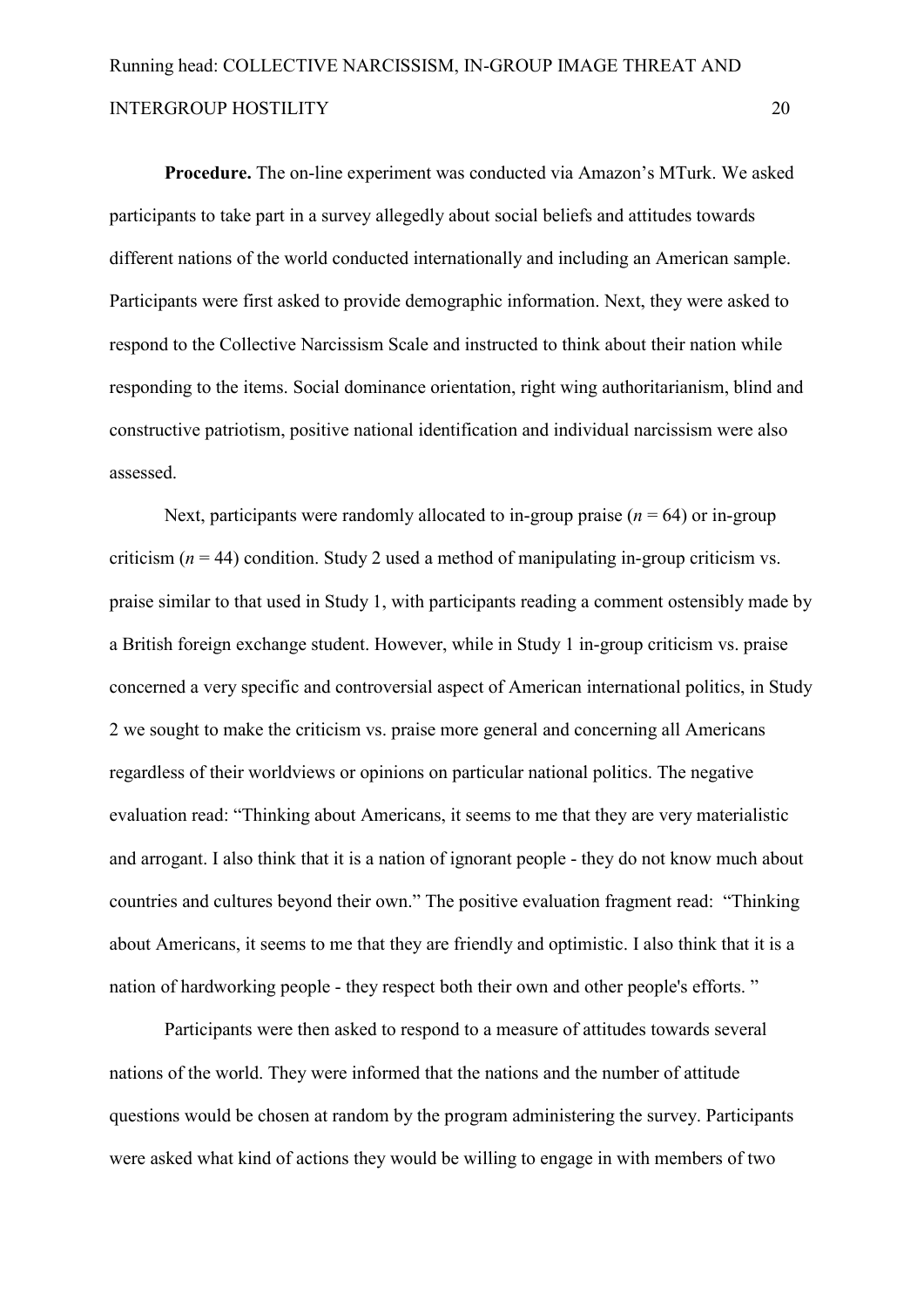#### INTERGROUP HOSTILITY 21

national groups: British people and New Zealanders. The order of groups was

counterbalanced. Finally, participants were asked the manipulation check questions.

#### **Measures.**

*Manipulation check*. Participants were asked to respond to the same questions as in Study 1,  $r(105) = .90$ ,  $p < .001$ ,  $M = 4.77$ ,  $SD = 2.08$ .

*Collective narcissism* ( $\alpha = .82$ ,  $M = 3.39$ ,  $SD = 1.26$ ) was measured by the Collective Narcissism Scale (see Study 1).

*Individual narcissism* ( $\alpha$  = .84,  $M = 0.31$ ,  $SD = 0.25$ ) was measured by the Narcissistic Personality Inventory (see Study 1).

*Social dominance orientation* ( $\alpha$  = .85,  $M$  = 2.38,  $SD$  = 1.14) was measured by the Social Dominance Orientation Scale (see Study 1).

*Right wing authoritarianism* ( $\alpha$  = .80, *M* = 3.20, *SD* = 1.31) was measured by the Right Wing Authoritarianism Scale (see Study 1).

*In-group identification* ( $\alpha$  = 93, *M* = 4.38, *SD* = 1.47) was measured as in Study 1.

**Blind** ( $\alpha$  = .80, *M* = 3.44, *SD* = 1.40) *and constructive patriotism* ( $\alpha$  = .80, *M* = 5.61, *SD* 

= .91) were measured by 10 items randomly selected from the original scale proposed by Schatz, Staub and Lavine (1999). Five items measured constructive patriotism (e.g., "My love of America demands that I speak out against popular but potentially destructive policies.") and five items measured blind patriotism (e.g., "People who do not wholeheartedly support the U.S. should live somewhere else.") These items have been used in previous studies (e.g., Golec de Zavala et al., 2009).

*Hostile behavioral intentions* (British  $\alpha$  = .85,  $M$  = 1.30, *SD* = .73; New Zealanders  $\alpha$  $= .85$ ,  $M = 1.25$ ,  $SD = .63$ ) were measured similarly to Study 1. However, in Study 2 we used actions that unambiguously relate to aggressive intentions to hurt and cause suffering to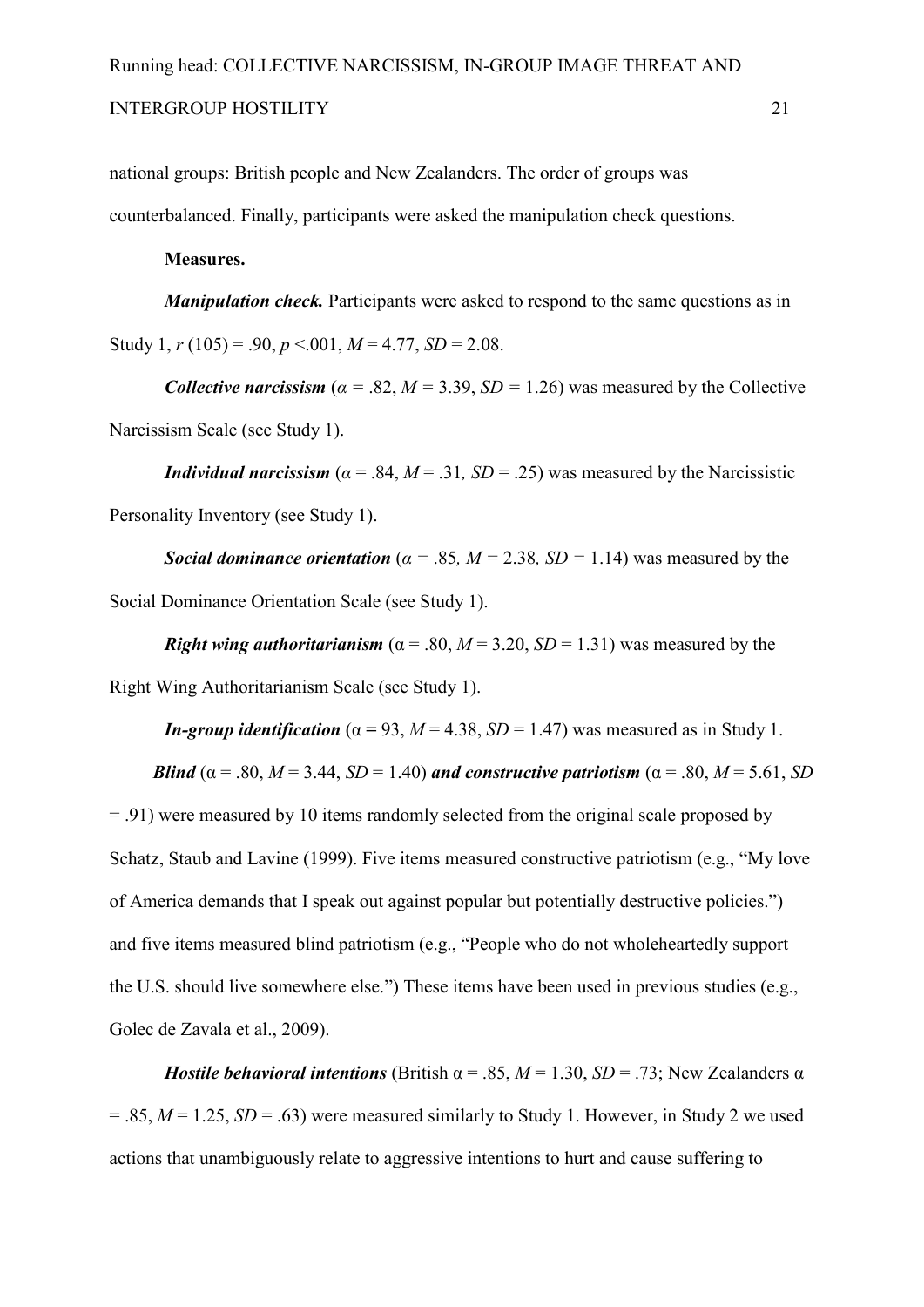members of the targeted out-groups. For both target groups we asked participants to what extent they wanted to *hurt, offend, injure, intimidate and humiliate* members of the out-group. Participants were asked to respond using a scale from 1 = *not at all* to 6 = *very much* to the question "To what extent do the members of this group make you want to…?."

#### **Results**

**Correlations**. Across research conditions collective narcissism was positively related to individual narcissism, social dominance orientation, right wing authoritarianism, blind patriotism and in-group identification. Collective narcissism was also positively correlated with support for aggressive actions towards British and New Zealander targets. The indices of hostility towards the offending and the non-offending out-group were positively correlated. They both were positively correlated with individual narcissism and negatively correlated with constructive patriotism (Table 4).

#### TABLE 4

**Manipulation check**. The inspection of the means on the manipulation check questions confirmed that participants thought that the opinion of the foreign exchange students about Americans was more positive and pleasant in the in-group praise condition (*M*  $=6.28$ , *SD* = 96) than in the in-group criticism condition (*M* = 2.60, *SD* = 1.07), *F*(1, 105) =  $346.10, p < .001, \eta^2 = .77$ .

The effect of collective narcissism and in-group image threat on retaliatory **intergroup hostility.** Like in Study 1, we first tested the hypothesis that the experimental manipulation and collective narcissism, but no other continuous predictors, would interact in predicting retaliatory intergroup hostility. As in Study 1, we performed a series of hierarchical multiple regression analyses. The first model tested the main effects of collective narcissism and experimental condition on the tendency to support aggressive actions toward the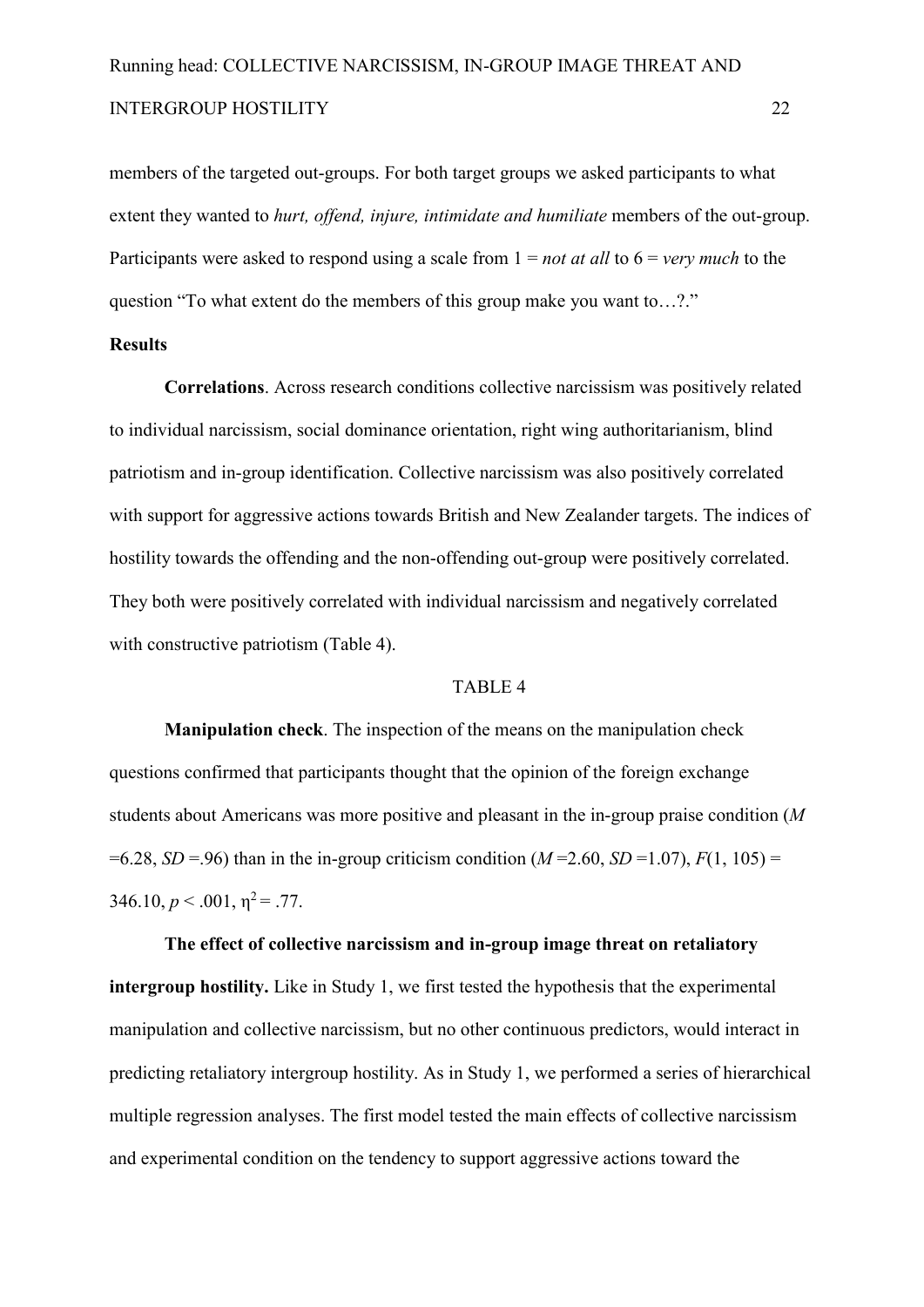offending out-group. Age and gender, individual narcissism, social dominance orientation, right wing authoritarianism, positive in-group identification, and blind and constructive patriotism were entered in Model 1. The second model added all two-way interactions of research condition along with the continuous predictors.

The results of Model 1 revealed significant negative effect of constructive patriotism and significant positive effect of individual narcissism. These effects became nonsignificant after the interaction terms were entered into the equation in Model 2. The results for Model 2 indicate significant interaction of research condition and collective narcissism (Table 5). No other interaction was significant. Adding the interaction of research condition and collective narcissism to the regression equation significantly increased the amount of explained variance,  $\Delta R^2$  = .04,  $F(1, 88)$  = 5.23,  $p = .03$ .

#### TABLE 5

The simple slope analyses revealed that the relationship between collective narcissism and hostile behavioral tendencies towards British people was not significant in the in-group praise condition ( $b = .07$ ; *SE* = .09;  $t$  (98) = .76,  $p = .45$ ) but it was positive and significant in the in-group criticism condition ( $b = .31$ ; *SE* = .11;  $t(98) = 2.73$ ;  $p = .01$ ; Figure 2).

#### FIGURE 2

The effect of collective narcissism and in-group image threat on hostility towards **the non-offending out-group.** In order to test the hypothesis that the intergroup hostility related to collective narcissism is retaliatory and does not spill over to the non-offending outgroup, we performed the same series of hierarchical regression analyses using hostility toward New Zealanders as a criterion variable.

The results for Model 1 were marginally significant ( $p = .06$ ). There was a marginally significant positive effect of individual narcissism and a significant negative effect of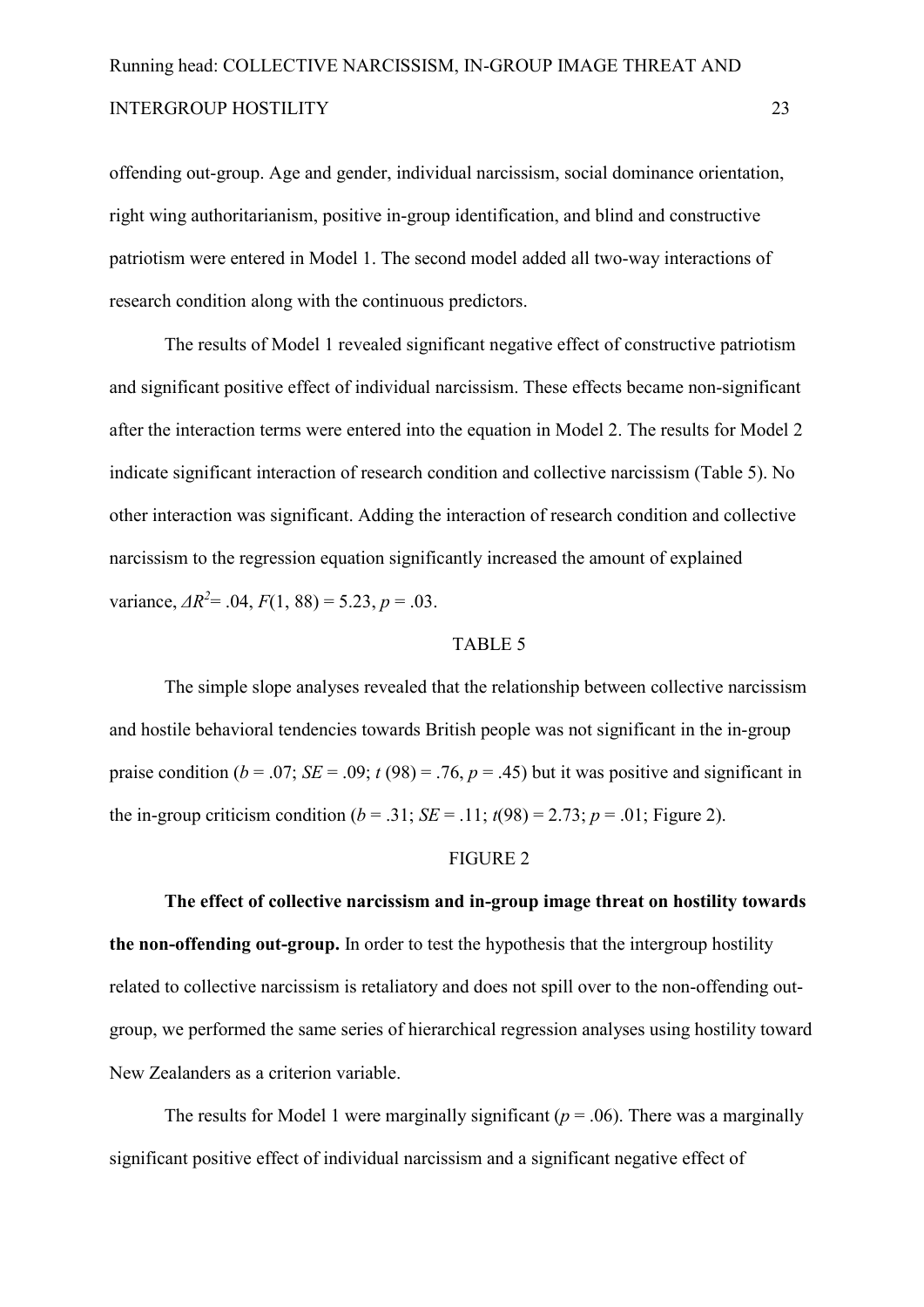constructive patriotism. These effects became non-significant when interaction terms were entered in Model 2. Model 2 was marginally significant ( $p = .06$ ). The interaction of research condition and collective narcissism was not significant ( $b = .28$ ; *SE* = .20; *t* (88) = 1.39, *p* = .17). Entering this interaction term did not contribute significantly to the percentage of explained variance,  $\Delta R^2$  = .01,  $F(1, 88)$  = 1.94;  $p = 0.17$ . However, there was a significant interaction of research condition and right wing authoritarianism<sup>4</sup> (Table 6).

#### TABLE 6

#### In-group image threat, collective narcissism and retaliatory intergroup hostility.

As in Study 1, we also performed a 2 (target out-group: offending vs. non-offending)  $X$  2 (research condition: in-group criticism vs. praise) GLM with the first factor repeated, the second between subjects and continuous predictors, age and gender entered as covariates. Results revealed that only a three-way interaction of the repeated factor, research condition and collective narcissism was significant, Wilk's  $\lambda = .96$ ,  $F(1, 88) = 3.82$ ,  $p = .05$ ,  $\eta^2 = .04$ . Parameter estimates indicated that only for the offending out-group was the interaction of research manipulation and collective narcissism significant ( $b = .41$ ,  $SE = .18$ ,  $t(88) = 2.29$ ; *p*  $= .03$ ). In comparison to the in-group praise condition in the in-group criticism condition, collective narcissism is related to a significant increase in intergroup hostility.

#### **Discussion of Study 2**

In Study 2 we replicated the findings of Study 1 supporting the hypothesis that collective narcissism predicts retaliatory intergroup hostility after in-group image is threatened. In Study 2 under in-group criticism collective narcissism predicted preferences for actions directly and unambiguously harming the offending out-group such as *hurt, offend, injure, intimidate and humiliate.* The relationship between collective narcissism and out-group hostility was not significant after in-group image boost.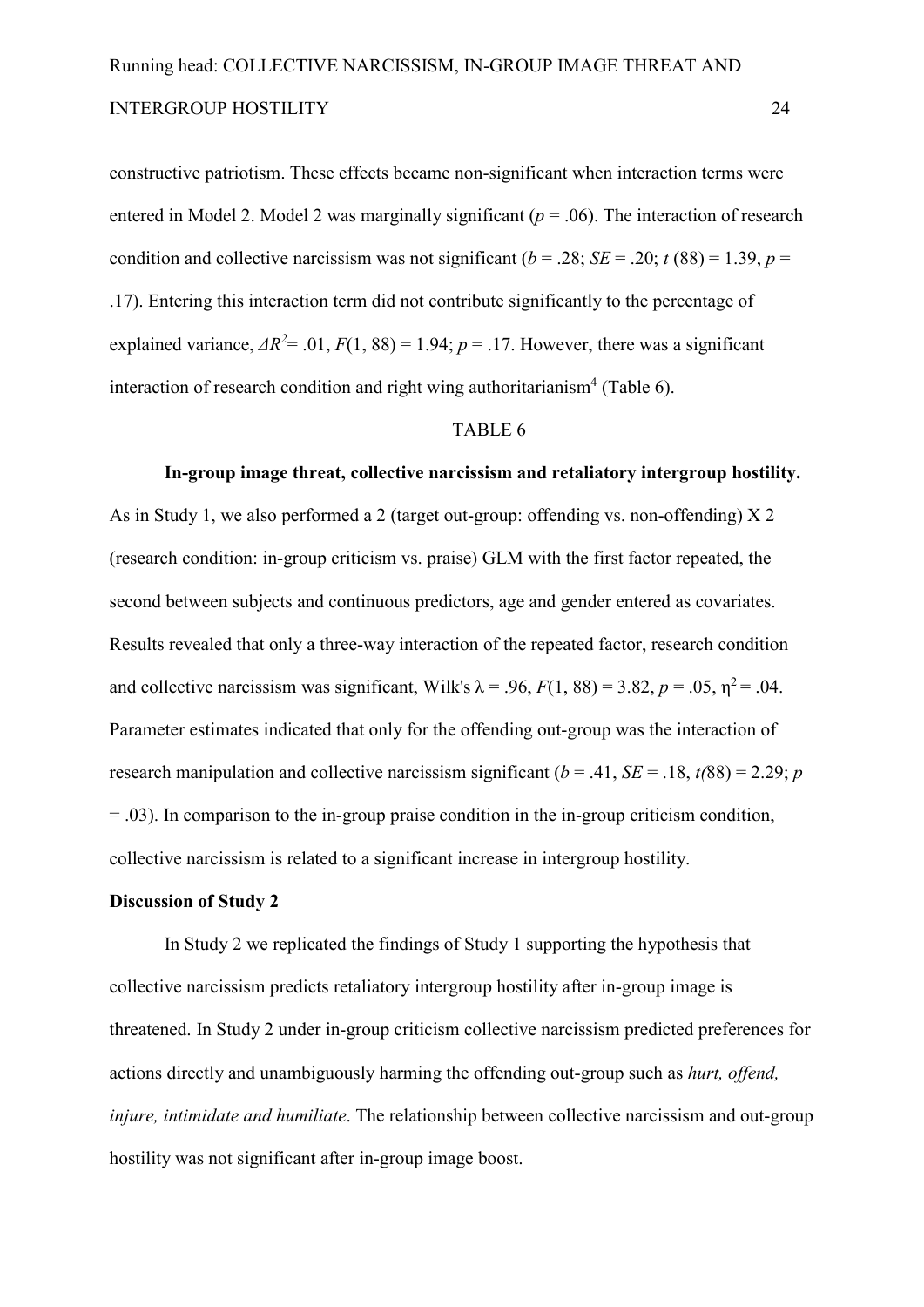As in Study 1, collective narcissism moderated the effects of in-group criticism on hostility towards the source of criticism regardless of whether other continuous predictors were controlled or not. Thus, once again we can conclude that the relationship between collective narcissism and intergroup hostility is specific to collective narcissism and not driven by the overlap between collective narcissism and individual narcissism, social dominance orientation, right wing authoritarianism, in-group identification, or blind or constructive patriotism. Collective narcissism, but none of the other predictors, moderates the effects of in-group image threat on intergroup hostility.

Results of Study 2 confirmed again that the intergroup hostility associated with collective narcissism is specific and retaliatory. Collective narcissism inspired intergroup hostility only under in-group image threat and only towards the out-group that threated the ingroup's positive image. Collective narcissism was unrelated to hostility towards the non offending out-group even when in-group image threat was present.

However, in studies 1 and 2 the order of the out-groups was counterbalanced. Thus, at least for some participants, there existed a possibility that they did not aggress towards the non-offending group because they previously had the opportunity to aggress against the offending out-group. Therefore, in Study 3 we aimed to provide an even stronger test of the hypothesis that under in-group image threat collective narcissism is related to retaliatory but not displaced intergroup hostility. We conducted a study in which both in-group image threat and target out-group were manipulated.

#### **Study 3**

In order to test the hypothesis that collective narcissism affects retaliatory hostility under in-group image threat, in Study 3 we manipulated in-group criticism vs. praise as well as the target out-group as independent factors. We predicted that collective narcissism will be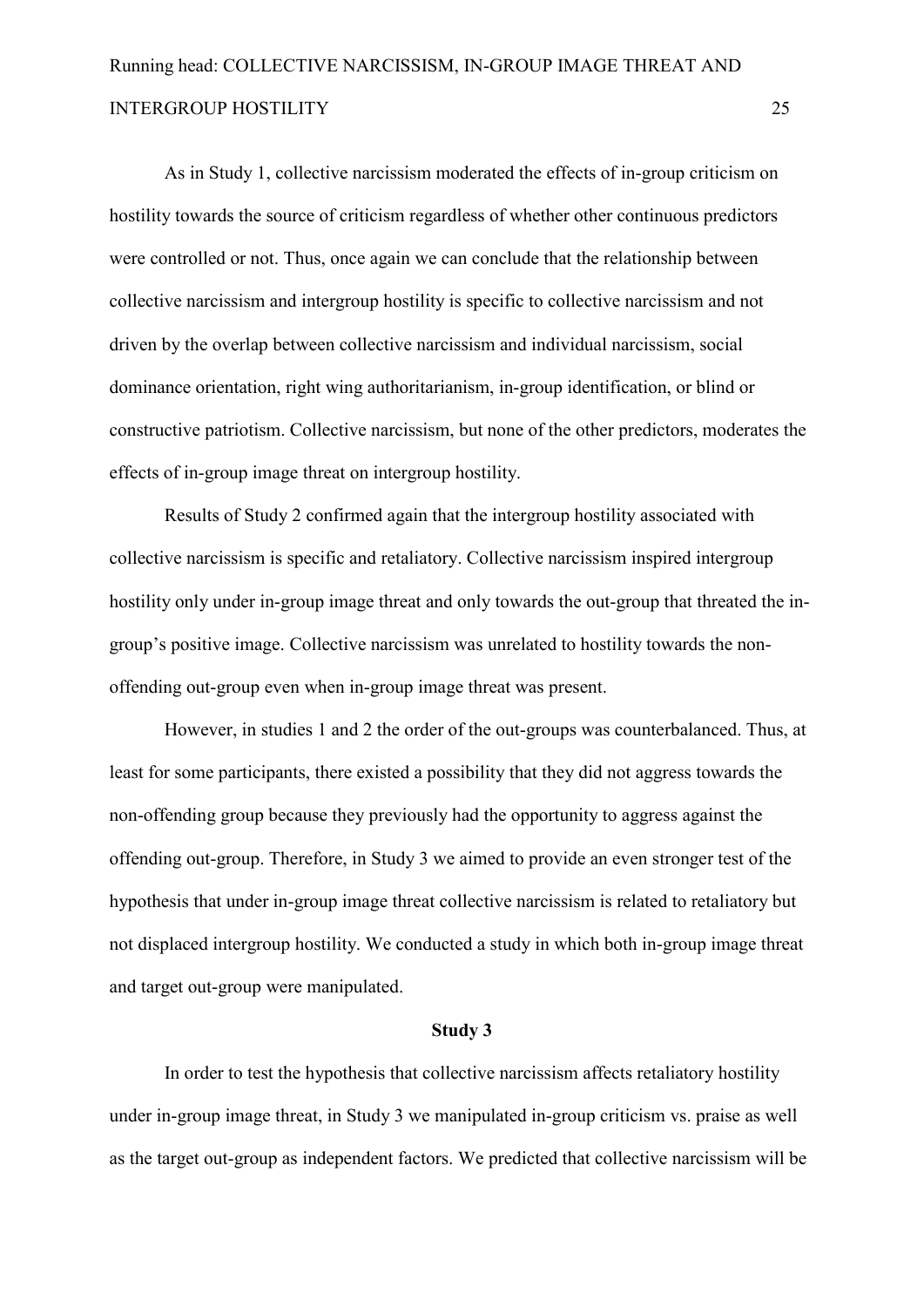related to intergroup hostility only when in-group image threat is present and only towards the offending out-group. We expected that intergroup hostility associated with collective narcissism would not be displaced and would not spill over to other, non-offending outgroups. Thus, we expected that collective narcissism would not be related to hostility toward the non-offending out-group even if the opportunity to aggress towards the offending outgroup was not present. In addition, in Study 3 we examined whether the hypothesized relationship between collective narcissism and intergroup hostility under in-group image threat generalizes to a different national context.

#### **Method**

Participants. Participants were 117 Polish undergraduate students who participated in exchange for research participation credit. There were 17 men and 100 women. The mean age was 21.32 (*SD* = 1.77).

**Procedure.** The study was presented to participants as research on personality and national attitudes. First, the moderating variables were assessed. Right wing authoritarianism, social dominance orientation, individual narcissism, national in-group identification and national collective narcissism were measured. Next, participants were randomly assigned to one of two research conditions. They were informed that their sensitivity to information about their country would be tested as a measure of national attitude. All participants were asked to read a short press release describing the results of a fictional survey that assessed attitudes towards Polish people in Great Britain. Next, manipulation check questions were asked allegedly checking whether participants understood the press release. In line with the cover story, after reading the press release participants were asked to quickly assess without referring back to the article how many times the word "Poland" or "Polish" was used in the article.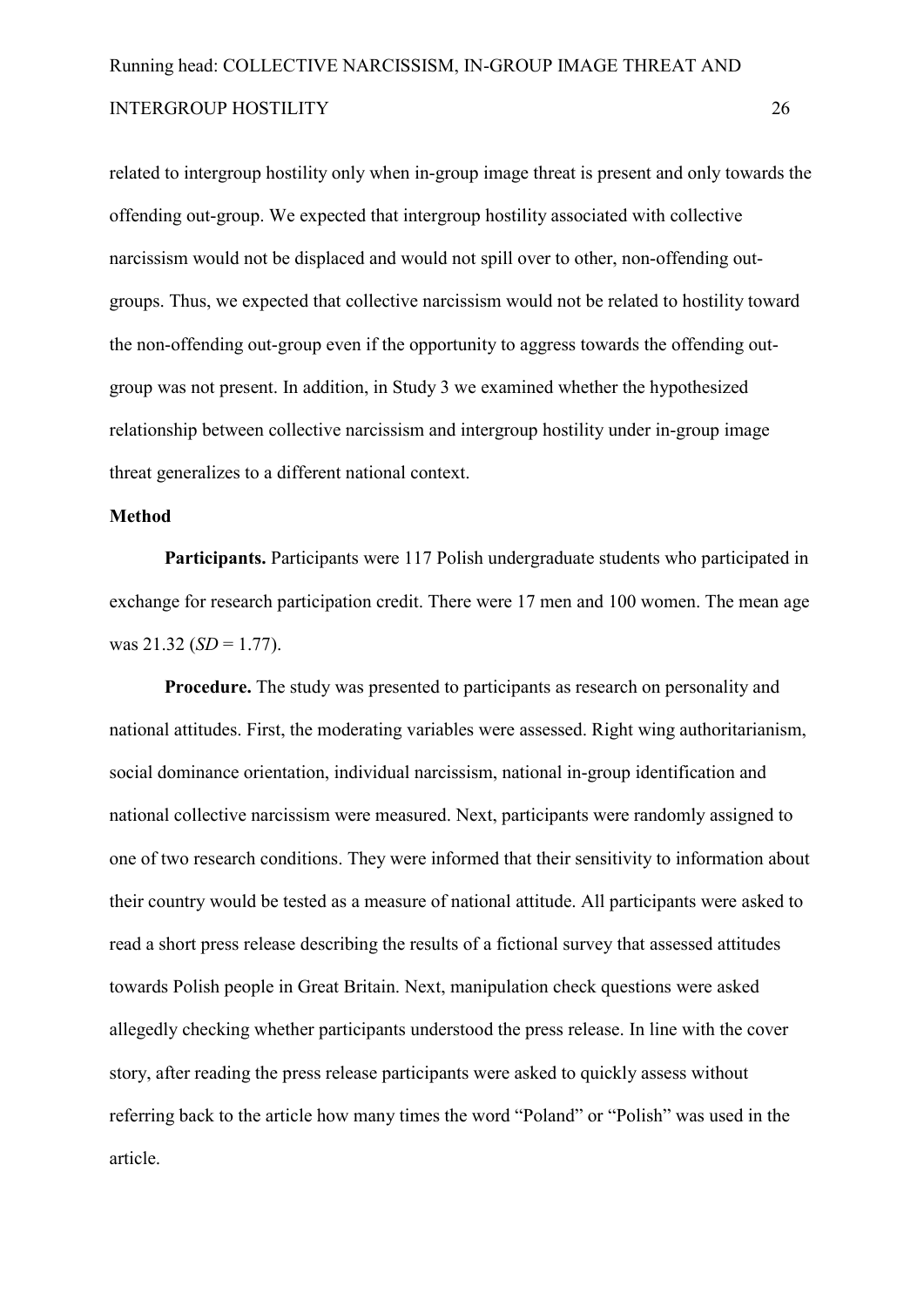In the criticism condition  $(n = 60)$  participants read that the general attitude towards Poles in Great Britain was negative, due to Polish anti-Semitism during and after the WWII. In the positive evaluation condition  $(n = 57)$  the attitude towards Poles in Great Britain was presented as positive due to the help that Poles offered to Jews during WWII. Both negative and positive evaluations of Poles towards Jews during WWII are plausible. There are reported cases of pogroms of Polish Jews perpetrated by Poles during the WWII and shortly afterwards (e.g., Gross, 2008). At the same time many Polish soldiers (of the Home Army, *Armia Krajowa*) fought in the Warsaw Ghetto Uprising and Poles represented the largest number of people who rescued Jews during the Holocaust; in fact they were awarded the "Righteous among the Nations" medal by Israel (Yad Vashem, 2012).

In the end, participants were asked to take part in an allegedly unrelated study on conflict resolution skills. Participants were presented with another fictional press release describing a fictional conflict between Polish and British (*n* = 58) or Austrian (*n* = 59) chemists. The conflict concerned the naming of new chemical elements the international Polish-British or Polish-Austrian team had allegedly discovered. Participants were asked to imagine that they were acting as a representative of their country in this conflict. They were given a list of possible actions and asked to rate the likelihood that they would choose each of them as a response to the situation. This procedure was modeled on the Strategies of Conflict Resolution Questionnaire used by previous studies (Golec & Federico, 2004). Then participants were then thanked and debriefed.

#### **Measures.**

*Manipulation check questions* were asked after the experimental manipulation: "The attitude towards Poles in Great Britain is:" (1 = *definitely unfavorable* to 7 = *definitely favorable*) and "How does the opinion of British people about the Polish people make you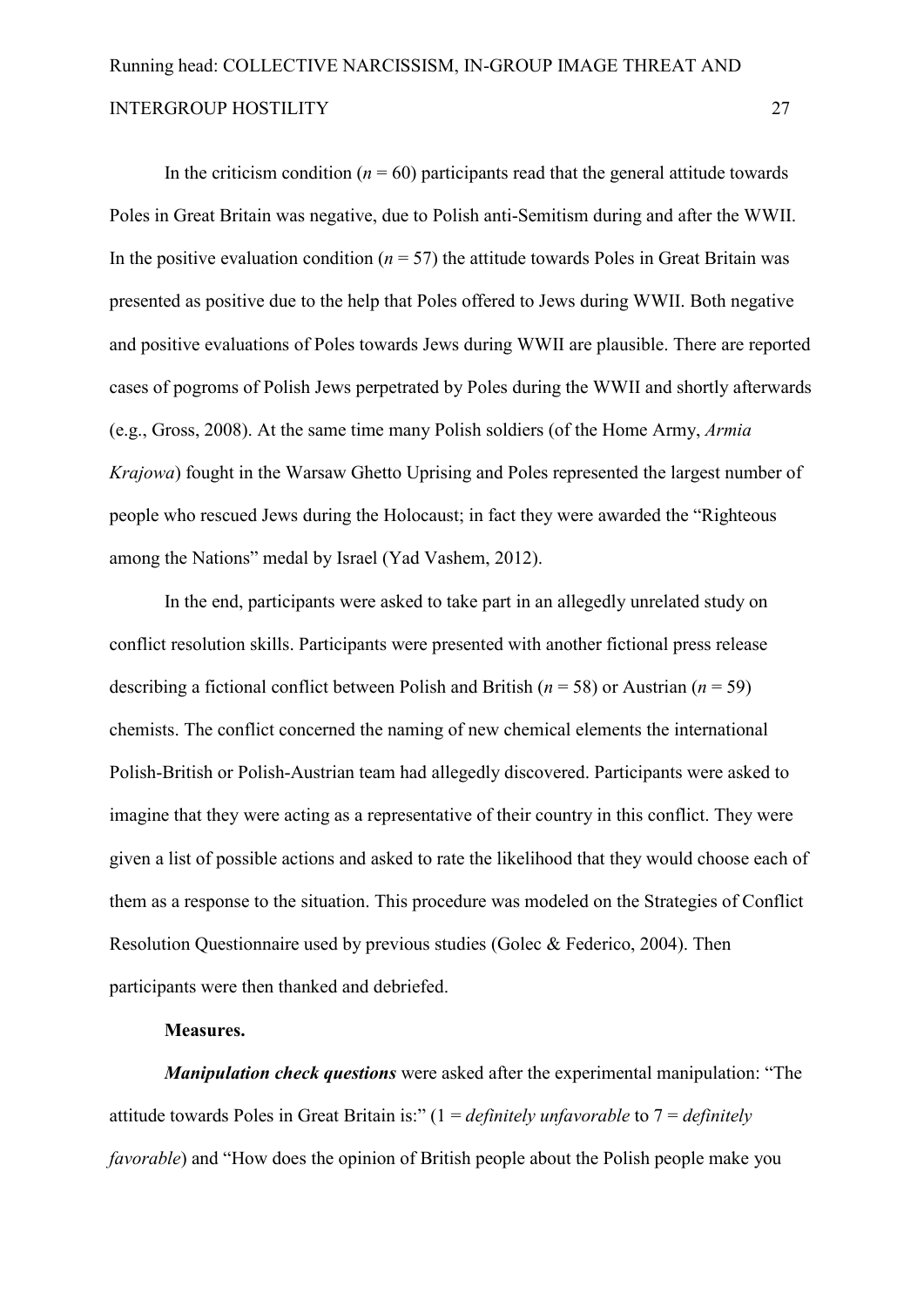feel" (1 = *definitely unpleasant* to  $7 =$  *definitely pleasant*),  $r(115) = .78$ ,  $p < .001$ ,  $M = 3.98$ ,  $SD = 1.95$ .

*Collective narcissism* ( $\alpha$  = .81,  $M$  = 3.52,  $SD$  = 1.21) was measured by a Polish version of the 5-item Collective Narcissism Scale used in previous studies (Golec de Zavala et al., 2013).

*In-group identification* ( $\alpha$  = 89, *M* = 4.96, *SD* = 1.84) was measured with a 4-item scale used in previous studies and an additional item "When I think ´we´ , I think about Polish people". The items were translated to Polish.

*Individual narcissism* ( $\alpha$  = .70, *M*=.36*, SD*=.20*)* was measured by the Polish version of the 16-item one-dimensional Narcissistic Personality Inventory (NPI-16, Ames, et al., 2006).

*Social dominance orientation* ( $\alpha$  = .84*, M* = 2.95*, SD* = 1.07) was measured by the 10 item version of the Social Dominance Orientation Scale translated to Polish and used in previous studies (e.g., Golec de Zavala, et al., 2009).

*Right wing authoritarianism* ( $\alpha$  = .70, *M* = 3.14, *SD* = .85) was measured by the 10 item version of the Right Wing Authoritarianism Scale translated to Polish and used in previous studies (Golec de Zavala et al., 2009).

*Hostile behavioral intentions* ( $\alpha$  = .79, *M* = 2.56, *SD* = 1.23) were measured asking participants how likely it would be that they would choose a given action had they been their country´s representative in the conflict between Polish and British or Austrian chemists. They used the scale where 1 = *highly unlikely* to 7 = *highly likely*. The hostile actions were: "use deception to weaken the other party's position," "spread negative information in order to hurt the public image of the other party," "openly attack the other party," "oppose every action of the other party to impair its plans and efforts."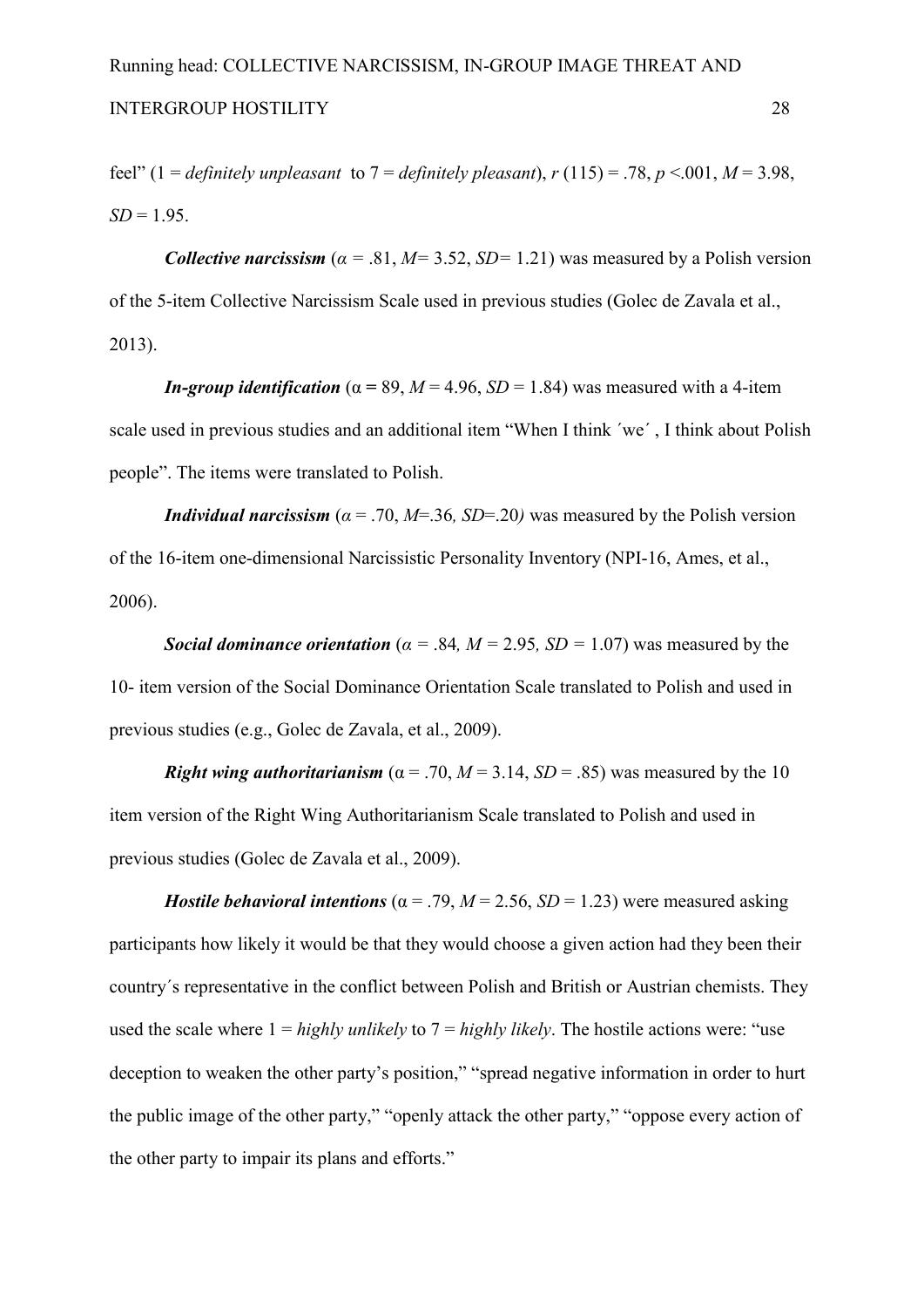#### **Results**

Correlations. Across research conditions collective narcissism was positively correlated with right wing authoritarianism and positive in-group identification. Intergroup hostility was positively associated with individual narcissism, social dominance orientation and right wing authoritarianism. Collective narcissism was not associated with intergroup hostility across research conditions (Table 7).

#### TABLE 7

**Manipulation check**. The inspection of the means on the manipulation check questions confirmed that participants thought that the opinion of British people about Polish people was perceived as more positive and more pleasant in the in-group praise  $(M=5.57, SD)$ =1.12) than in the in-group criticism condition ( $M = 2.32$ ,  $SD = 1.01$ ),  $F(1, 115) = 271.09$ ,  $p <$ .001,  $\eta^2$  = .70. The interaction of the in-group criticism vs. praise manipulation and the type of the out-group manipulation was not significant  $F(1,113) < 1$ .

In-group image threat, collective narcissism and retaliatory intergroup hostility. In order to analyze the moderating effect of collective narcissism on in-group image threat on intergroup hostility depending on the target out-group, we performed a series of hierarchical multiple regression analyses. The first model tested the main effects of in-group image threat manipulation, target out-group manipulation and collective narcissism on intergroup hostility. The second model added the two-way interactions of the target out-group and in-group image threat manipulations, in-group image threat manipulation and collective narcissism, and the target out-group manipulation and collective narcissism. The third model added the three-way interaction of in-group image threat  $X$  target out-group  $X$  collective narcissism. Social dominance orientation, right wing authoritarianism, in-group identification, individual narcissism, age and gender were entered into the analyses as covariates. All continuous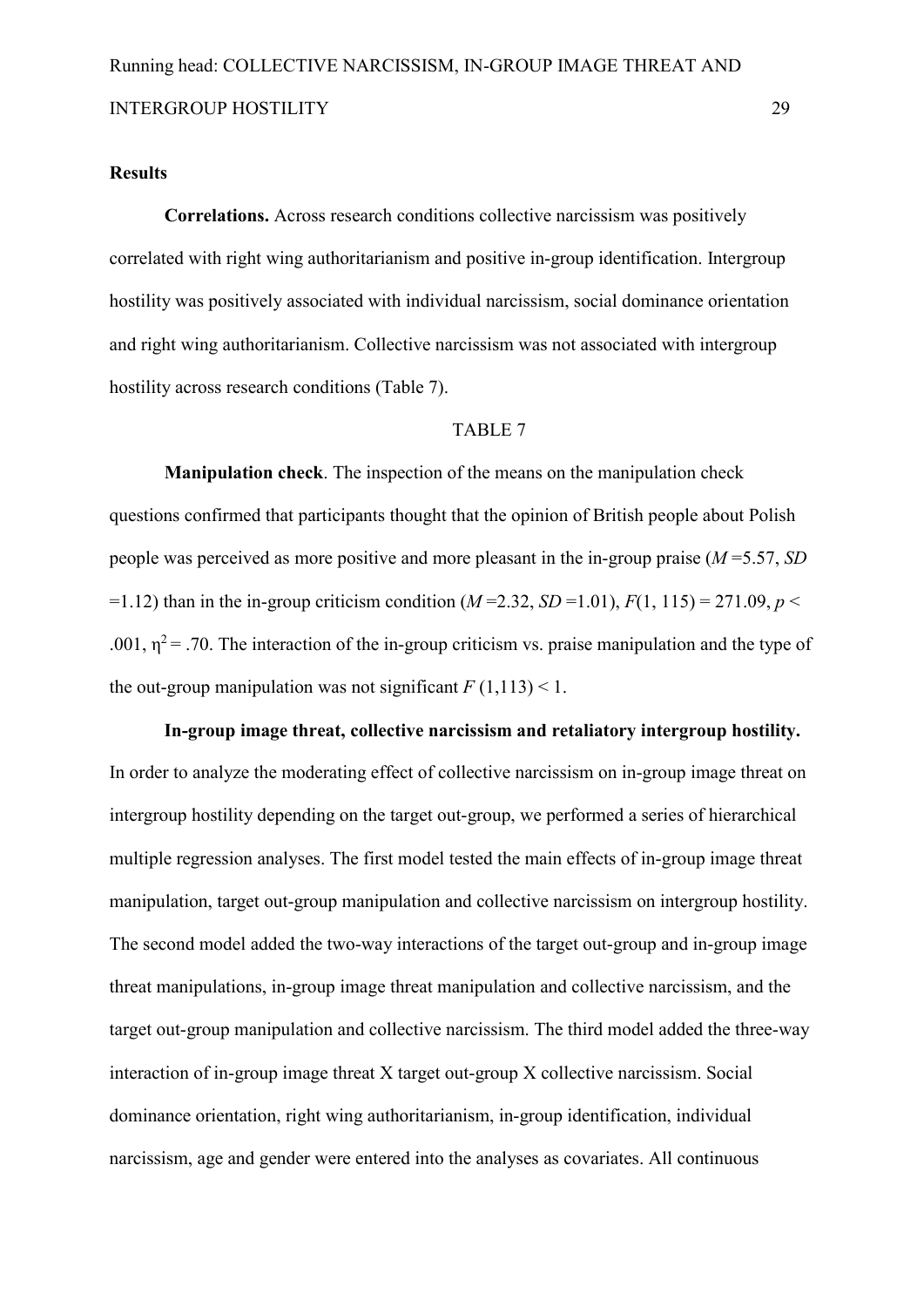predictors were centered prior to analyses. In-group image threat conditions were coded "0" for in-group praise and "1" for in-group criticism condition. The target out-group conditions were coded "0" for the non-offending (Austrian) out-group and "1" for the offending (British) out-group.

The results of Model 1 revealed a significant negative effect of in-group identification and significant positive effect of social dominance orientation. The effect of in-group image threat was marginally significant  $(p = .10)$ . Participants expressed willingness to engage in hostile actions more after the in-group was criticized ( $M = 2.81$ ,  $SD = 1.37$ ) than after it was praised  $(M = 2.33, SD = 1.03)$ . Model 2 revealed marginally significant interaction of the target out-group and collective narcissism ( $p = .07$ ) and Model 3 revealed a qualifying significant three-way interaction of collective narcissism, in-group image threat and target out-group (Table 8). Adding the three-way interaction to the regression equation significantly increased the amount of explained variance,  $\Delta R^2$  = .04,  $F(1, 103)$  = 7.80,  $p$  < .001<sup>5</sup>.

#### TABLE 8

In order to probe the significant three-way interaction simple slopes were computed with the use of PROCESS (Hayes, in press). The analyses reveal that the interaction between collective narcissism and research conditions in predicting intergroup hostility was significant for the offending out-group,  $b = .46$ ;  $SE = .19$ ,  $t(105) = 2.34$ ;  $p = .02$ . For the non-offending out-group the effect was marginal and reversed,  $b = -0.36$ ;  $SE = 0.21$ ;  $t(105) = -0.170$ ;  $p = 0.05$ .09. The relationship between collective narcissism and hostility towards the offending outgroup was significant under in-group criticism,  $b = .63$ ; *SE* = .18;  $t(105) = 3.45$ ,  $p = .001$ , but not under in-group praise,  $b = .18$ ;  $SE = .15$ ;  $t(105) = 1.17$ ,  $p = .25$ . For the non-offending outgroup, the relationship between collective narcissism and intergroup hostility was non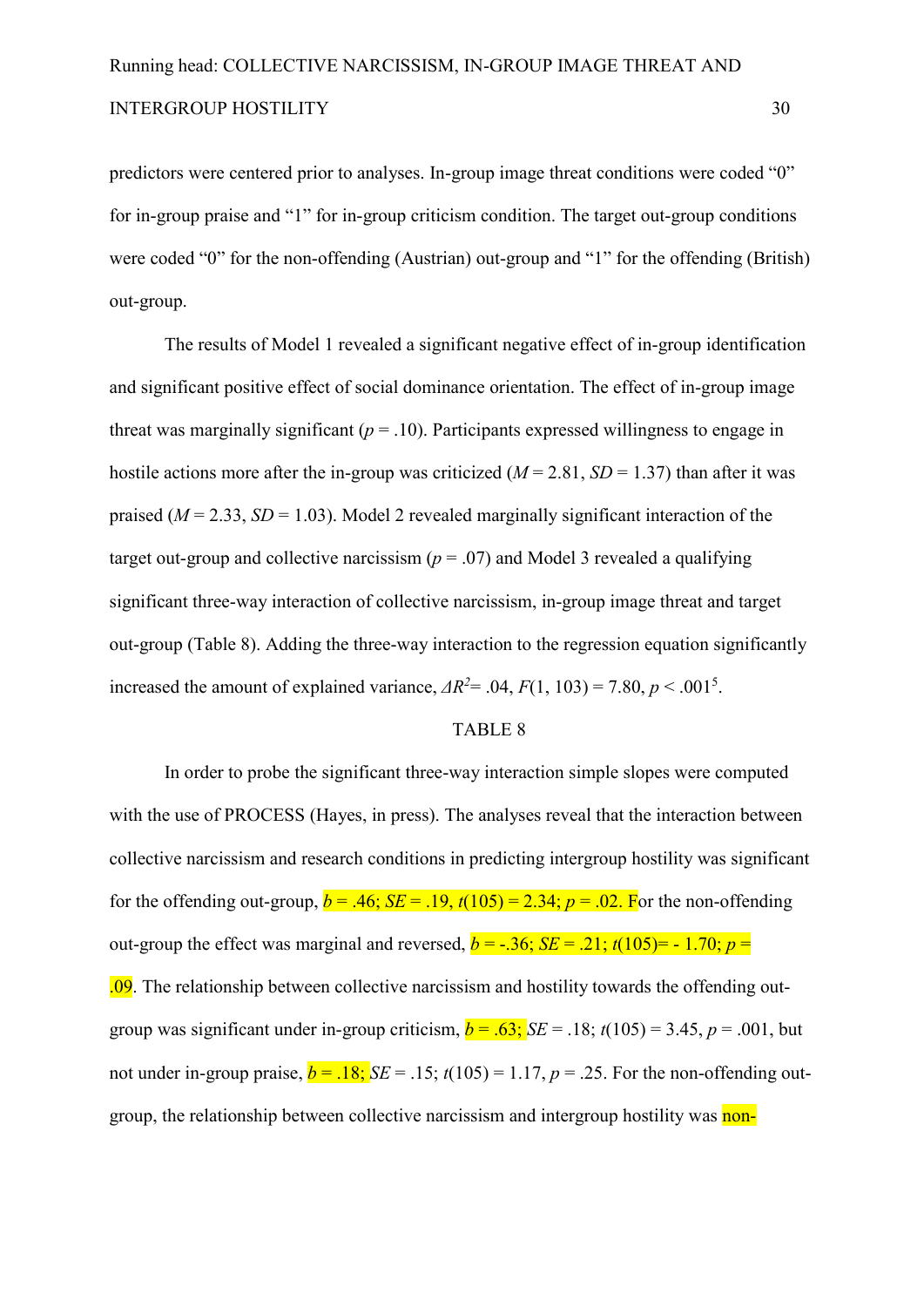significant under in-group criticism,  $b = -.03$ ;  $SE = .15$ ;  $t(105) = -.21$ ;  $p = .83$  and marginally significant and positive under in-group praise,  $b = .32$ ; *SE* = .18;  $t(105) = 1.79$ ;  $p = .08$ .

#### FIGURE 3

#### **Discussion of Study 3**

The results of Study 3 confirm the hypothesis that under in-group image threat collective narcissism predicts retaliatory intergroup hostility. Under in-group criticism, collective narcissism predicted the choice of unambiguously harmful actions in an unrelated intergroup conflict that involved the offending but not the non-offending out-group. Those high in collective narcissism gave higher ratings when asked how likely they would be to *deceive, attack, impair efforts* or *hurt the public image* the offending out-group under ingroup criticism in comparison to an in-group praise condition. Collective narcissism predicted decrease in hostility in in-group criticism conditions when the subsequent and unrelated conflict involved a non-offending out-group. Thus, collective narcissists aggressed only when the conflict involved the offending out-group. This supports the hypothesis that intergroup hostility related to collective narcissism under in-group image threat is specific, retaliatory and vengeful.

These results were independent of individual narcissism, in-group identification, social dominance orientation and right wing authoritarianism. In addition, the results of Study 3 were obtained in a different national context. This confirms that our findings are not specific to American participants and generalize to other national and intergroup contexts.

Taken together Studies 1-3 provide substantial support for the hypothesis that those high in collective narcissism react to in-group image threat with retaliatory intergroup hostility. In Study 4 we tested whether the moderation effect demonstrated in Studies 1-3 generalizes beyond self-reported intergroup hostility to actual aggressive behavior that aims at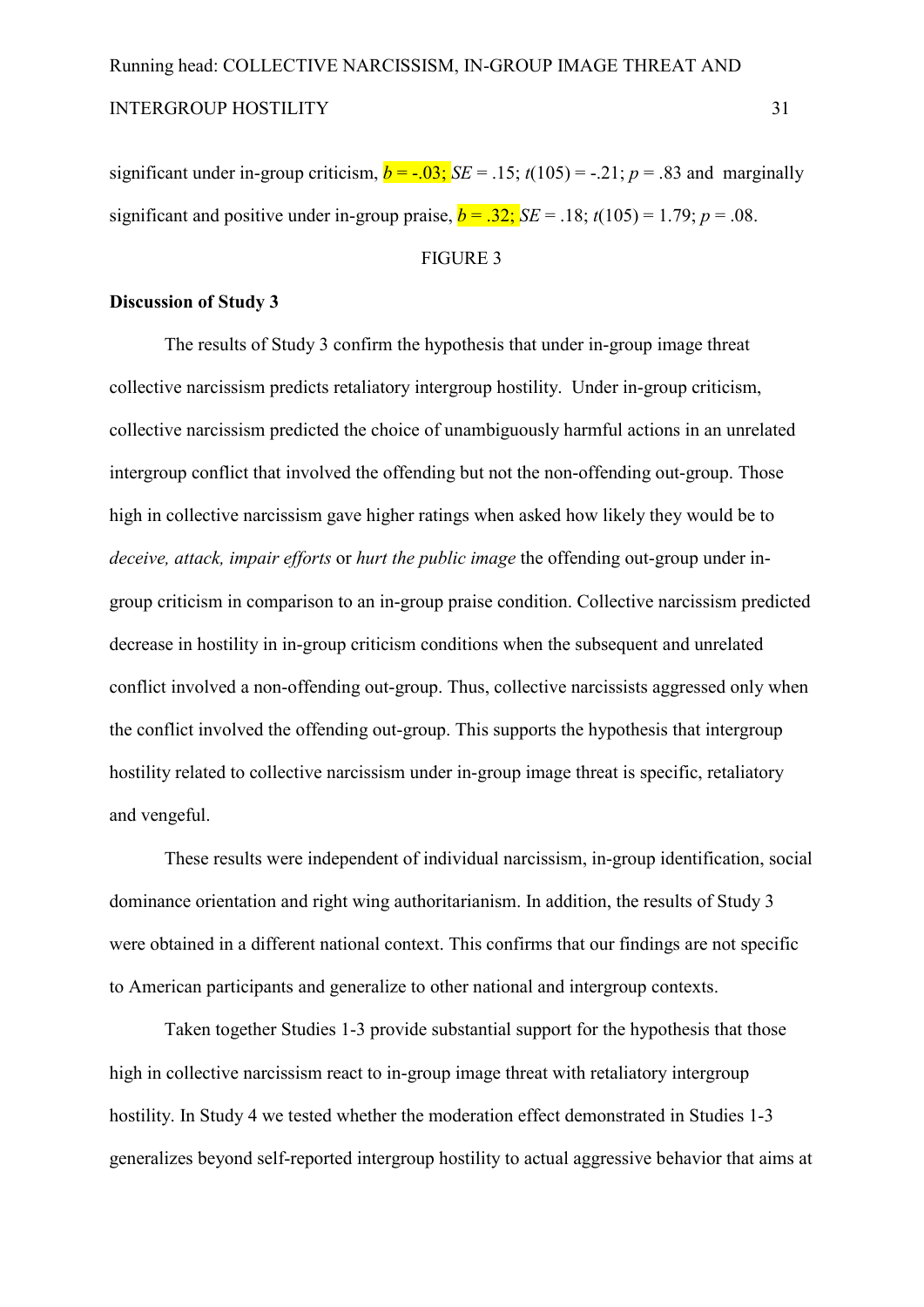harming the offending out-group. We conducted Study 4 also in order to illuminate the psychological mechanism that drives this effect. Finally, in Study 4 we aimed at replicating the effects of previous studies in the context of a more mundane social identity to provide an even more conservative test of our hypothesis.

#### **Study 4**

In Study 4 we assessed collective narcissism with reference to a social group defined by university affiliation. We tested the hypothesis that retaliatory narcissistic intergroup hostility is defensive. We expected that the perception of the in-group criticism as personally threatening would mediate the relationship between collective narcissism and retaliatory aggression towards the offending out-group. We assessed actual aggressive behavior providing participants with an opportunity to harm the chances of the offending out-group to obtain a desired outcome. We allowed collective and individual narcissism and in-group identification to compete as moderators of the effects of in-group image threat on intergroup hostility.

#### **Method**

**Participants.** Participants were 80 Polish undergraduate students who participated in exchange for research participation credit. There were 66 women, 14 men, with a mean age of 23.18 (*SD* = 5.55). All participants were students of Warsaw School of Social Sciences and Humanities, whose psychology department has a distinct identity and high national reputation.

**Procedure.** During the experimental procedure participants were led to believe that their actions could influence desirable outcomes for several out-groups including the outgroup that criticized vs. praised their in-group. Participants were first asked to take part in a study allegedly on self-perception. They responded to individual difference measures assessing individual narcissism, strength of identification with their university and collective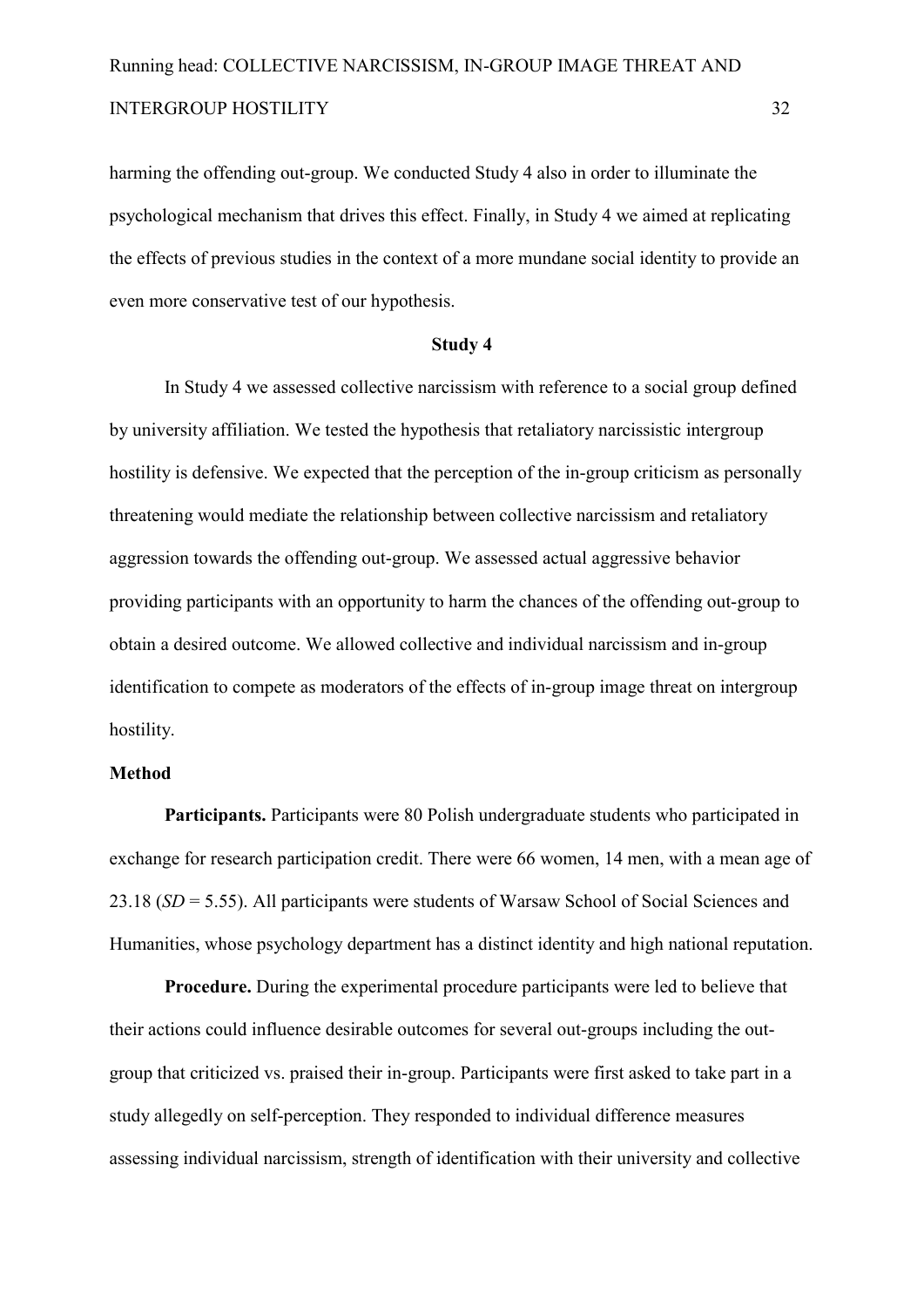narcissism with reference to an in-group defined as their university peers. After the study was ostensibly completed, participants were offered an opportunity to act as peer judges in a competition for the best graduate research project in psychology. They were led to believe that their evaluation would affect the outcome for the three competing groups. All participants accepted this opportunity and took part in the experimental procedure.

Participants were asked to read self-presentations allegedly prepared by the three teams representing psychology departments at universities comparable in status and reputation to their institution: the University of Bydgoszcz, the University of Warsaw and the University of Gdansk, presented in this order. Each self-presentation contained a short portrayal of team members and a description of the organization of work within each team. All descriptions contained essentially the same information (presented in different order, using different grammatical structures and synonyms rather than the same characteristics to suggest different authorship): that the team consists of an equal number of men and women; all decisions are made democratically; all members are highly motivated and all members are very good students. At the end of each self-presentation the alleged teams praised their departments and universities.

The experimental manipulation was embedded in the self-presentation of the University of Warsaw, the second university presented to participants. In the in-group image threat condition ( $n = 37$ ) the target fragment contained the comparison of the Department of Psychology at the University of Warsaw to the department of psychology of the university represented by participants. The target fragment read: "Even very good schools, like Warsaw School of Social Sciences and Humanities, render psychological education of lower quality than does the University of Warsaw, and recruit less gifted students." In the positive evaluation condition ( $n = 43$ ) this part was replaced by: "University of Warsaw, along with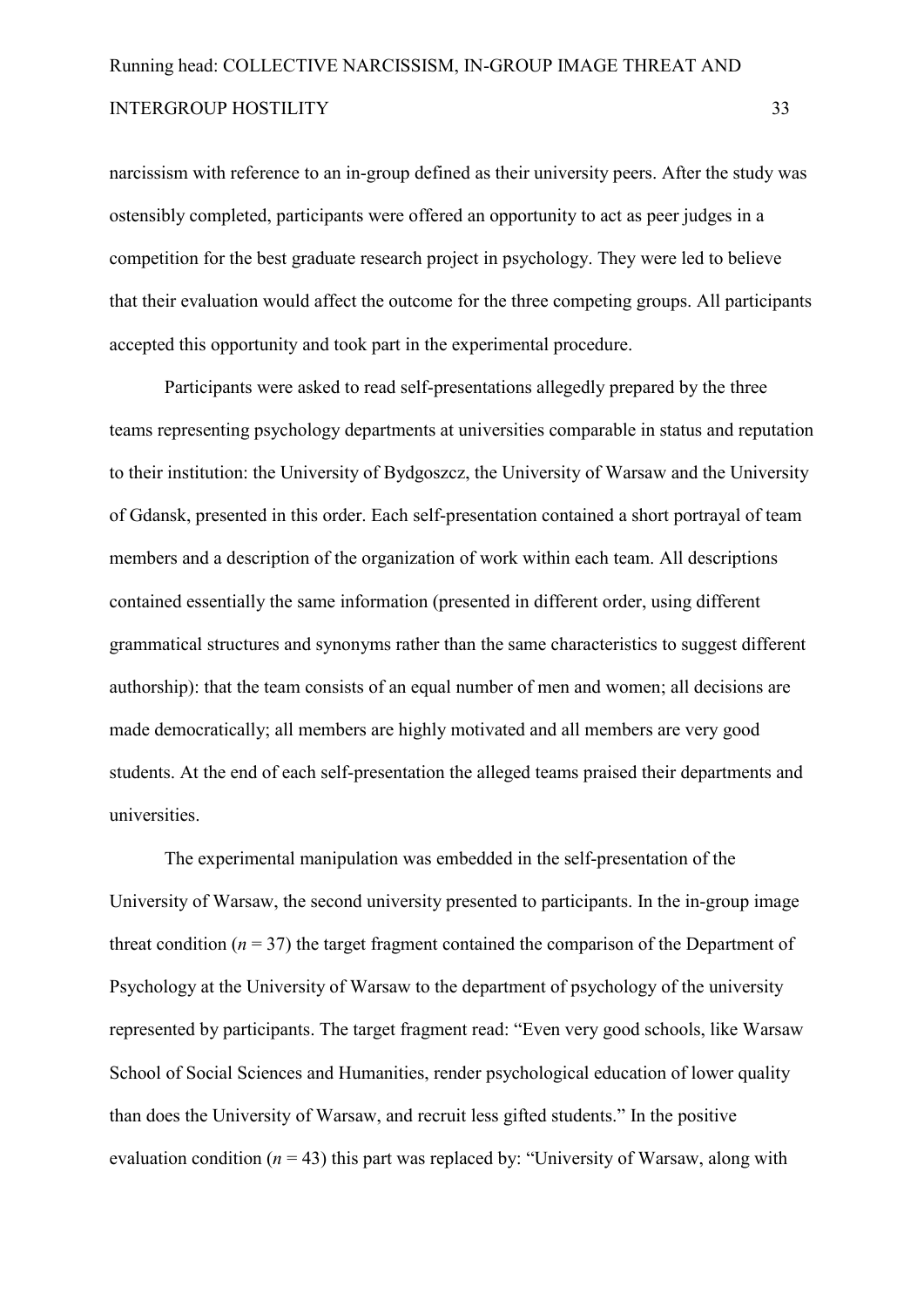Warsaw School of Social Sciences and Humanities is among the best centers for psychological education in the country. Both institutions render psychological education of highest quality and recruit very gifted students." The self-presentation of the other universities acclaimed the high quality of psychological education in their departments but did not contain any evaluative information about the participants' university.

Participants were asked to evaluate each team after reading its self-presentation. They evaluated the team representing University of Bydgoszcz before the in-group criticism vs praise manipulation was introduced. They evaluated the University of Gdansk´s and University of Warsaw's teams after the in-group image threat vs praise was introduced. Their evaluation of the University of Warsaw team represented reactions to the offending out-group and were a measure of retaliatory intergroup hostility. The responses for the University of Gdansk team that did not criticize the in-group but was evaluated after the in-group image threat was introduced, represented displaced intergroup hostility. The attitudes toward University of Bydgoszcz were given before the experimental manipulation of in-group criticism vs. praise. They represent a baseline level of intergroup hostility for each participant.

First, participants provided ratings of the cooperativeness and collegiality within each team. They were led to believe that this evaluation would affect the chances for the competing teams to win the grant. Next, participants were informed that the amount of funding the winning team would obtain also depended on their evaluation. In other words, participants were led to believe that their evaluation of the competing teams could influence not only whether the given team won the award, but also the amount of the award the team would receive if it won the competition. Participants were asked to allocate from 1 to 100 percent of the award to each team allowing all teams to be allocated 100 percent if desired. The average allocations across different teams amounted to  $164.54$  percent  $(SD = 64.63)$  which indicates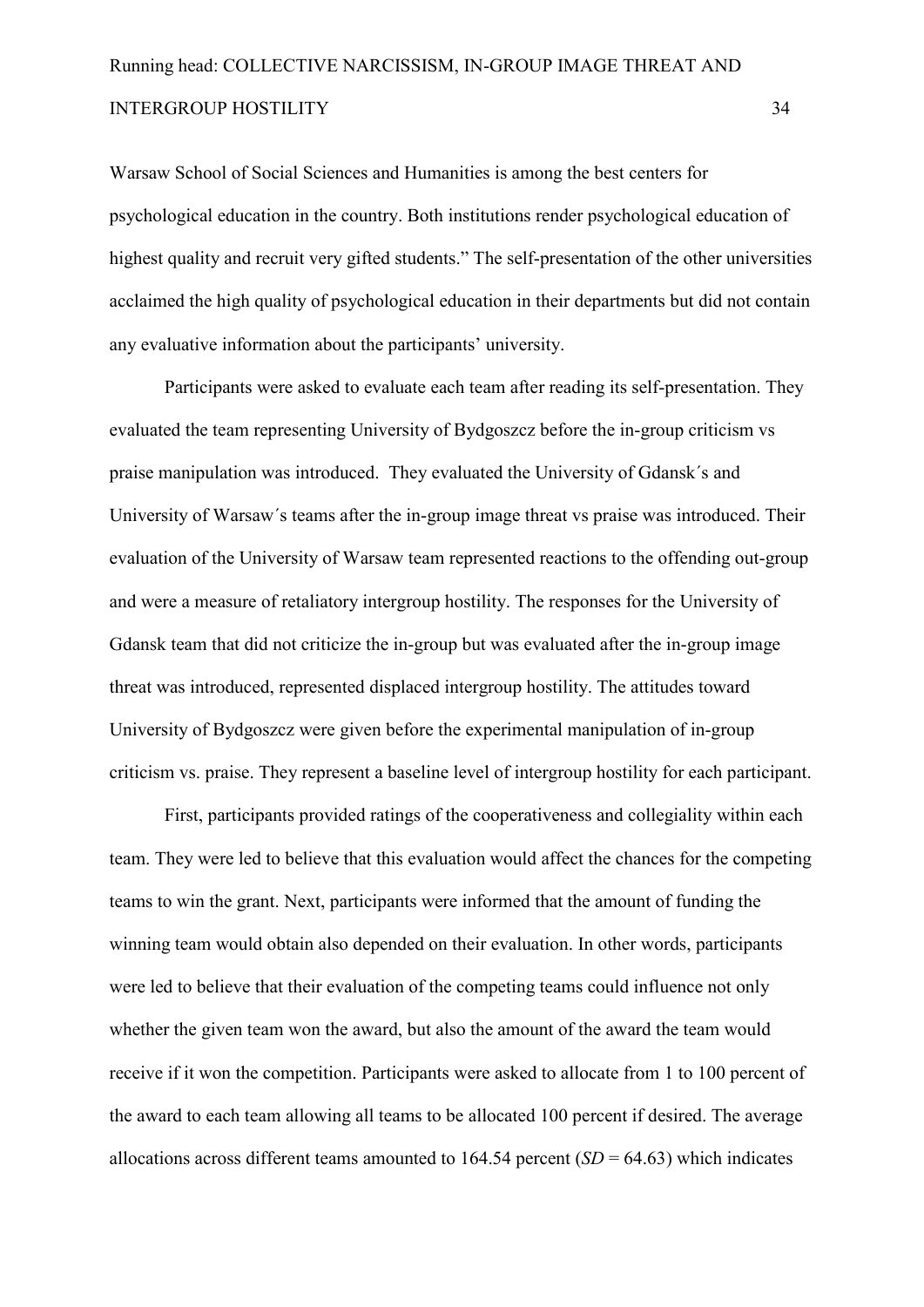that participants understood the instruction and did not treat the award amount as a fixed sum to be distributed between all three teams.

Finally, the manipulation check question was asked. Participants were asked to recall the opinion of the University of Warsaw team about their university. They were also asked whether they found this opinion personally threatening.

#### **Measures.**

*Manipulation check question* was: "What is the opinion of the psychology students at the University of Warsaw about Warsaw School of Social Sciences and Humanities psychology students?" (1 = *definitely negative* to 7 =*definitely positive*).

**Threat perception** was measured by one question: "Do you feel personally threatened by the opinion of the University of Warsaw students about your university?" (*M* = 2.86, *SD* = 1.78)  $(1 = \text{definitely no to } 7 = \text{definitely yes}).$ 

*Collective narcissism* ( $\alpha$  = .81,  $M$  = 3.28,  $SD$  = .76) was measured using the Polish version of the 9-item Collective Narcissism Scale (Golec de Zavala et al., 2009). Participants were asked to think about the students from their department as their in-group ( $1 = \text{definitely}$ ) *disagree* to 7 = *definitely agree*).

*Individual narcissism* ( $\alpha$  = .81, *M* = 3.44, *SD* = .62) was measured by the items of the Narcissistic Personality Inventory used in Study 3. Participants were asked to evaluate to what extent the "narcissistic" items describe them using a scale 1 = *definitely disagree* to 7 = *definitely agree* (Ames, et al., 2006).

*In-group identification* ( $M = 3.63$ ,  $SD = 1.56$ ) was assessed by the graphical measure proposed by Tropp & Wright (2001). Participants were asked to indicate which pair of 8 overlapping circles best represents their identification with the in-group defined as other students at their university. Higher scores indicated higher levels of identification. Multiple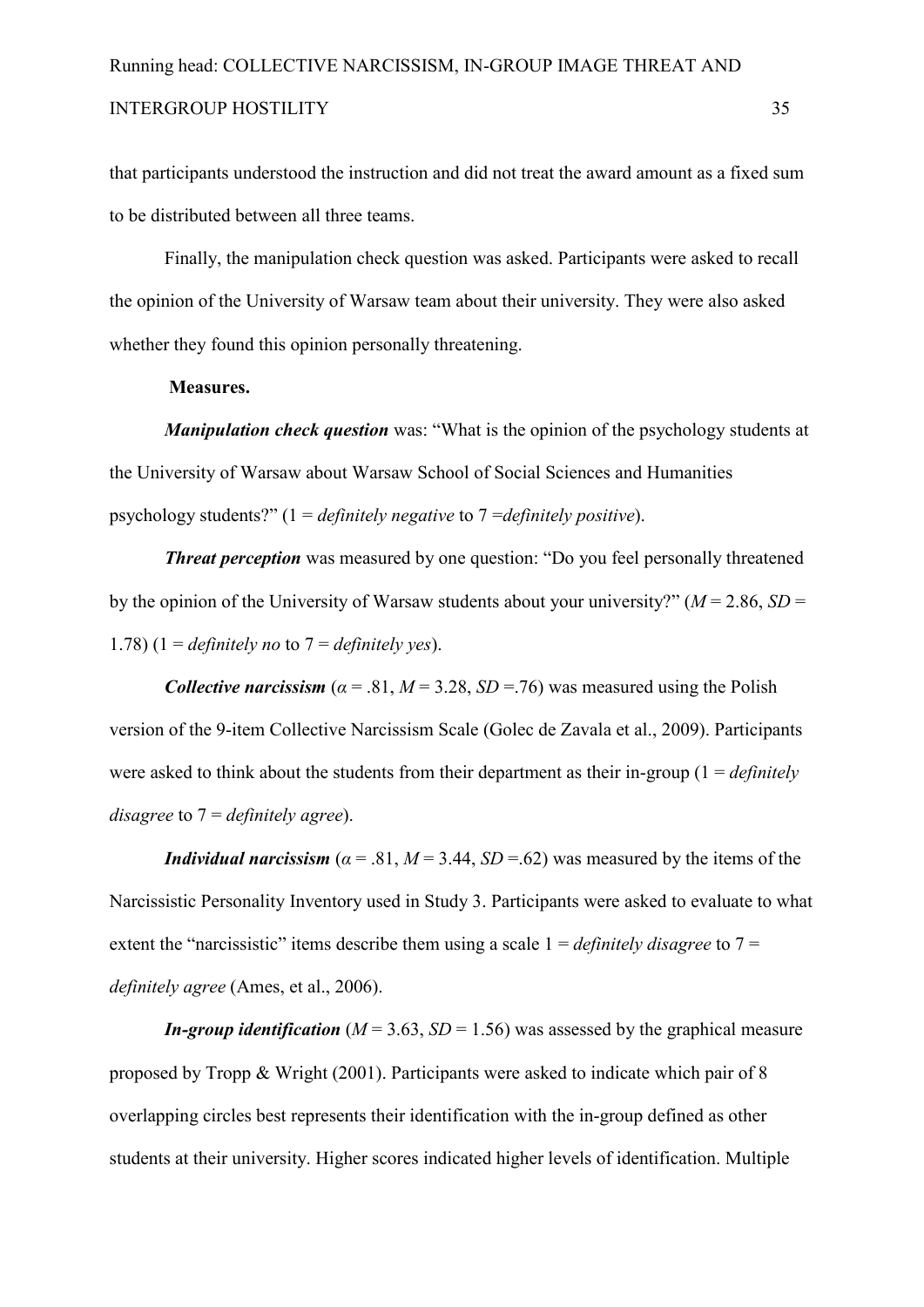studies have confirmed construct, concurrent, divergent and predictive validity of this measure, as well as its test-retest reliability. The one-item measure correlates strongly with multi-item measures of in-group identification and proved to be as powerful as those measures in predicting other types of cognitive and relational variables associated with in group identification and collective action (Tropp & Wright, 2001).

**Intergroup aggressiveness** was assessed combining the measure of out-group evaluation and the measure of fund allocation: both could negatively affect the chances of each out-group to receive the desired funding. Out-group evaluation was measured by combining participants' responses to two questions: "What is your impression of this group?"  $(1 = \text{definitely negative}, 7 = \text{definitely positive})$  and "Should this group win the contest?"  $(1 =$ *definitely no*, 7 = *definitely yes*). These responses were reverse coded so that higher scores would indicate greater negativity. The responses were highly positively correlated: for University of Bydgoszcz  $r(78) = .72$ ,  $p < .001$ ,  $M = 2.62$ ,  $SD = 1.22$ ; for University of Warsaw  $r(78) = .89$ ,  $p < .001$ ,  $M = 3.33$ ,  $SD = 1.63$ ; for University of Gdansk  $r(78) = .87$ ,  $p(78) = .87$  $< 0.001, M = 1.75, SD = 1.42.$ 

Participants were also asked how much of the available funds should be allocated to finance the team's project should the team win the contest  $(0\% - 100\%)$ . After evaluating each team, participants responded to the following instruction: "Should this team win the contest how much of available funding would you recommend be spent on the research grant for this team?" Thus, participants could allocate from 0 to 100 percent for each team independently. These responses were also reverse coded to indicate greater hostility (for University of Bydgoszcz  $M = 44.56$ ,  $SD = 25.92$ ; for University of Warsaw  $M = 56.96$ ,  $SD = 29.74$ ; for University of Gdansk *M* = 34.54, *SD* = 25.04).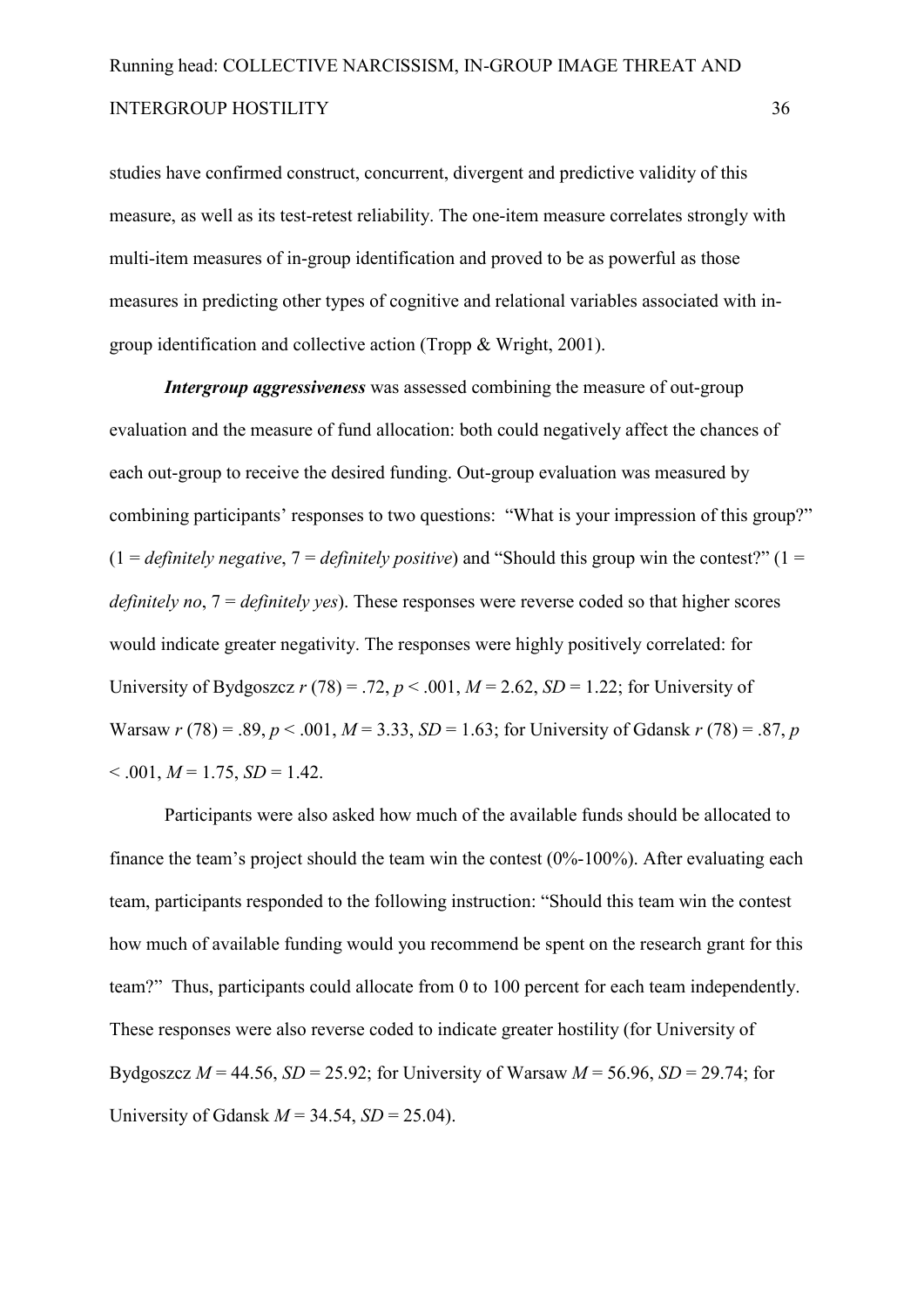The indices of out-group negative evaluation and hostile intentions were highly and positively correlated (for University of Bydgoszcz, *r* (78) = .57, *p* < .001; for University of Warsaw,  $r(78) = .76$ ,  $p < .001$ ; for University of Gdansk,  $r(77) = .74$ ,  $p < .001$ ). To account for different scales they were standardized and combined into a composite index of general hostility toward each out-group.

#### **Results**

Correlations. Across the research conditions, collective narcissism was positively related to individual narcissism and perception of in-group criticism as personally threatening. None of the predictors was significantly correlated with hostility towards the criticizing out group. The indices of intergroup hostility were correlated for University of Bydgoszcz and University of Gdansk: measured before and after the in-group image threat was introduced. The perception of in-group criticism as threatening was related to hostility towards the offending and non-offending out-group.

#### TABLE 9

**Manipulation check.** The inspection of mean responses to the manipulation check question reveals that in the in-group image threat condition ( $M = 1.84$ ,  $SD = 1.28$ ) participants perceived University of Warsaw students' opinions as significantly more critical of their in group than in the positive evaluation condition ( $M = 4.81$ ,  $SD = 1.83$ ),  $F(1,78) = 68.86$ ,  $p <$ .001,  $\eta^2$  = .68.

The effect of collective narcissism and in-group image threat on retaliatory **intergroup hostility.** As in the previous studies, a hierarchical multiple regression analysis was performed in order to test the interaction hypothesis. The first model tested the main effects of experimental condition, in-group identification, and individual and collective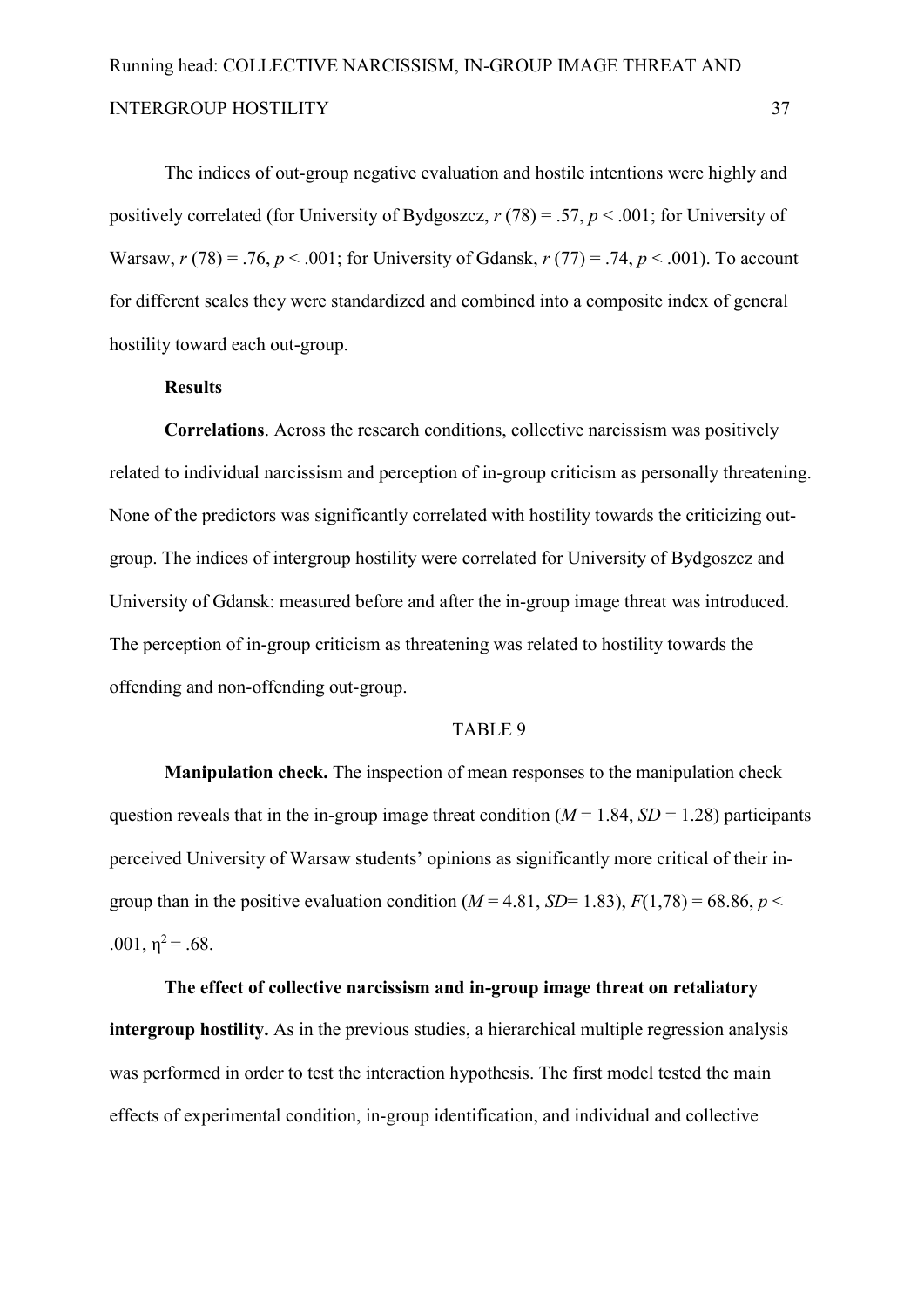narcissism on the index of hostility towards the University of Warsaw team. The second model added two-way interactions of research condition with each continuous variable<sup>6</sup>.

The results of Model 1 revealed a positive effect of the research condition. Under in group image threat participants expressed more hostility ( $M = .57$ ,  $SD = .84$ ) towards the criticizing out-group than in the positive evaluation condition  $(M = -0.49, SD = .79)$ . There was a marginally significant, positive main effect of in-group identification,  $p = .07$ . Model 2 revealed that the effect of research condition was qualified by a significant interaction between the experimental condition and collective narcissism. No other interaction was significant (Table 10). Adding this interaction to the model significantly increased the amount of explained variance,  $\Delta R^2 = .07$ ;  $F(1, 70) = 6.03$ ;  $p = .05$ .

#### TABLE 10

The simple slope analyses revealed that the relationship between collective narcissism and intergroup hostility was positive and significant in the in-group image threat condition  $(b)$  $= .31, SE = .15, t(74) = 1.96, p = .05$  and negative and marginally significant in the positive evaluation condition ( $b = -.29$ , *SE* = .17,  $t(74) = -1.70$ ,  $p = .09$ ; Figure 4).

#### FIGURE 4

The effect of collective narcissism and in-group image threat on hostility towards the non-offending out-group. The same hierarchical multiple regression analysis performed using the index of hostility towards students of the non-offending out-group as the criterion variable yielded no significant effects (Table 11). Neither the main effect of collective narcissism ( $p = .98$ ) nor its interaction with research condition was significant ( $p = .77$ ).

#### TABLE 11

#### In-group image threat, collective narcissism and retaliatory intergroup hostility.

In order to provide an alternative test of the hypothesis that the collective narcissistic hostility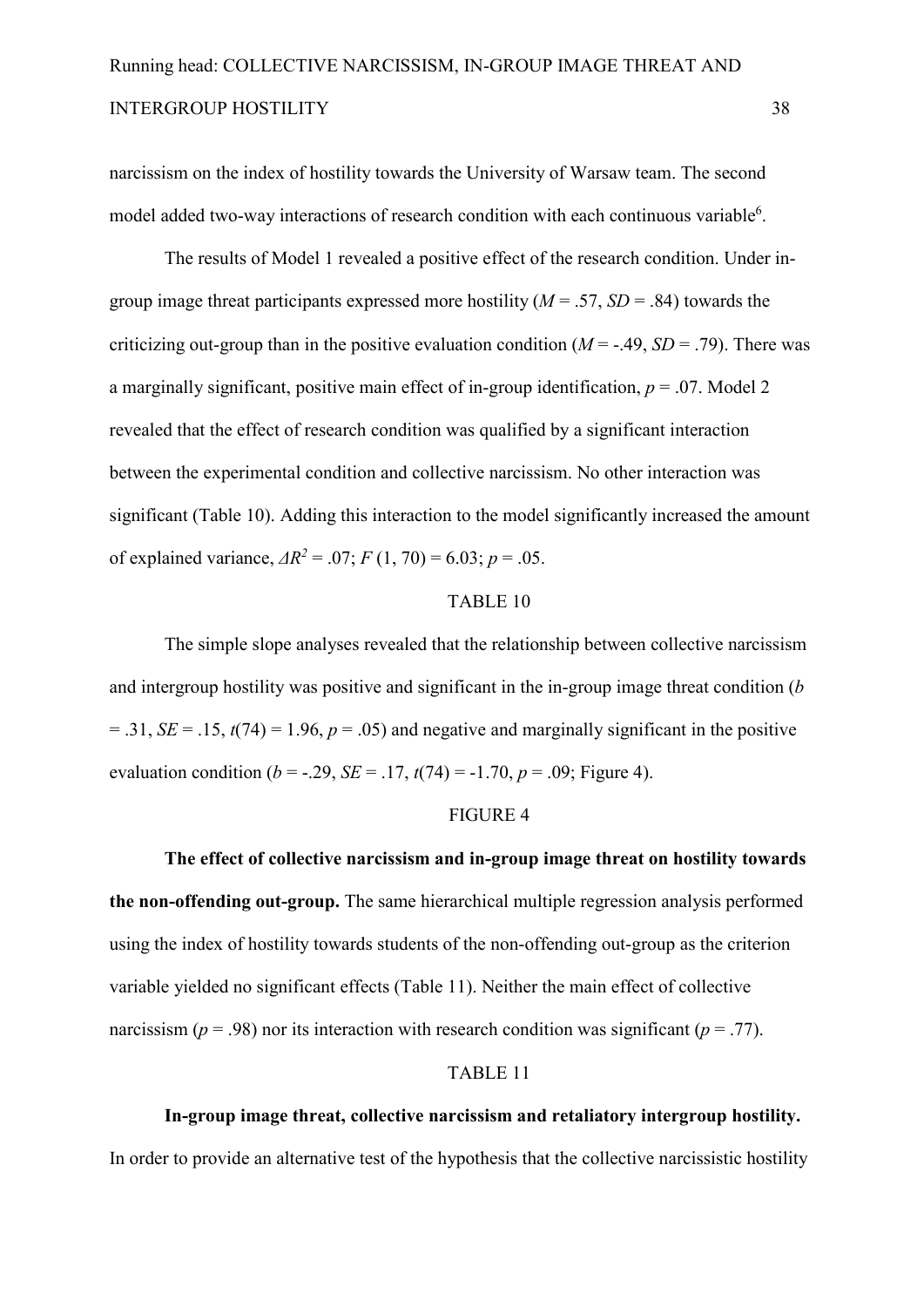under in-group image threat is retaliatory rather than displaced we conducted a 3 (target outgroup: University of Bydgoszcz vs. University of Warsaw vs. University of Gdansk) x 2 (research condition: in-group criticism vs. praise) GLM with the first factor repeated. As in previous studies, age, gender and continuous predictors were entered into the equation as covariates.

The results revealed that the three-way interaction of the repeated factor (the outgroup), research condition and collective narcissism was marginally significant, Wilk's  $\lambda$  = .94,  $F(2, 69) = 2.34$ ,  $p = .10$ ,  $\eta^2 = .03$ . There were no other significant or marginally significant effects. For a more focused test of our hypothesis, we conducted planned contrast analysis. We hypothesized that under in-group image threat collective narcissism would be related to retaliatory (towards the University of Warsaw team) but not displaced (towards the University of Gdansk team) intergroup hostility. Hostility towards University of Bydgoszcz was measured before the in-group criticism vs. praise manipulation was introduced. We did not expect that it would be affected by the collective narcissism  $X$  in-group criticism interaction. Thus, the expected effect was expressed by a  $0, 1, -1$  contrast on the repeated measure combined with a -1, 1 contrast on the in-group image threat vs boost manipulation and interacting with collective narcissism. This effect was significant,  $F(1, 70) = 4.61$ ,  $p = .04$ .  $\eta^2$  = .06. The parameter estimates indicate that for the offending out-group, in comparison to the condition of in-group praise, under in-group criticism collective narcissism brought an increase in intergroup hostility,  $b = .62$ ,  $SE = .25$ ,  $t(70) = 2.46$ ,  $p = .02$ ,  $\eta^2 = .06$ .

Hostility towards the University of Bydgoszcz may be treated as a baseline measure of intergroup hostility for participants. Thus, we performed another GLM this time treating hostility towards University of Bydgoszcz as a covariate. The model we tested was a 2 (target out-group: offending vs. non-offending)  $x$  2 (research condition: in-group criticism vs. praise).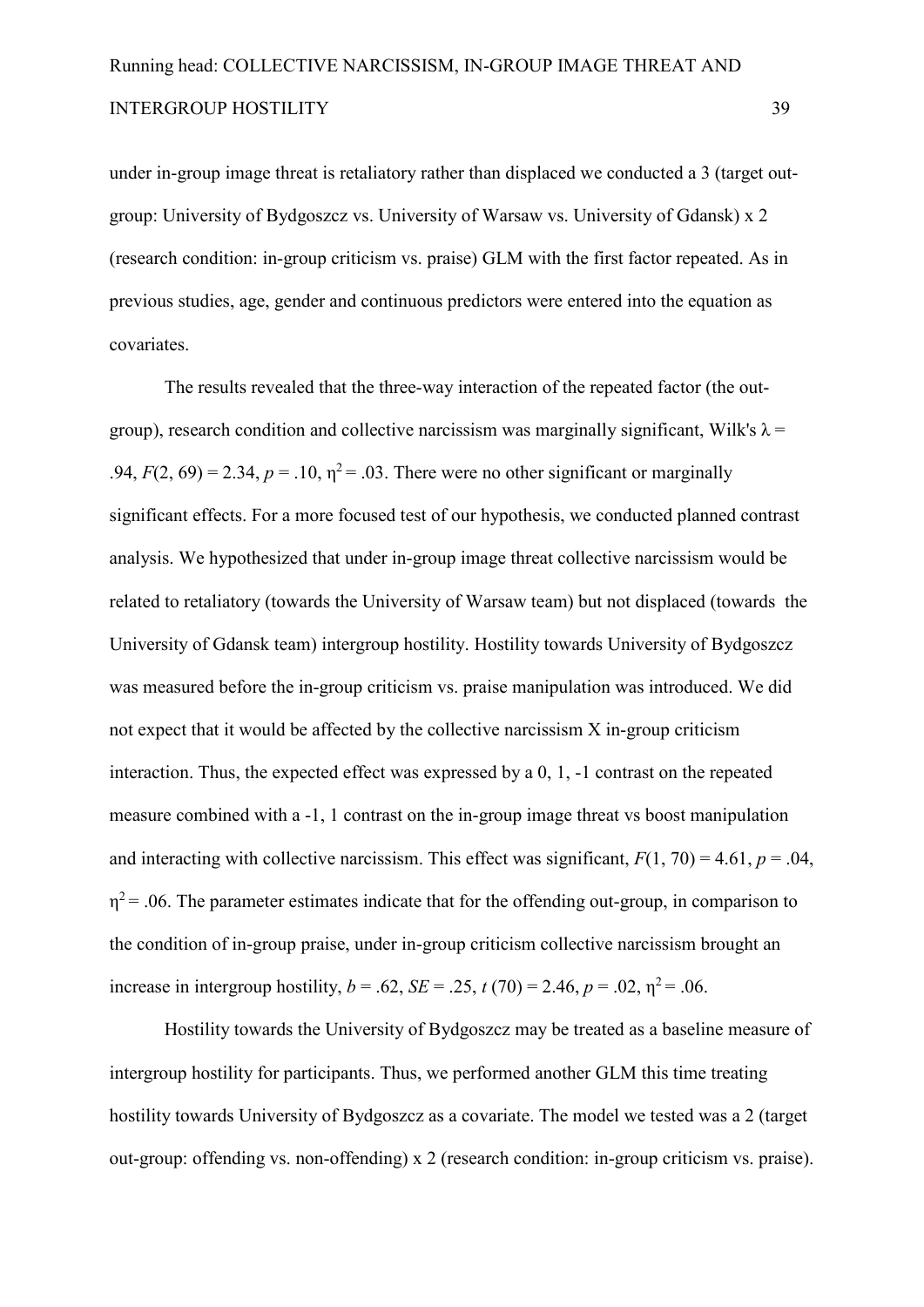After the baseline intergroup hostility was controlled, the three-way interaction of the target out-group, in-group image threat manipulation and collective narcissism became significant and stronger than in the initial analysis, Wilk's  $\lambda = .90$ ,  $F(1, 69) = 7.49$ ,  $p = .01$ ,  $\eta^2 = .10$ .

The role of perceived threat on the relationship between collective narcissism and **retaliatory intergroup hostility under in-group image threat. Next, we tested the** hypothesis that the perceptions of in-group criticism as personally threatening mediated the relationship between collective narcissism and intergroup hostility in the image threat condition (Table 12).

#### TABLE 12

We followed the procedure proposed by Preacher, Rucker and Hayes (2007) to analyze a mediated moderation (Muller, Judd, & Yzerbyt, 2009) and probe the significance of conditional indirect effects of collective narcissism on retaliatory intergroup hostility via perception of the in-group criticism as personally threatening in the two research conditions. To this end we used Model 8 PROCESS (Hayes, in press). Bootstrapping analyses indicated that the indirect effect of collective narcissism via the perceived threat was positive and significantly different from zero only in the in-group criticism condition. The bootstrapped indirect effect in the in-group criticism condition equaled .16 ( $SE = .07$ ) and had a bootstrap 95% bias corrected confidence interval of .04 to .31. The indirect effect in the in-group praise condition equaled .03 (*SE*= .05) and was non-significant with a 95% bias corrected bootstrap confidence interval of .08 to .13. The indirect effect of the interaction that equaled .13 (*SE*  $=$  0.08) was significant with a 95% bias corrected bootstrap confidence interval of .01 to .34<sup>7</sup>.

#### FIGURE 5

Specific values for regression analyses in the in-group criticism condition are presented in Figure 5. Collective narcissism was positively and significantly associated with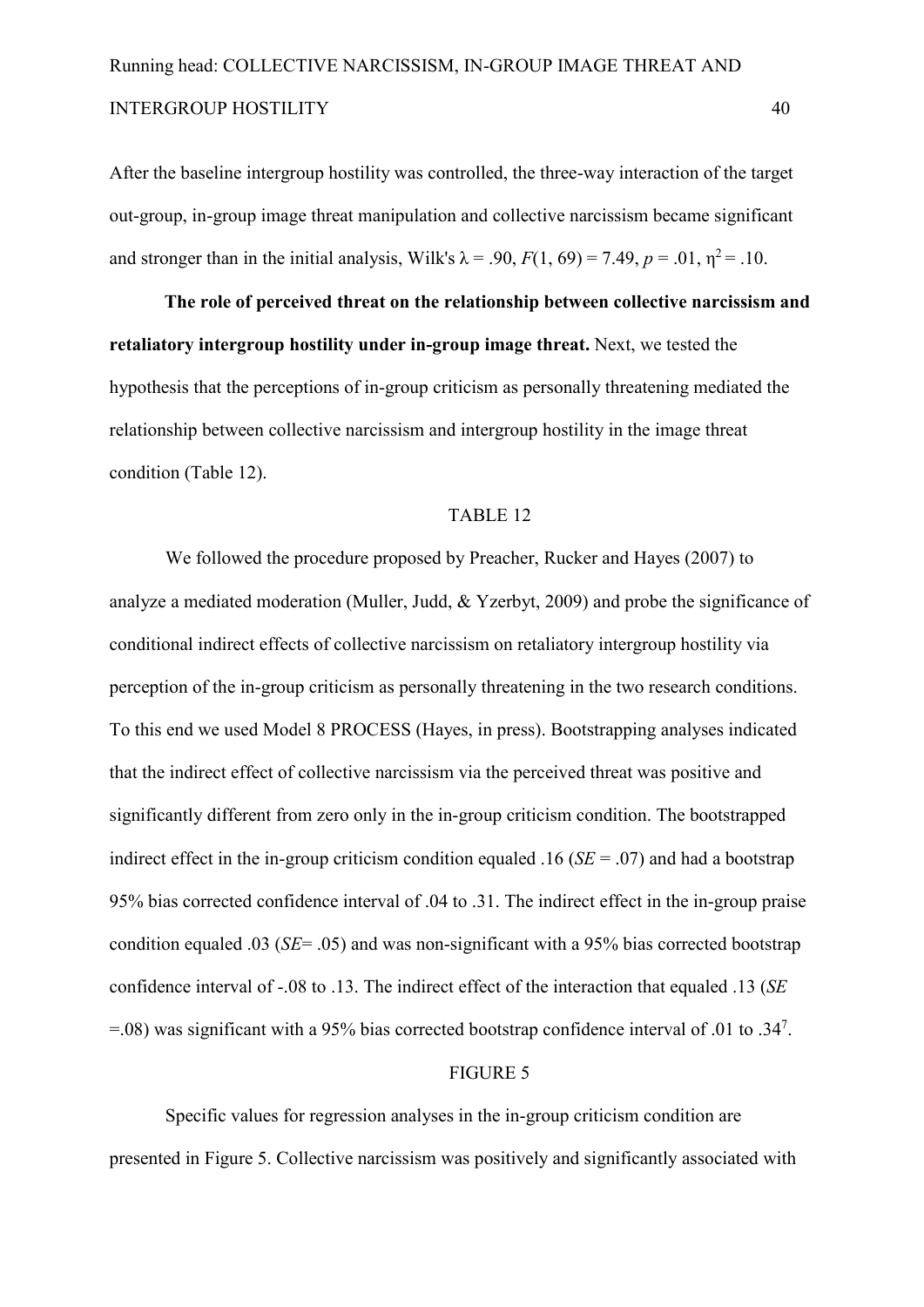the perception of in-group criticism as personally threatening. There was also a positive and significant total effect of collective narcissism on retaliatory intergroup hostility (the dotted line in Figure 5). When the mediator was added, all predictors included in the full model accounted for a significant portion of the variance in intergroup hostility in in-group criticism conditions,  $F(4, 32) = 4.12$ ,  $p < .001$ ,  $R^2 = .34$ . Perception of the in-group criticism as personally threatening was significantly and positively associated with hostility towards the offending out-group. The relationship between collective narcissism and intergroup hostility was reduced to non-significant once the mediator was added to the model. This pattern of results indicates that the relationship between collective narcissism and retaliatory intergroup hostility is driven by the perception of the in-group criticism as personally threatening.

#### **Discussion of Study 4**

The results of Study 4 replicated the findings regarding the interactive effects of in group image threat and collective narcissism on intergroup hostility found in Studies 13. This effect was replicated using a different experimental manipulation of the in-group image threat and a different, direct measurement of aggression towards the offending out-group. In addition, the effect was demonstrated in the context of a social group defined as university students. This provides a conservative test for our interaction hypothesis because such an in group is usually less central to people's selves and less emotionally laden than the national in groups used in previous studies.

The results of Study 4 point again to the retaliatory nature of narcissistic intergroup hostility. Collective narcissists reacted to in-group criticism by restricting the threatening outgroup's access to valued resources: issuing a more negative evaluation of the criticizing out group which, they believed, would affect the out-group's chances of obtaining research funding and proposing lower funding in case the criticizing out-group won the contest.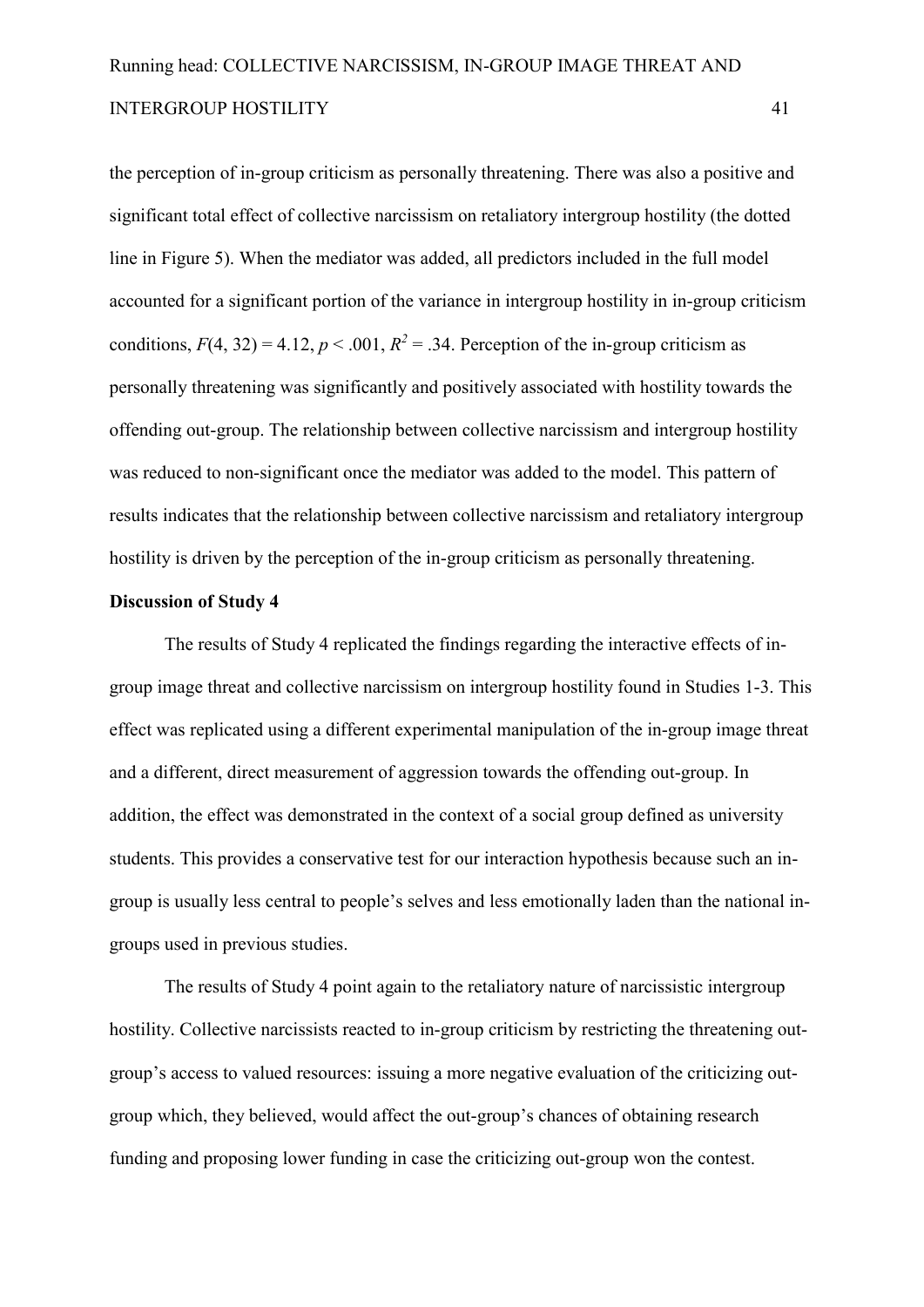Importantly, people high in collective narcissism responded in a hostile way only towards the group that criticized their in-group. Collective narcissism was not associated with a tendency to negatively evaluate and lower the value of the award given to the team representing the non-offending out-group. Across research conditions collective narcissism was not associated with the baseline measure of intergroup hostility: hostility towards University of Bydgoszcz team.

In addition, the results of Study 4 support our hypothesis that collective narcissistic intergroup hostility is defensive. People high in collective narcissism were hostile towards the criticizing out-group because they viewed the in-group criticism as personally threatening. The positive relationship between collective narcissism and intergroup hostility in the in group criticism condition was mediated by the perception of the in-group criticism as personally threatening. Neither individual narcissism nor in-group identification predicted intergroup aggression in response to in-group criticism. These results corroborate the results of the previous three studies indicating that collective narcissism is the unique moderator of the effects of in-group image threat on intergroup hostility.

#### General Discussion

The notion that collective narcissism leads to exaggerated intergroup hostility in response to an in-group image threat can be found in the theoretical work of Theodore Adorno (1951). Adorno argued that the preponderance of narcissistic identification with the national group and in-group image threat (the uncertainty of the economic situation and the humiliation of the Treaty of Versailles) was responsible for the rise of the Nazi regime in Germany and support for its aggressive internal and international politics (see also, Baumeister, 2002). In the studies reported in this paper we put the proposition that collective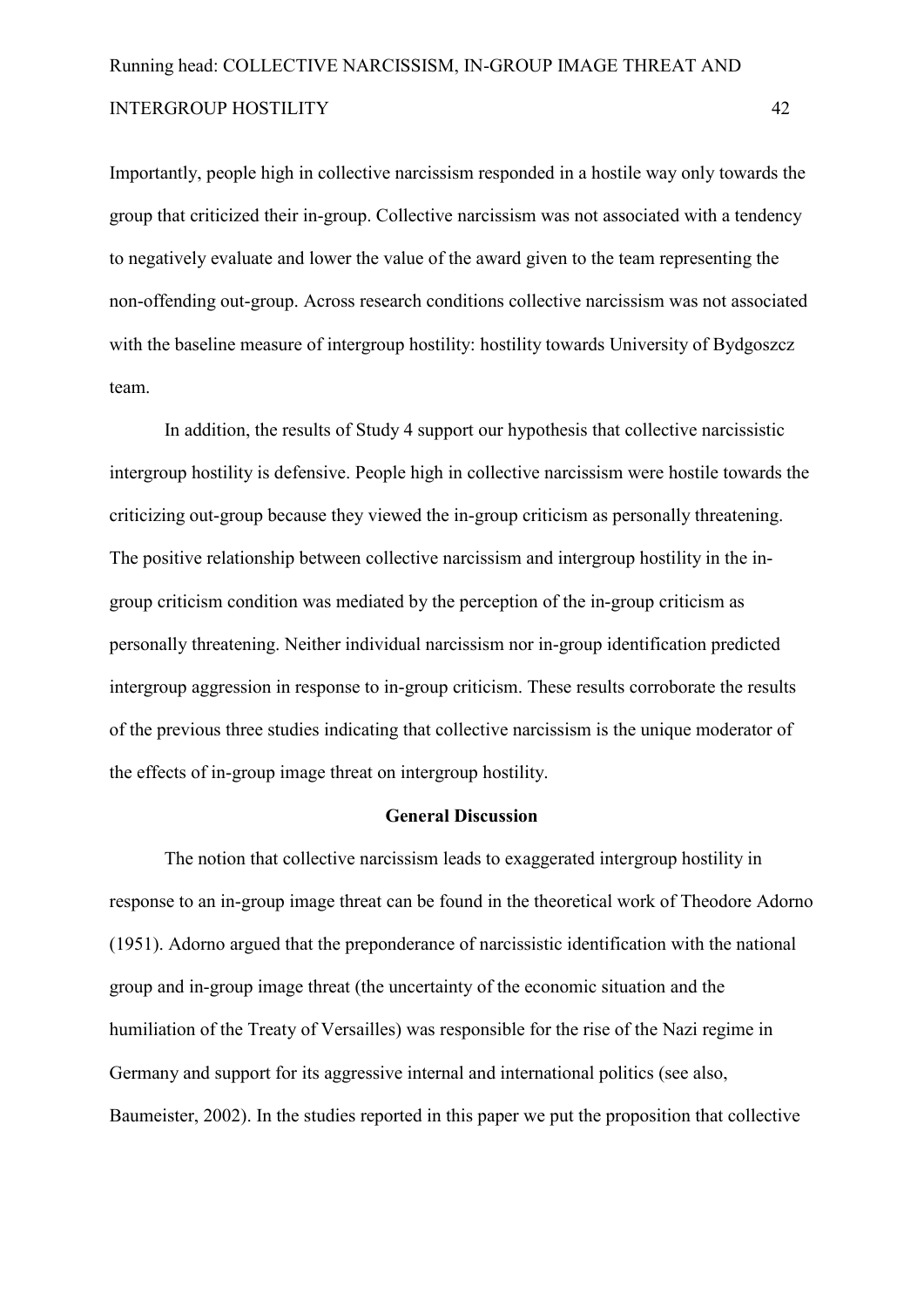narcissism inspires intergroup hostility in response to an in-group image threat to empirical test.

We examined whether narcissistic identification with an in-group predicted intergroup hostility under in-group image threat while no such link existed when no threat was present. In addition, we tested whether intergroup hostility related to collective narcissism under in group image threat was retaliatory. We hypothesized that it would target only the offending out-groups and would not spill over to other, non-offending out-groups even when the ingroup image threat was present. We examined a proposition that the interactive effect of collective narcissism and in-group image threat on intergroup hostility generalizes beyond the international context. In addition, we tested whether the moderation effect was specific to collective narcissism, not due to its overlap with other predictors of intergroup hostility.

In four experiments we found that retaliatory intergroup hostility was predicted by the expected interaction of in-group image threat and collective narcissism. This result remained constant across studies that used different procedures to manipulate the in-group image threat and different assessments of intergroup hostility, including a direct behavioral measure of intergroup aggressiveness. The same pattern of results was found in studies conducted in Poland and in the United States. The same interaction of research conditions and collective narcissism was found in Studies 1-3, which looked at the consequences of national collective narcissism when the national self-image was threatened, and in Study 4, which examined narcissistic identification with a university and its effects on hostility towards students of other universities. The fact that we replicated our results when collective narcissism was assessed with reference to a social group that is usually not as central to people's identity as the national group, provides a conservative test of our moderation hypothesis.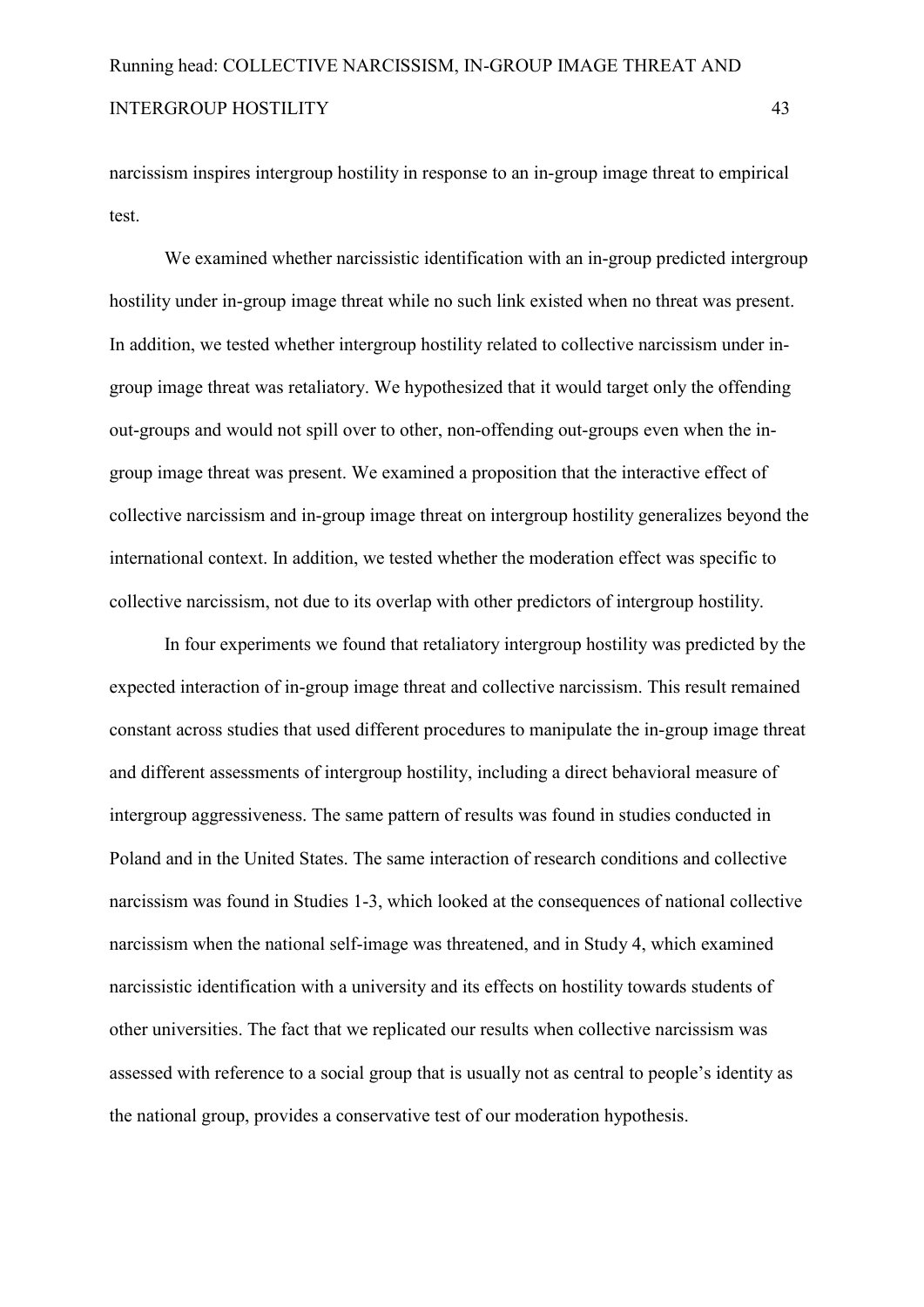Present results indicated that under in-group image threat collective narcissists chose to actively confront and oppose (Study 1), hurt, offend, injure, intimidate and humiliate (Study 2) the offending out-group. In Study 3 after the in-group image threat, collective narcissism predicted a self-reported tendency to deceive, attack, impair efforts or hurt the public image of the offending out-group in a subsequent, unrelated intergroup conflict. The results of Study 4 demonstrated that in response to the in-group image threat people high in collective narcissism were likely to act to reduce the chances of the offending out-group obtaining desirable goals. These results confirm that under in-group image threat collective narcissists express unambiguously hostile and vengeful intentions to attack and harm the offending out-group.

In addition, the results of all studies provide evidence that intergroup hostility associated with collective narcissism under in-group image threat is direct, retaliatory and not displaced. They indicate that the increase in intergroup hostility among collective narcissists is directed *only* towards the out-groups whose members criticized the in-group and is not displaced to other groups. Collective narcissism does not predict displaced intergroup hostility even when in-group image threat is present and there is no opportunity to aggress against the offending out-group (Study 3).

Moreover, the present results demonstrate that this moderating effect is specific to collective narcissism. It is not driven by the overlap of collective narcissism with predictors of intergroup hostility reported in literature: non-narcissistic in-group positivity (in-group identification measured with a multi-item scale in Studies 1-3 and a graphic one-item measure in Study 4, and as two forms of patriotism in Study 3) or robust predictors of intergroup hostility such as right wing authoritarianism or social dominance orientation (Studies 1-3). Also, results of all studies clearly show that the reported moderating effect of collective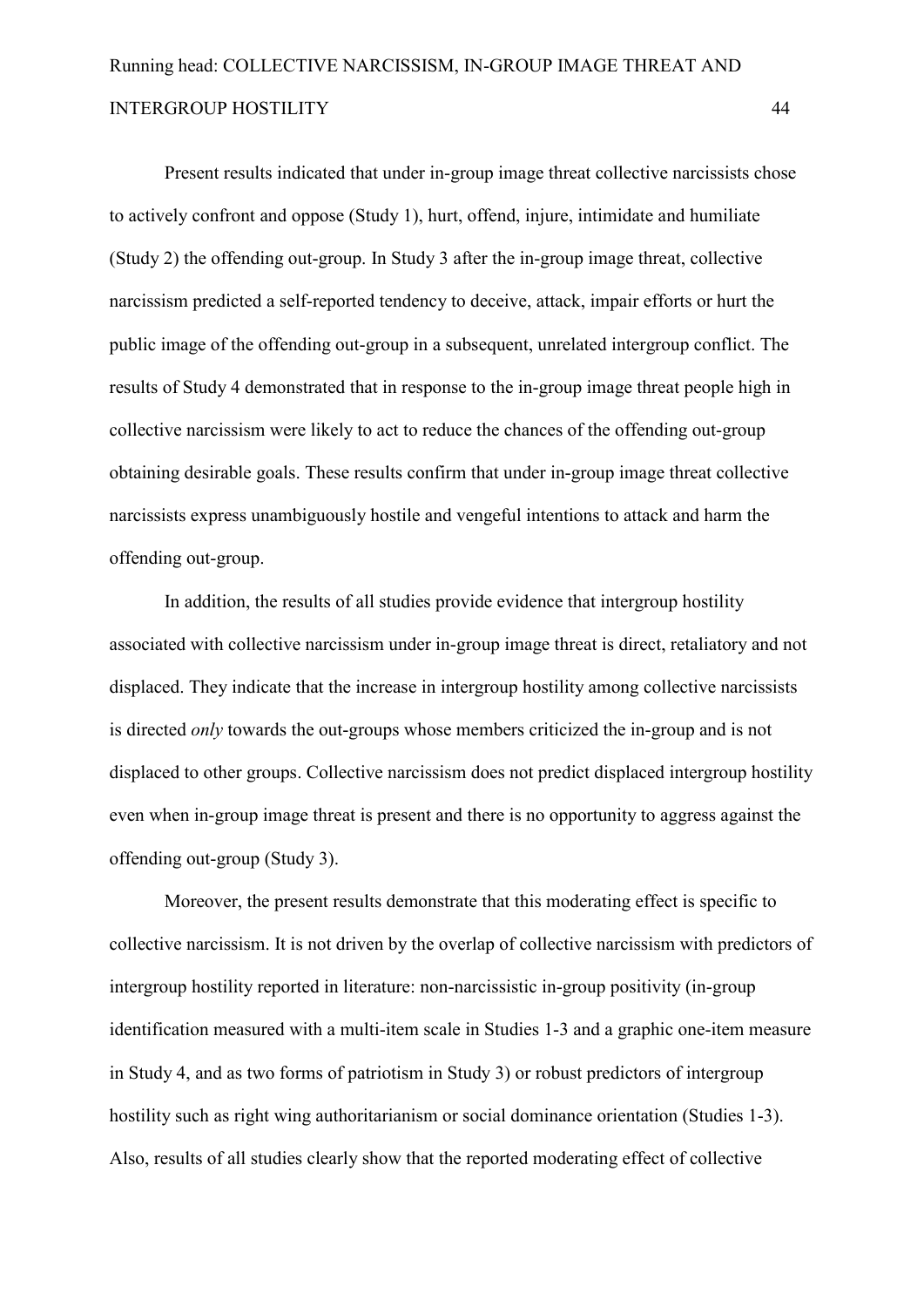narcissism is independent of its overlap with individual narcissism - a predictor of vengeful rancor and aggressive reactions to ego-threat.

The present results extend our previous correlational findings indicating that collective narcissism explains unique variance in intergroup hostility and that it is linked especially to aggressiveness towards out-groups perceived as threatening (Golec de Zavala et al., 2009; Golec de Zavala & Cichocka, 2012). The results go beyond previous findings in several important ways. They indicate that collective narcissists are hostile towards other groups in direct response to in-group image threat and that this hostility is retaliatory, not displaced. In addition, the experimental results of Study 4 complement earlier correlational findings linking collective narcissism to the perception of threat and via perception of threat to intergroup hostility (Golec de Zavala et al., 2009).

Previous studies suggest also that collective narcissism is related to high regard for the in-group accompanied by unacknowledged doubts about the in-group's greatness and a belief that the in-group is not sufficiently recognized by others (Golec de Zavala et al., 2009). Conceivably, those high in collective narcissism are sensitive to threats to the in-group's "good name" because "deep inside" they question the idealized image of the in-group themselves. The present studies are, to the best of our knowledge, also the first to demonstrate that the nature of the narcissistic intergroup hostility is not only retaliatory but also defensive. The results of Study 4 allow us insight into the psychological mechanism underlying the relationship between collective narcissism and retaliatory intergroup hostility in in-group criticism conditions. In his essays on German collective narcissism Adorno (1998) hypothesized that narcissistic idealization of the in-group is a strategy to protect a weak and threatened ego. He argued that narcissistic identification with an in-group was defensive and was likely to emerge in social and cultural contexts that diminished the ego (Adorno, 1998;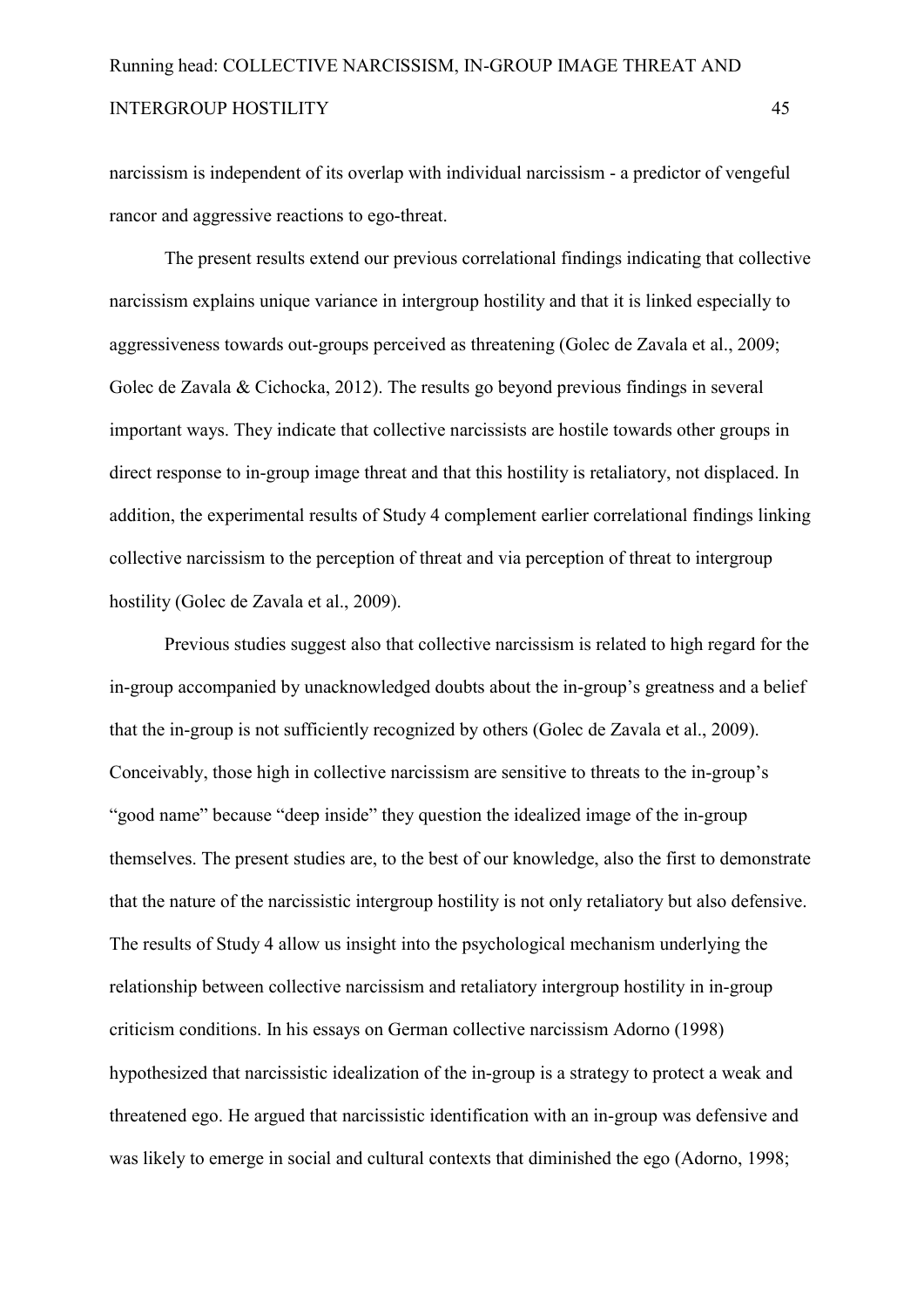see also Arendt, 1971; Fromm, 1941; and status politics theorists, Gusfield, 1963; Hofstadter, 1965; Lipset & Raab, 1970). The results of Study 4 indicate that the relationship between collective narcissism and intergroup hostility under in-group criticism is indeed driven by the experience of in-group criticism as personally threatening.

The present results suggest that the claims of Threatened Egotism Theory (Bushman & Baumeister, 1998) can be extended into the intergroup domain. At the same time, the present results clearly demonstrate that it is collective, not individual, narcissism that moderates the intergroup effects of in-group criticism. Threatened Egotism Theory explains that individual narcissists invest emotionally in an exaggerated self-image and use aggression to retaliate against those who, willingly or not, deflate their favorable self-image or threaten their autonomy (e.g., Bushman & Baumeister, 1998; Baumesiter, Bushman, & Campbell, 2000). Since they require constant validation of unrealistic greatness of the self, narcissists are likely to continually encounter threats to their self image and be chronically intolerant of them (Baumeister et al., 1996). Analogously, collective narcissists emotionally invest in a grandiose image of the in-group and perceive anything that undermines the in-group's greatness (or anything that does not validate and confirm it) as personally threatening. Thus, the excessive, narcissistic in-group esteem seems vulnerable to challenges from within (e.g., internal criticism) or from outside (e.g., from out-groups that question the prominence of an in-group). Conceivably, collective narcissists use retaliatory intergroup hostility as a means of protecting and restoring the in-group's positive image and reducing ego threat.

The present results propose an answer to a long-standing question: whether and when in-group positivity inspires intergroup negativity? (e.g., Hinkle & Brown, 1990; Jackson, Brown, Brown, & Marks, 2001; Pehrson, Brown, & Zagefka, 2009). It seems that it is the narcissistic, exaggerated group esteem that is reliably related to intergroup hostility in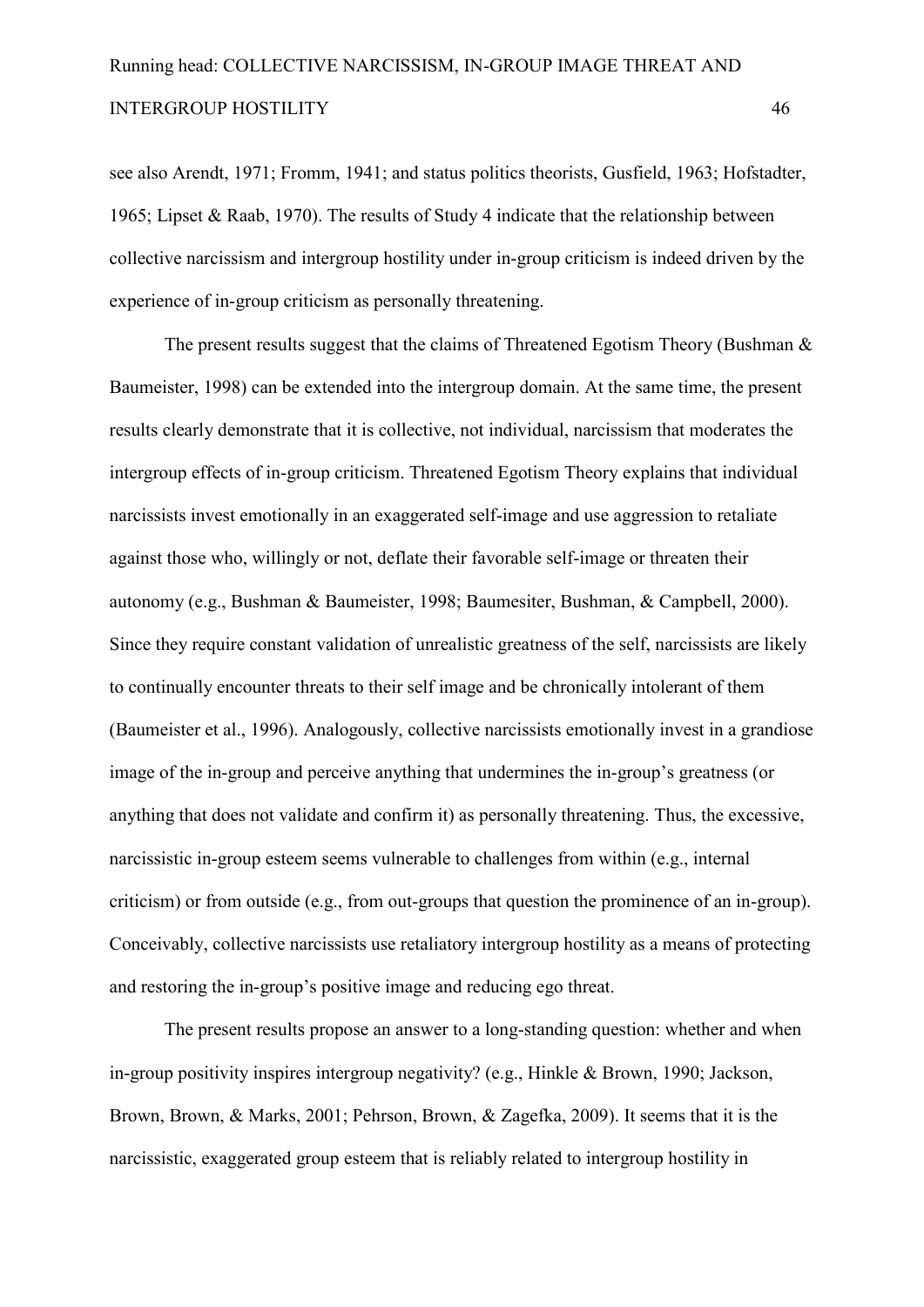response to in-group image threat. Non-narcissistic positive in-group identification does not systematically predict intergroup hostility nor does it interact with in-group image threat to predict retaliation.

The present results emphasize the importance of the intergroup context in triggering the intergroup hostility related to collective narcissism. Previous studies indicate that collective narcissists are sensitive to in-group image threat. They are likely to interpret even ambiguous actions and opinions of an out-group as threatening the inflated image of the ingroup (Golec de Zavala, et al., 2009, Study 5; Cichocka & Golec de Zavala, 2011). The present results complement the previous findings indicating that once the actions of the out group are interpreted as threatening, hostile actions towards the out-group are likely to follow.

Importantly, in certain conditions narcissistic identification with the in-group may become a social norm. In such conditions introducing even untrue and illogical rumors of intergroup threat may have tragic intergroup consequences (see the example of the Nazi Germany analyzed by Theodore Adorno). Preliminary studies suggest that collective narcissism seems to serve a defensive function compensating for loss of control (Cichocka, Golec de Zavala, & Olechowski, 2012) and personal uncertainty (Golec de Zavala, 2011b). Further studies examining the social conditions in which narcissistic beliefs about an in-group become "contagious" and socially acceptable (vs. conditions in which narcissistic identification with an in-group is discouraged and marginalized) would be a valuable extension of our understanding of conditions leading to escalation of intergroup hostility, and eventually, intergroup violence.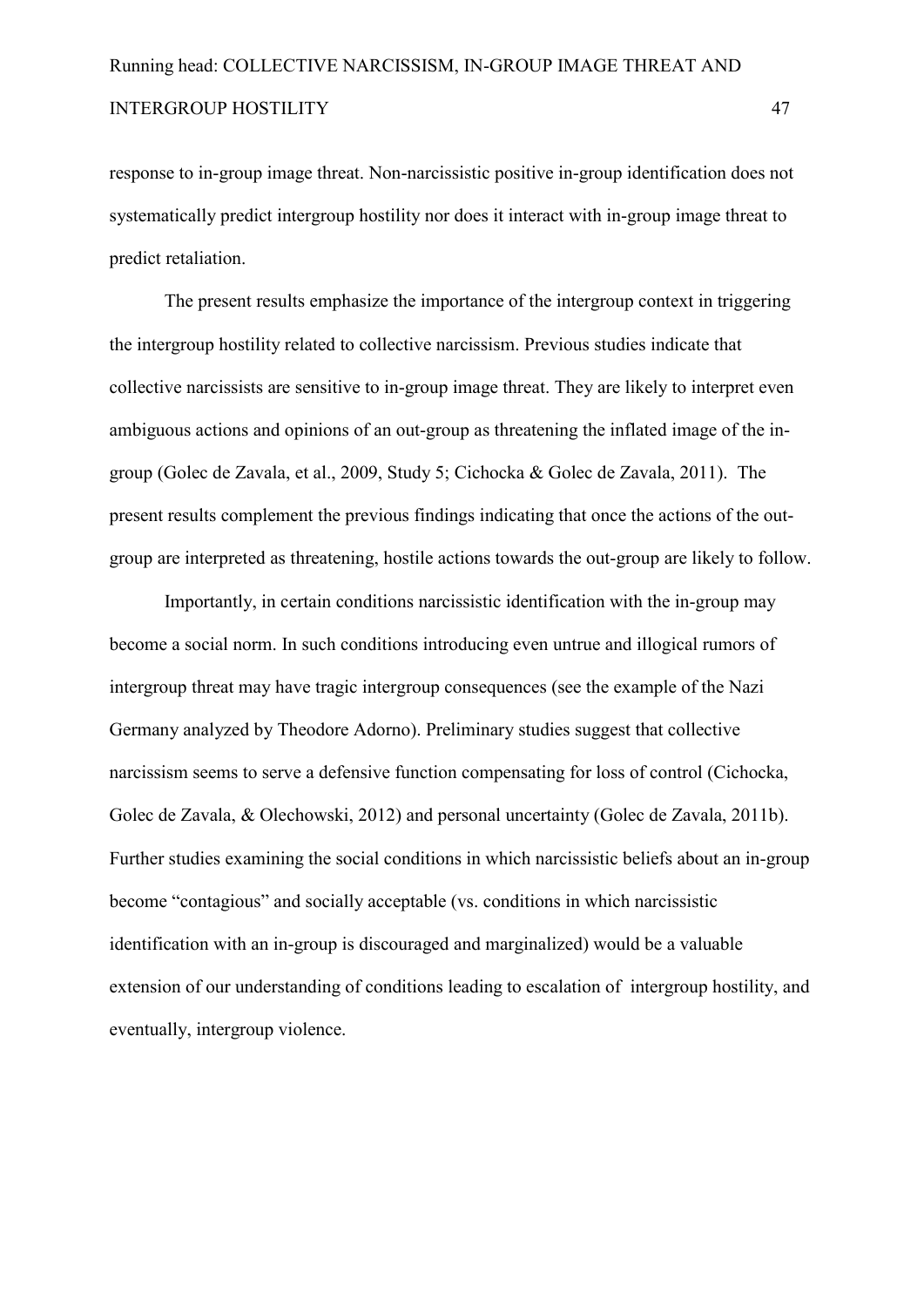#### **References**

- Adorno, T. (1998). *Critical models: Interventions and catchwords*. New York: Columbia University Press.
- Adorno, T. (1951). Freudian theory and the pattern of fascist propaganda. In M. Bernstein (Ed.), Culture Industry (pp. 132-158). New York: Routledge.
- Altemeyer, B. (1998). The other authoritarian personality. In M. Zanna (Ed.), *Advances in experimental social psychology (Vol. 30, pp. 47–92).* San Diego: Academic Press.
- Ames, D. R., Rose, P., & Anderson, C. P. (2006). The NPI-16 as a short measure of narcissism. *Journal of Research in Personality, 40, 440-450.* doi: 10.1016/j.jrp.2005.03.002
- Arendt, H. (1971). *The life of the mind*: *Vol. 1: Thinking*. San Diego, CA: Harcourt Brace Jovanovich.
- Baron, R. M., & Kenny, D. A. (1986). The moderator-mediator variable distinction in social psychological research: Conceptual, strategic, and statistical considerations. *Journal of Personality and Social Psychology, 51(6),* 1173 1182. doi: 10.1037/00223514.51.6.1173
- Baumeister, R.F. (2002). The Holocaust and the four roots of evil. In R. Erber & L. Newman (Eds.), *Understanding genocide: The social psychology of the Holocaust* (pp. 241-458). New York: Oxford University Press.
- Baumeister, R. F., Smart, L., & Boden, J.M. (1996). Relation of threatened egotism to violence and aggression: The dark side of high self-esteem. *Psychological Review, 103(1), 5-33. doi: 10.1037/0033-295X.103.1.5*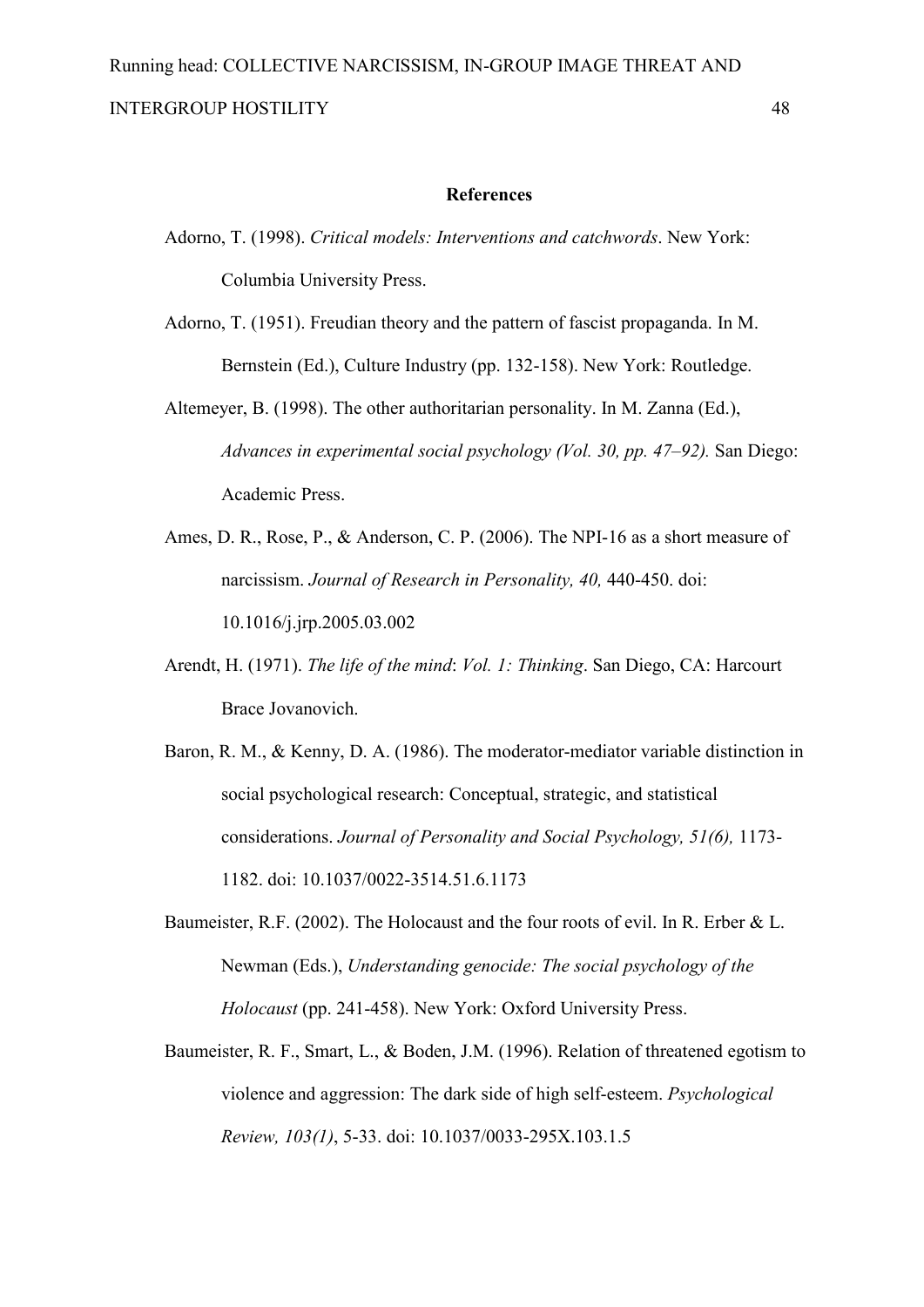- Baumeister, R. F., Bushman, B. J., & Campbell, W. K. (2000). Self esteem, narcissism, and aggression: Does violence result from low self-esteem or from threatened egotism? *Current Directions in Psychological Science*, 9, 26-29. doi: 10.1111/1467-8721.00053
- BBC (2011). Backgrounder: Country-by-country results. Retrieved from: http://www.bbc.co.uk/pressoffice/pressreleases/stories/2011/03\_march/07/poll. pdf
- Bizman, A., Yinon, Y., & Krotman, S. (2001). Group-based emotional distress: An extension of self-discrepancy theory. Personality and Social Psychology Bulletin, 27, 1291-1300. doi: 10.1177/01461672012710005
- Branscombe, N.R., & Wann, D.L. (1994), Collective self-esteem consequences of outgroup derogation when a valued social identity is on trial. *European Journal of Social Psychology, 24, 641-57. doi: 10.1002/EJSP.2420240603*
- Bushman, B. J., & Baumeister, R. (1998). Threatened egotism, narcissism, self esteem, and direct and displaced aggression: Does self-love or self-hate lead to violence? *Journal of Personality and Social Psychology, 75, 219-229. doi:* 10.1037/00223514.75.1.219
- Cichocka, A., & Golec de Zavala, A. (2011). Kolektywny narcyzm a sprawa polska. [Collective narcissism and the Polish issue]. In M. Kofta & M. Bilewicz. *Wobec obcych. Zagrożenia psychologiczne a stosunki międzygrupowe. [Towards others. Psychological threat and intergroup relations].* Warsaw: PWN.
- Cichocka, A., Golec de Zavala, A., & Olechowski, M. (2012). *Defensive and genuine group identification after losing control.* Manuscript in preparation.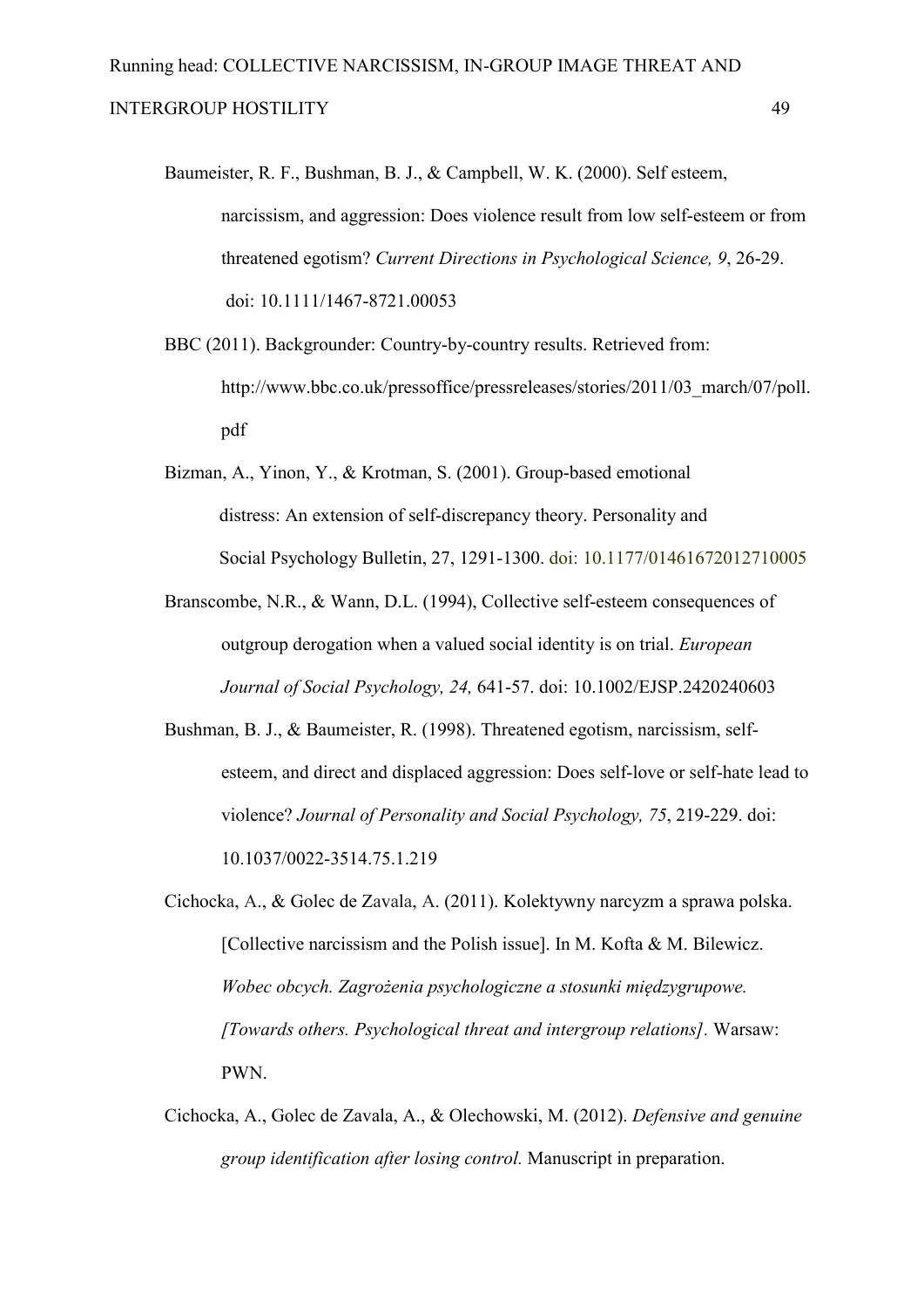- Cohen, J., Cohen, P., West, S. G., & Aiken, L. S. (2003). *Applied multiple regression/correlation analysis for the behavioral sciences* (3rd ed.). London: Erlbaum.
- Cohrs, J. C., Asbrock, F. (2009). Right-wing authoritarianism, social dominance orientation and prejudice against threatening and competitive ethnic groups. *European Journal of Social Psyhchology, 29, 270-289. doi: 10.1002/ejsp.545*
- Crocker, J., & Park, L. E. (2004). The costly pursuit of self-esteem. *Psychological Bulletin, 130*, 392-414. doi: 10.1037/0033-2909.130.3.392
- Duckitt, J. (2006). Differential Effects of Right Wing Authoritarianism and Social Dominance Orientation on Outgroup Attitudes and Their Mediation by Threat From and Competitiveness to Outgroups. *Personality and Social Psychology Bulletin, 32*, 684696. doi: 10.1177/0146167205284282
- Emmons, R. A. (1987). Narcissism: Theory and measurement. *Journal of Personality and Social Psychology, 52, 11–17. doi: 10.1037/0022-3514.52.1.11*
- Fromm, E. (1941). *Escape from freedom*. New York: Henry Holt and Company.
- Full text: bin Laden's "letter to America". (2002, November). *Guardian.co.uk*. Retrieved from: http://www.guardian.co.uk/world/2002/nov/24/theobserver
- Golec de Zavala, A. (2011a) Collective narcissism and intergroup hostility: the dark side of "in-group love". *Social and Personality Psychology Compass, 5/6*, 309–320. doi: 10.1111/j.1751-9004.2011.00351.x
- Golec de Zavala, A. (2011b). Personal uncertainty, collective narcissism and out-group negativity. Conference paper presented at the Annual Meeting of the International Society of Political Psychology, Istanbul, Turkey, July, 2011.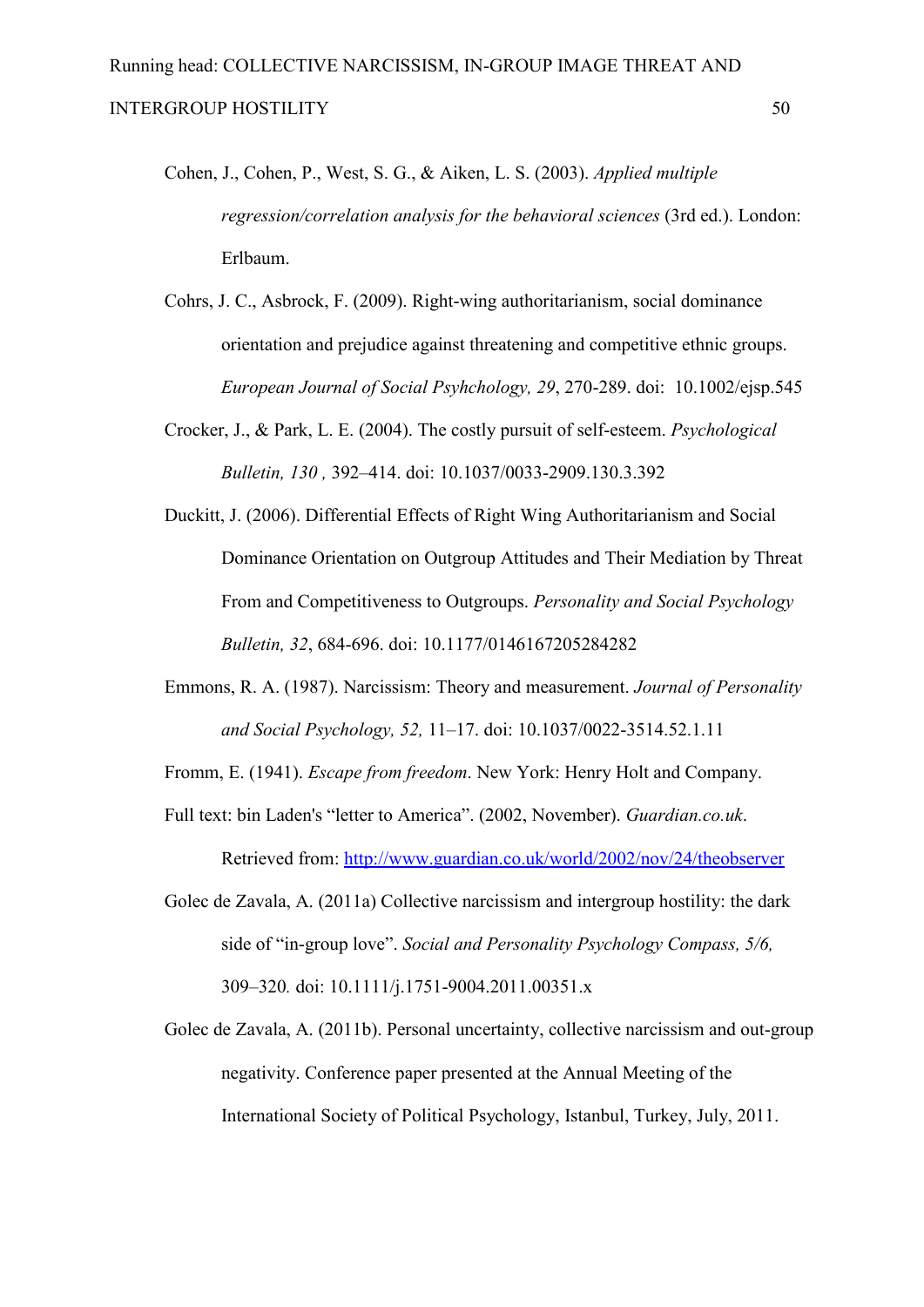- Golec de Zavala, A., & Cichocka, A. (2012). Collective narcissism and Anti-Semitism in Poland. *Group Processes and Intergroup Relations*, 15, 213-229. doi: 10.1177/1368430211420891
- Golec de Zavala, A., Cichocka, A., & Bilewicz, M. (2013). The paradox of in-group love: Differentiating collective narcissism advances understanding of the relationship between in-group and out-group attitudes. *Journal of Personality*, 81, 17-29. doi:10.1111/j.1467-6494.2012.00779.x
- Golec de Zavala, A., Cichocka, A., Eidelson, R., & Jayawickreme, N. (2009). Collective narcissism as and its social consequences. *Journal of Personality and Social Psychology, 97,* 10741096. doi:10.1037/A0016904
- Golec de Zavala, A. & Pekker, M. (2012). *Collective narcissism, national humiliation and intergroup aggression.* Manuscript under preparation.
- Golec A., & Federico, C. (2004). Understanding responses to political conflict: Interactive Effects of the need for Closure and salient conflict schemas. *Journal of Personality and Social Psychology, 87, 750-762. doi: 10.1037/0022-*3514.87.6.750
- Golec de Zavala, A. & Schatz, R. (2012). Extreme forms of in-group positivity and their negative consequences for intergroup relations. In A. Golec de Zavala & A. Cichocka (Eds). *Social psychology of social problems. The intergroup context.* London: Palgrave MacMillan.
- Gramzow, R. H. & Gaertner, L. (2005). Self-esteem and favoritism toward novel ingroups: The self as an evaluative base. *Journal of Personality and Social Psychology, 88, 801-815. doi: 10.1037/0022-3514.88.5.801*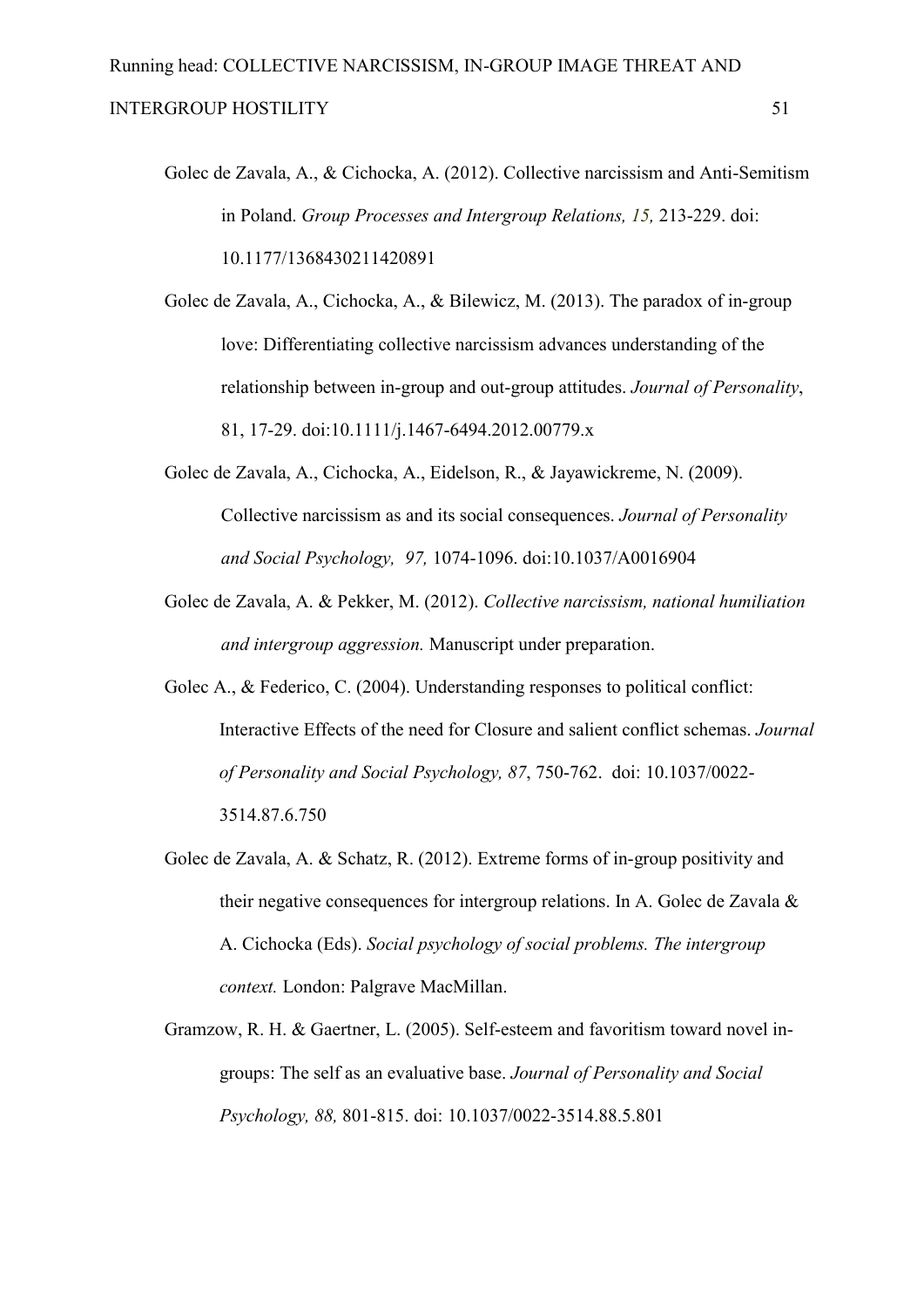- Gross, J. T. (2008). *Fear: Anti-Semitism in Poland after Auschwitz. An essay in historical interpretation*. New York, NY: Random House.
- Gusfield, J. R. (1963). *Symbolic crusade: Status politics and the American temperance movement*. Oxford, England: U. Illinois Press.
- Hayes, A. F. (in press). *An introduction to mediation, moderation, and conditional process analysis: A regression-based approach.* New York: Guilford Press.
- Hayes, A. F., & Matthes, J. (2009). Computational procedures for probing interactions in OLS and logistic regression: SPSS and SAS implementations. *Behavior Research Methods, 41,* 924936. doi: 10.3758/BRM.41.3.924
- Hinkle, S., & Brown, R. (1990). Intergroup comparisons and social identity: some links and lacunae. In D. Abrams & M. Hogg (Eds.), *Social Identity Theory. Constructive and critical advances*. Hemel Hempstead: Harvester Wheatsheaf.
- Hofstadter, R. (1965). *The paranoid style in American politics*. New York: Alfred A. Knopf.

Hornsey, M. J. (2003) Linking superiority bias in the interpersonal and intergroup domains. *Journal of Social Psychology*, 143 4: 479-491. doi:10.1080/00224540309598457

- Hornsey, M. J. (2005). Why being right is not enough: Predicting defensiveness in the face of group criticism. *European Review of Social Psychology, 16, 301-334.* doi:10.1080/10463280500436040
- Hornsey, M. J., Oppes, T., & Svensson, A. (2002). "It's OK if we say it but you can't": Responses to intergroup and intragroup criticism. *European Journal of Social Psychology, 32, 293-307. doi: 10.1002/EJSP.90*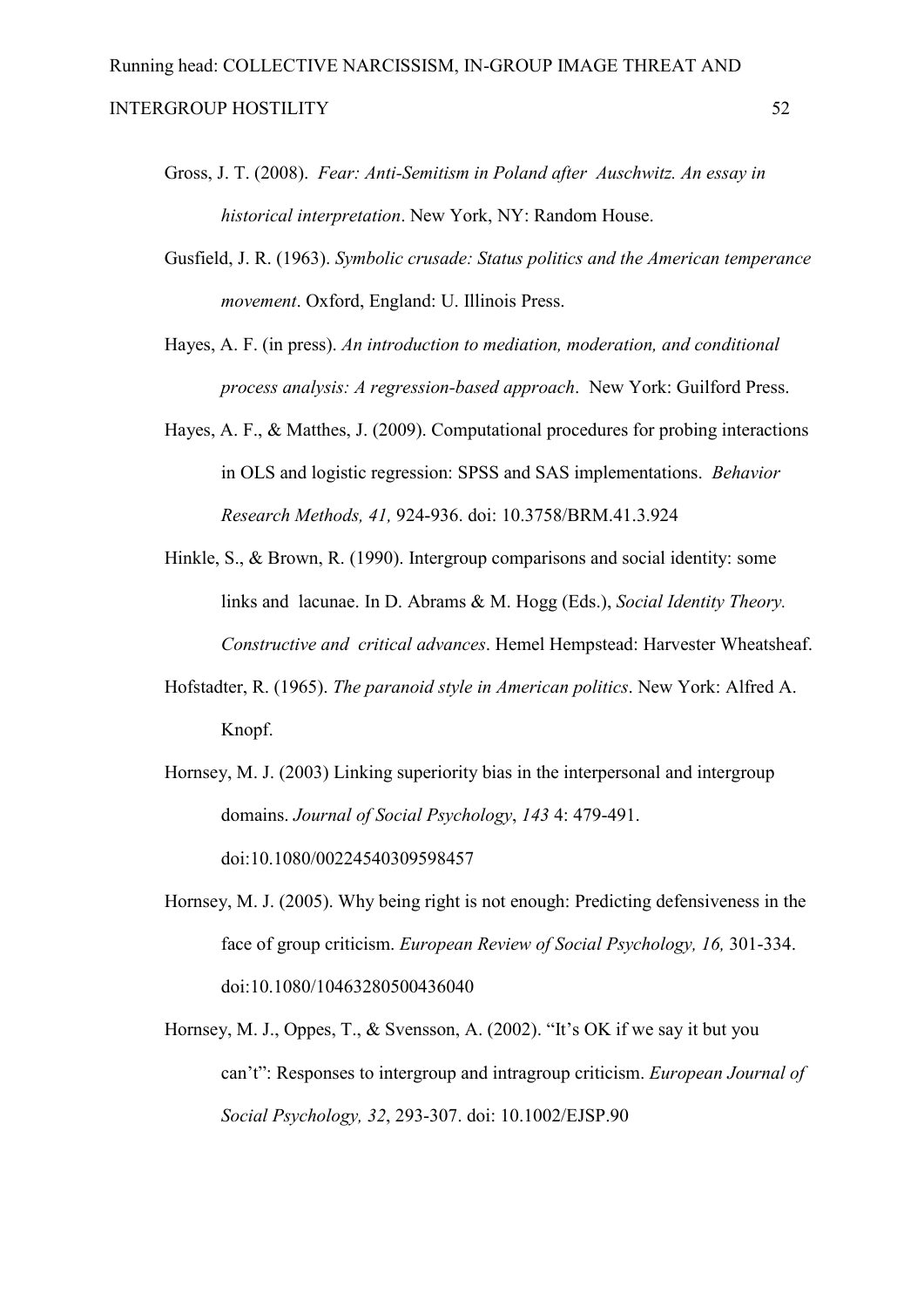- Hornsey, M. J., Trembath, M., & Gunthorpe, S. (2004). "You can criticise because you care": Identity attachment, constructiveness, and the intergroup sensitivity effect. *European Journal of Social Psychology, 34, 499-518.* doi: 10.1002/EJSP.212
- Jackson, J. S., Brown, K. T., Brown, T. N., & Marks, B. (2001). Contemporary immigration policy orientations among dominant-group members in Western Europe. *Journal of Social Issues, 57,* 431–456. doi: 10.1111/00224537.00222
- Jackson, L. E., & Gaertner, L. (2010). Mechanisms of moral disengagement and their differential use by Right-Wing Authoritarianism and Social Dominance Orientation in support of war. *Aggressive Behavior*, 36, 238-250. doi: 10.1002/ab.20344
- Jetten, J., Branscombe, N. R., Spears, R., & McKimmie, B. M. (2003). Predicting the path of peripherals: The interaction of identification and future possibilities. *Personality and Social Psychology Bulletin, 29, 130-140.* doi: 10.1177/0146167202238378
- Lipset, S.M., & Raab, E. (1970). *The politics of unreason right wing extremism in America, 1790-1970.* New York: Harper & Row.
- Mackie, D. M., Devos, T., & Smith, E. R. (2000). Intergroup emotions: Explaining offensive action tendencies in an intergroup context. *Journal of Personality*  and Social Psychology, 79, 602-616. doi: 10.10371/0022-3514.79.4.602
- McFarland, S. G. (2005). On the eve of war: Authoritarianism, social dominance, and American students' attitudes toward attacking Iraq. *Personality and Social Psychology Bulletin, 31,* 360–367. doi: 10.1177/0146167204271596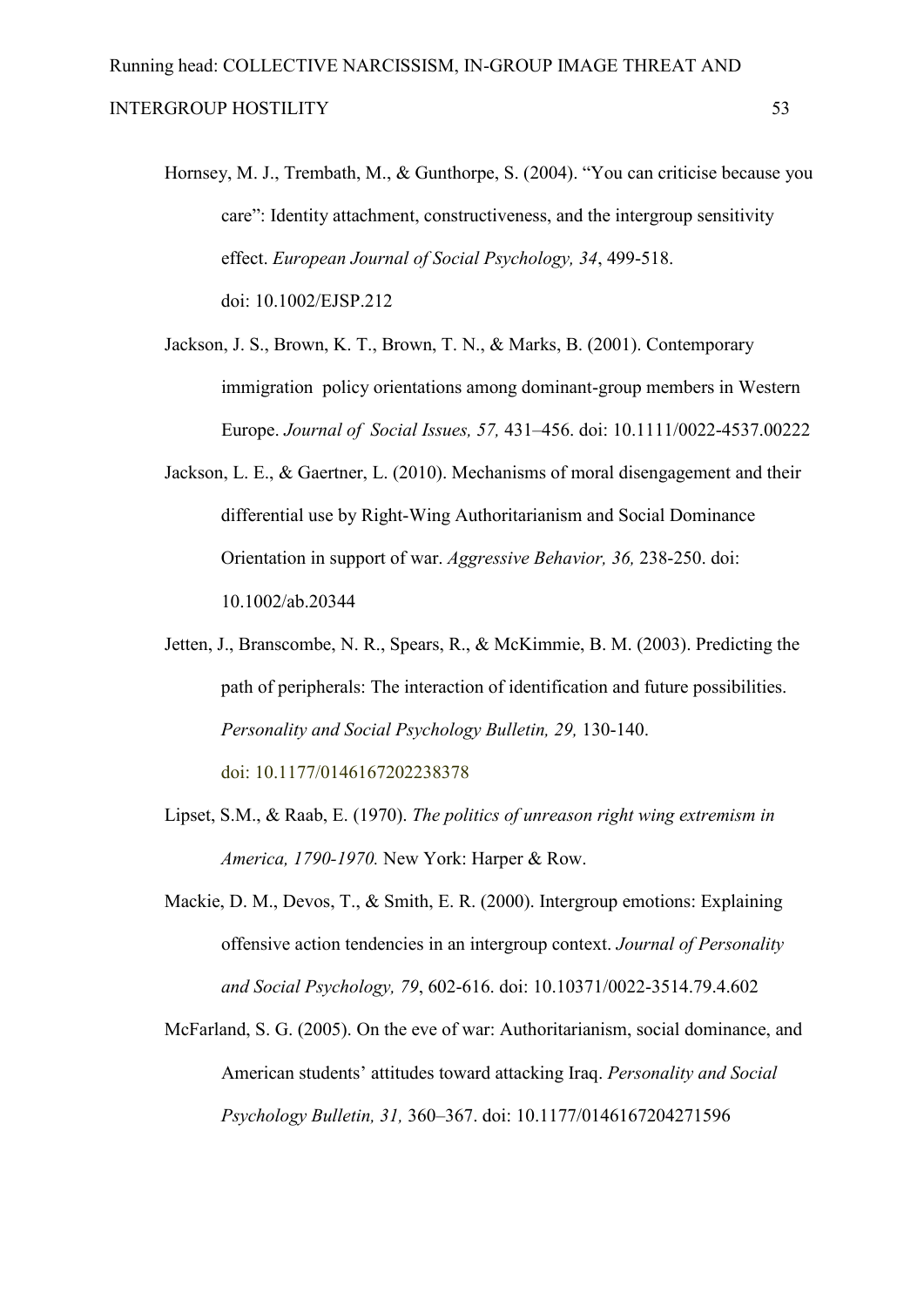- Morf, C. C., & Rhodewalt, F. (2001). Unraveling the paradoxes of narcissism: A dynamic self-regulatory processing model. *Psychological Inquiry, 12, 177–* 196. doi: 10.1207/S15327965PLI1204\_1
- Morier, D., Bryan, A. E. B., & Kasdin, L. (2012). The Effects of Group Identity, Group Choice, and Strength of Group Identification on Intergroup Sensitivity. *Group Dynamics: Theory, Research, and Practice.* doi: 10.1037/a0030190
- Muller, D., Judd, C. M., & Yzerbyt, V. Y. (2005). When moderation is mediated and mediation is moderated. *Journal of Personality and Social Psychology, 89*, 852-863. doi: 10.1037/0022-3514.89.6.852
- Pehrson, S.,Brown, R., Zagefka, H. (2009). When does national identification lead to the rejection of immigrants? Cross-sectional and longitudinal evidence for the role of essentialist in-group definitions. *British Journal of Social Psychology*, *48,* 6176. doi:10.1348/014466608X288827
- Pratto, F., Çidam, A., Stewart, A.L., Bou Zeineddine, F., Aranda, M.,..., Henkel, K.E. (in press). Social Dominance in Context and in Individuals: Contextual Moderation of Robust Effects of Social Dominance Orientation in 15 languages and 20 countries. *Social Psychology and Personality Science.*
- Preacher, K. J., & Hayes, A. F. (2008). Asymptotic and resampling strategies for assessing and comparing indirect effects in multiple mediator models. Behavior Research Methods, 40, 879-891. doi: 10.3758/BRM.40.3.879
- Preacher, K. J., Rucker, D. D., & Hayes, A. F. (2007). Addressing moderated mediation hypotheses: Theory, methods, and prescriptions. *Multivariate Behavioral Research, 42,* 185227. doi: 10.1080/00273170701341316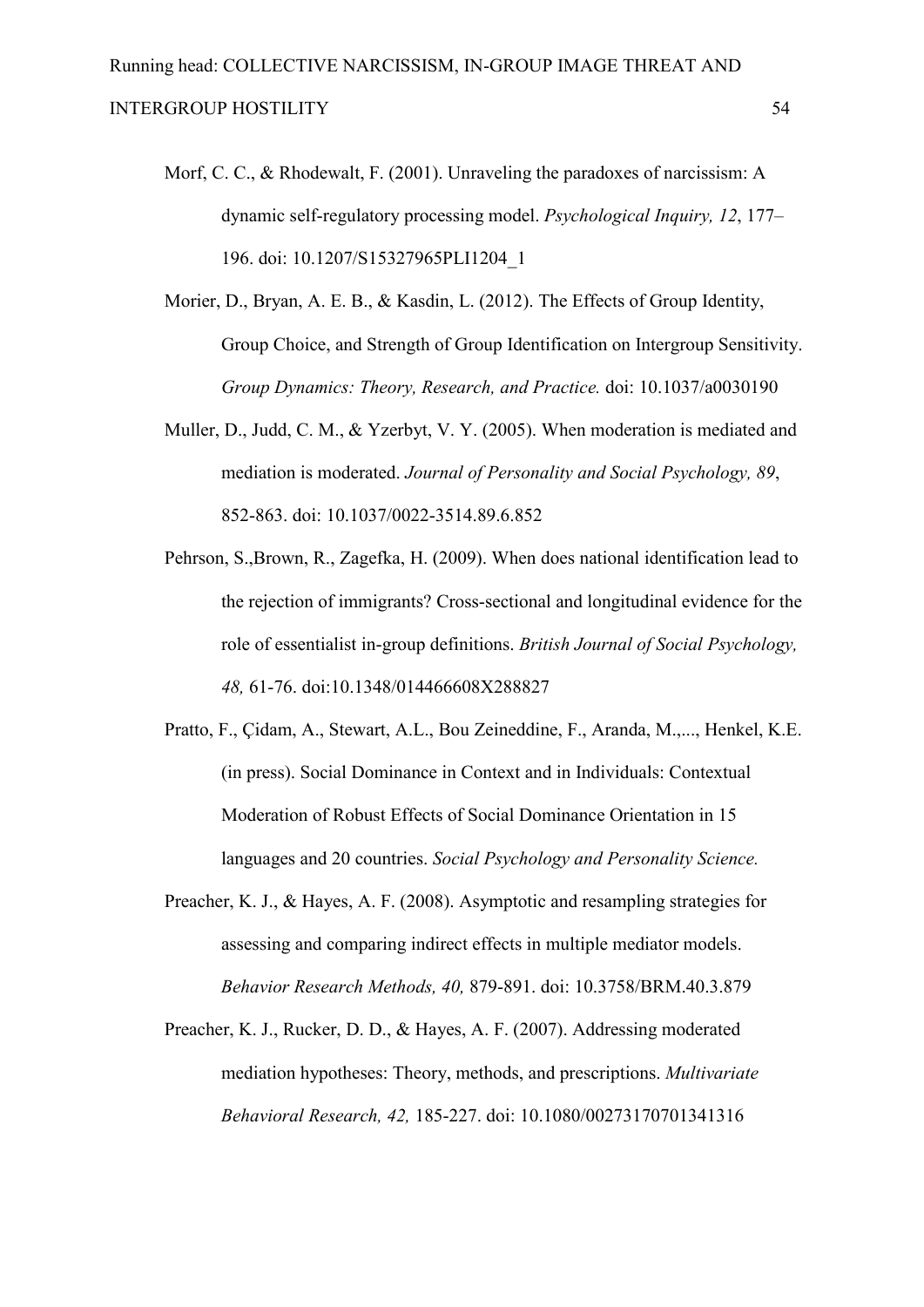- Raskin, R., & Terry, H. (1988). A principal-components analysis of the Narcissistic Personality Inventory and further evidence of its construct validity. *Journal of Personality and Social Psychology, 54*, 890–902. doi: 10.1037/0022 3514.54.5.890
- Rhodewalt, F., & Morf, C. C. (1998). On self-aggrandizement and anger: A temporal analysis of narcissism and affective reactions to success and failure. *Journal of Personality and Social Psychology, 74, 672-685. doi: 10.1037/0022-*3514.74.3.672
- Schatz, B., Staub, E., & Lavine, H. (1999).On the varieties of national attachment: Blind versus constructive patriotism. *Political Psychology, 20*, 151-174. doi: 10.1111/0162-895X.00140
- Sidanius, J., & Pratto, F. (1999). *Social dominance: An intergroup theory of social hierarchy and oppression*. New York, NY: Cambridge University Press.

Stone, C. H., & Crisp, R. J. (2007). Superordinate and Subgroup Identification as Predictors of Intergroup Evaluation in Common Ingroup Contexts. *Group Processes & Intergroup Relations, 10, 493-513.* doi:10.1177/1368430207081537.

- Stucke, T. S.,  $\&$  Sporer, S. (2002). When a grandiose self-image is threatened: Narcissism and self-concept clarity as predictors of negative emotions and aggression following ego-threat. *Journal of Personality, 70*, 509–532. doi: 10.1111/1467-6494.05015
- Sutton, R. M., Douglas, K. M., & McClellan, L. M. (2012). *With allies like that, who needs enemies? Sensitivity to outsiders' criticisms of military adventures*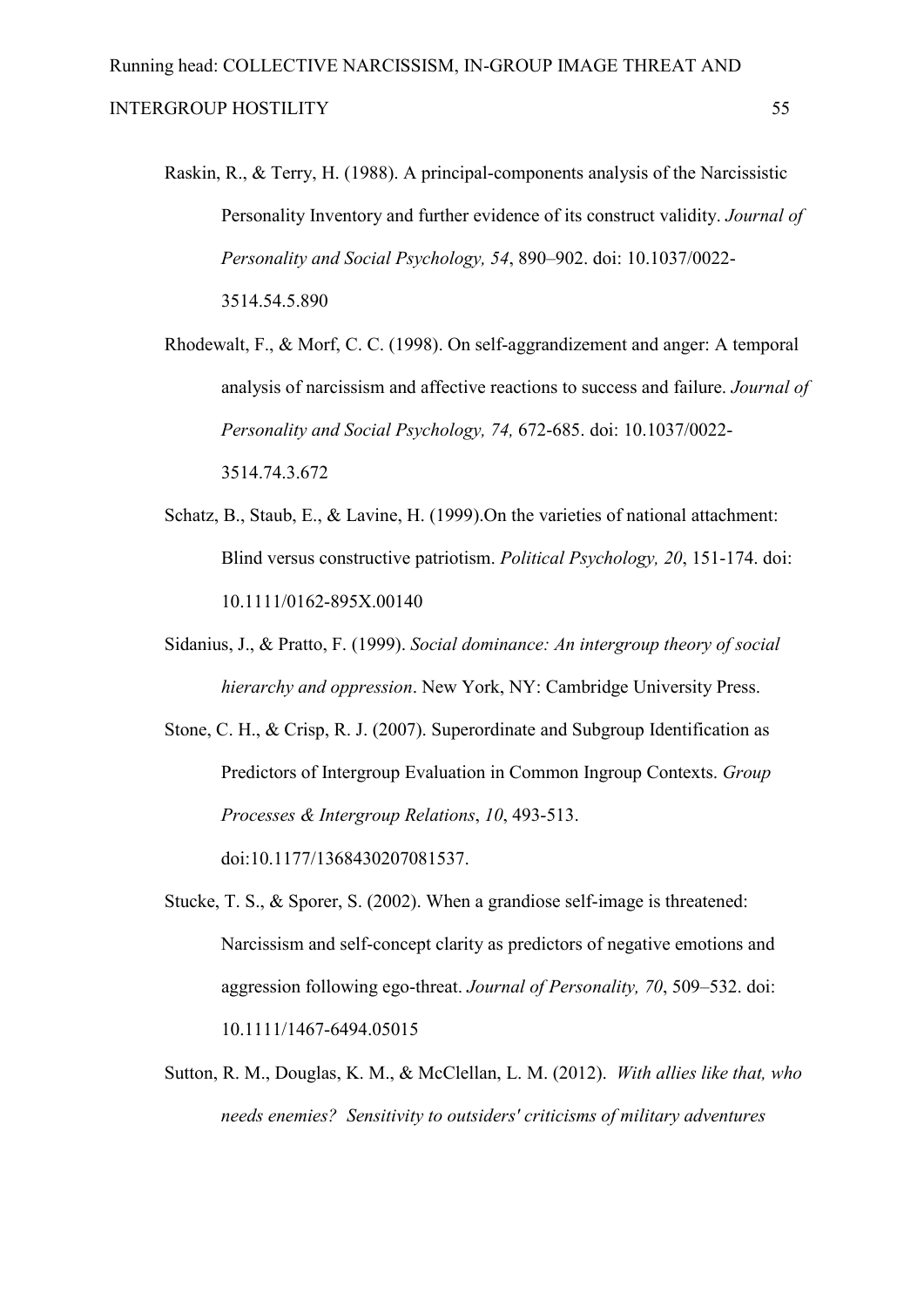*depends on which out-group they are from.* University of Kent: Unpublished manuscript.

- Sutton, R. M., Elder, T. J., & Douglas, K. M. (2006). Reactions to internal and external criticism of outgroups: Social convention in the intergroup sensitivity effect. *Personality and Social Psychology Bulletin, 32, 563-575. doi:* 10.1177/0146167205282992
- Tarrant, M., & Campbell, E. (2007). Responses to withingroup criticism: Does past adherence to group norms matter? *European Journal of Social Psychology, 37*, 11871202. doi: 10.1002/EJSP.441
- Tekman, H., Hortacsu, N., & Afife, B. O. (2008). Message content, group identification and the intergroup sensitivity effect: Responses to the message and recognition memory. *Asian Journal of Social Psychology, 11, 279-285.* doi:10.1111/J.1467-839X.2008.00268.X
- Tropp, L. R., & Wright, S. C. (2001). Ingroup identification as the inclusion of ingroup in the self. *Personality and Social Psychology Bulletin, 27(5),* 585 600. doi: 10.1177/0146167201275007
- Yad Vashem (2012). The Righteous Among The Nations. Retrieved May 25, 2015 from http://www1.yadvashem.org/yv/en/righteous/index.asp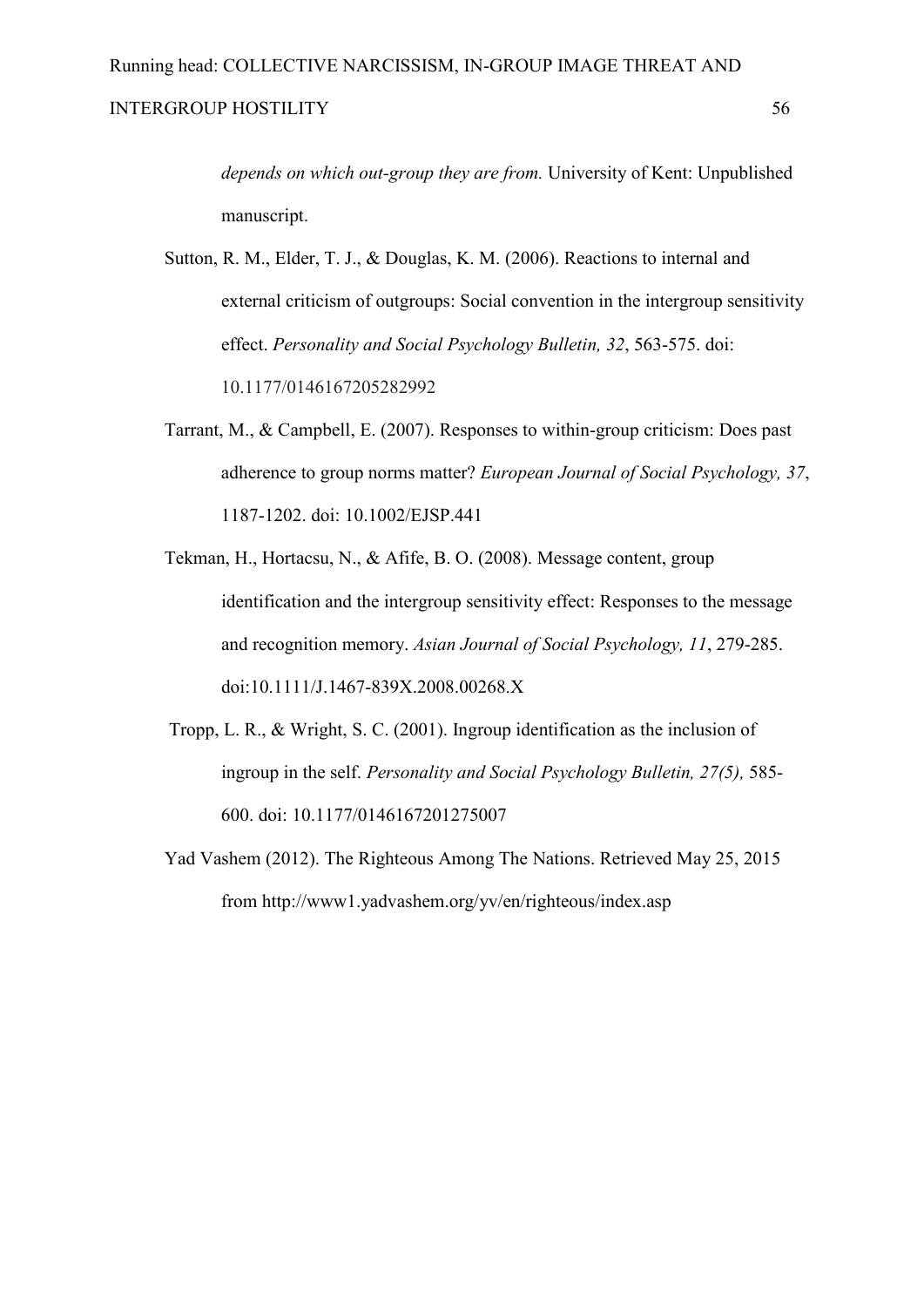## Table 1

*Correlations of individual and collective narcissism, in-group identification, social dominance orientation and right wing authoritarianism with hostile intentions towards British and German people (Study 1, N =134)* 

| Measures                 |          | 2     | 3        | 4       | 5      | 6     |
|--------------------------|----------|-------|----------|---------|--------|-------|
| 1. Collective narcissism |          |       |          |         |        |       |
| 2. Individual narcissism | $.18*$   |       |          |         |        |       |
| 3. SDO                   | $29**$   | $19*$ |          |         |        |       |
| 4. RWA                   | $.56***$ | .03   | $.36***$ |         |        |       |
| 5. Identification        | $.41***$ | .12   | .06      | $34***$ |        |       |
| 6. Hostility (British)   | $.37***$ | .12   | $29**$   | $47***$ | 28**   |       |
| 7. Hostility (German)    | 39***    | 29*** | $.37***$ | $36***$ | $.18*$ | 59*** |

 *Note*. SDO = social dominance orientation. RWA = right wing authoritarianism.

 $p < .05.$  \*\*  $p < .01.$  \*\*\*  $p < .001.$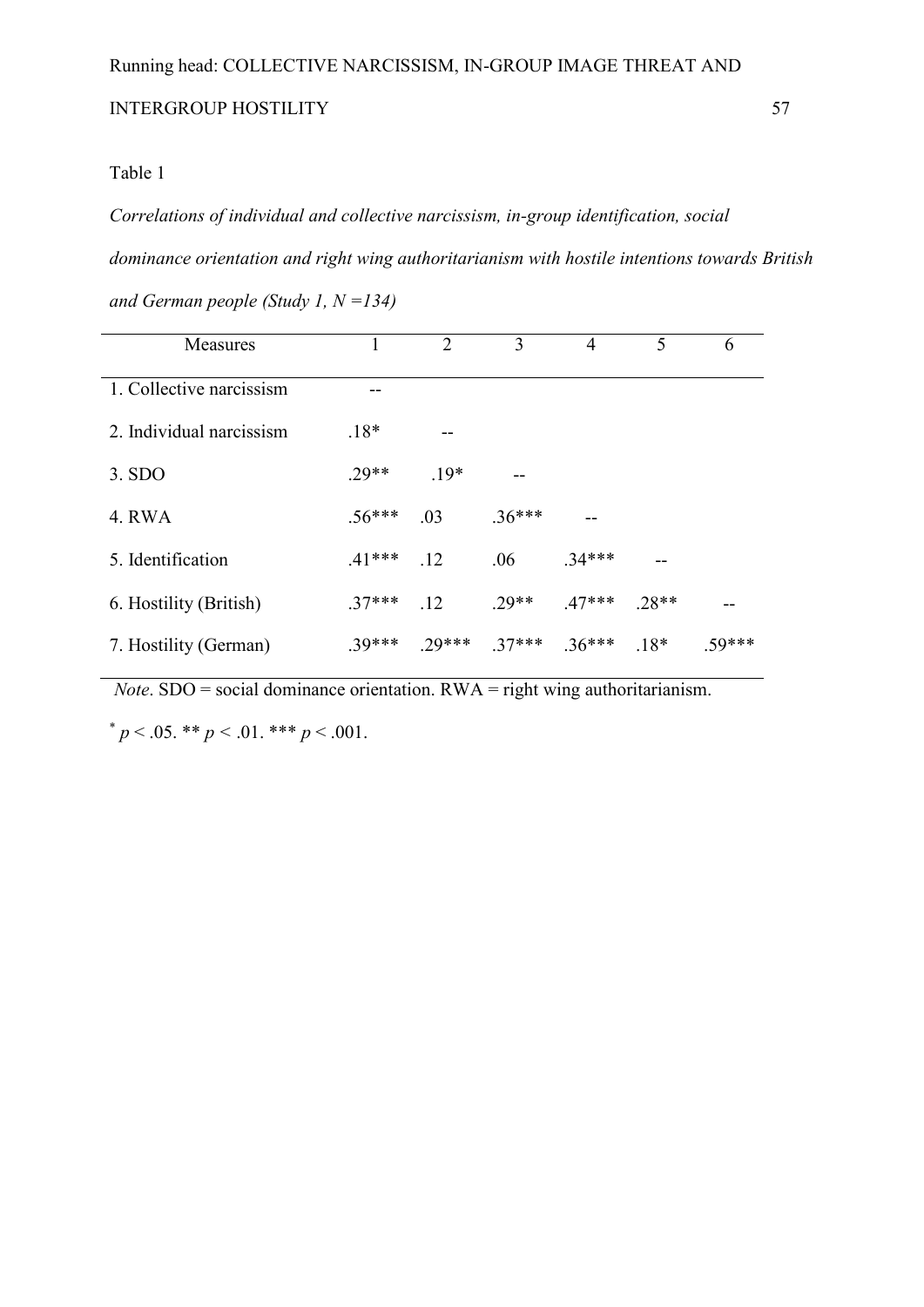*Effects of research conditions, collective and individual narcissism, in-group identification, right wing authoritarianism and social dominance orientation on retaliatory intergroup hostility (controlling for age and gender; Study 1,* N *= 134)*

|                                   | Model 1          |                       |            |                        | Model 2 |                  |  |
|-----------------------------------|------------------|-----------------------|------------|------------------------|---------|------------------|--|
| Variables                         | $\boldsymbol{B}$ | SE                    | T          | $\boldsymbol{B}$       | SE      | $\boldsymbol{t}$ |  |
| In-group criticism manipulation   | .33              | .20                   | $1.64^{+}$ | .36                    | .20     | $1.87^{+}$       |  |
| Collective narcissism             | .05              | .10                   | .45        | $-17$                  | .15     | $-1.15$          |  |
| Individual narcissism             | .33              | .46                   | .71        | $-.05$                 | .63     | $-.07$           |  |
| <b>SDO</b>                        | .17              | .09                   | $1.93^{+}$ | .09                    | .12     | .75              |  |
| <b>RWA</b>                        | .34              | .11                   | $3.05**$   | .39                    | .16     | $2.46*$          |  |
| Identification                    | .15              | .08                   | 1.98*      | .15                    | .10     | 1.50             |  |
| Criticism X collective narcissism |                  |                       |            | .41                    | .21     | 1.98*            |  |
| Criticism X individual narcissism |                  |                       |            | .49                    | .90     | .54              |  |
| Criticism X SDO                   |                  |                       |            | .18                    | .17     | 1.02             |  |
| Criticism X RWA                   |                  |                       |            | $-.08$                 | .22     | $-.34$           |  |
| Criticism X identification        |                  |                       |            | .02                    | .15     | $-.10$           |  |
| $\overline{F}$                    |                  | $F(8, 116) = 6.26***$ |            | $F(13, 111) = 4.67***$ |         |                  |  |
| $R^2$                             |                  | .30                   |            |                        | .35     |                  |  |

*Note*. SDO = social dominance orientation. RWA = right wing authoritarianism.  $+p < 0.10.^* p < 0.05.^* p < 0.01.^* p < 0.01.$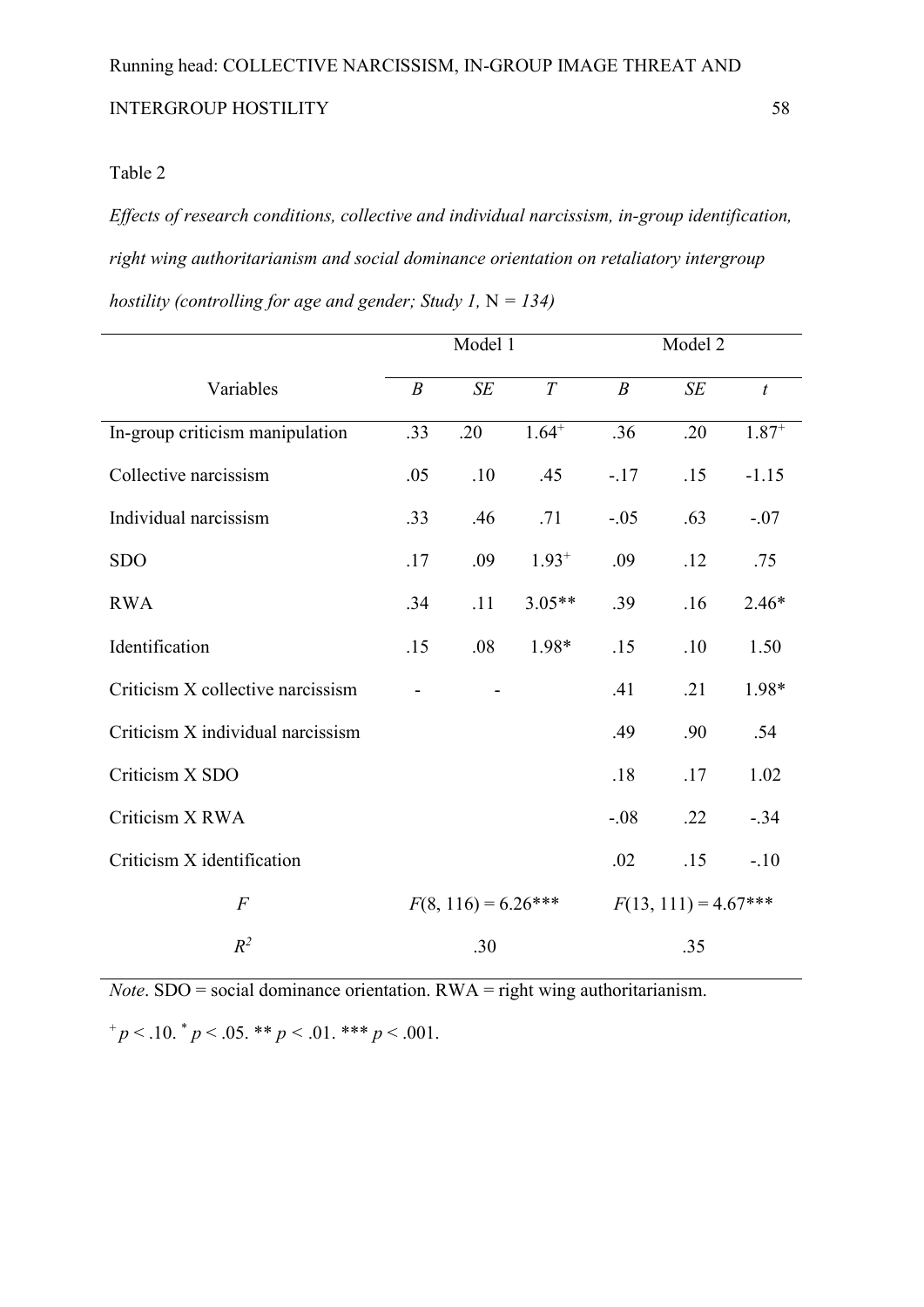*Effects of research condition, collective and individual narcissism, in-group identification, right wing authoritarianism and social dominance orientation on displaced intergroup hostility (controlling for age and gender; Study 1,* N *= 134)* 

|                                   | Model 1          |                       |                  |                        | Model 2 |         |  |
|-----------------------------------|------------------|-----------------------|------------------|------------------------|---------|---------|--|
| Variables                         | $\boldsymbol{B}$ | SE                    | $\boldsymbol{t}$ | $\boldsymbol{B}$       | SE      | T       |  |
| In-group criticism manipulation   | .16              | .21                   | .79              | .19                    | .21     | .91     |  |
| Collective narcissism             | .16              | .11                   | 1.51             | .15                    | .16     | .98     |  |
| Individual narcissism             | 1.10             | .47                   | $2.34*$          | .64                    | .66     | .96     |  |
| <b>SDO</b>                        | .23              | .09                   | $2.55**$         | .16                    | .13     | 1.25    |  |
| <b>RWA</b>                        | .20              | .12                   | $1.75^{+}$       | .12                    | .16     | .71     |  |
| Identification                    | .03              | .08                   | .40              | .02                    | .11     | .17     |  |
| Criticism X collective narcissism |                  |                       |                  | $-.001$                | .22     | $-.004$ |  |
| Criticism X individual narcissism |                  |                       |                  | .87                    | .92     | .92     |  |
| Criticism X SDO                   |                  |                       |                  | .14                    | .18     | .75     |  |
| Criticism X RWA                   |                  |                       |                  | .17                    | .24     | .73     |  |
| Criticism X identification        |                  |                       |                  | .01                    | .16     | .09     |  |
| $\overline{F}$                    |                  | $F(8, 116) = 5.95***$ |                  | $F(13, 111) = 3.88***$ |         |         |  |
| $R^2$                             |                  | .29                   |                  |                        | .31     |         |  |

*Note*. SDO = social dominance orientation. RWA = right wing authoritarianism.  $^{+}p$  < .10.  $^{*}p$  < .05. \*\*\* *p* < .001.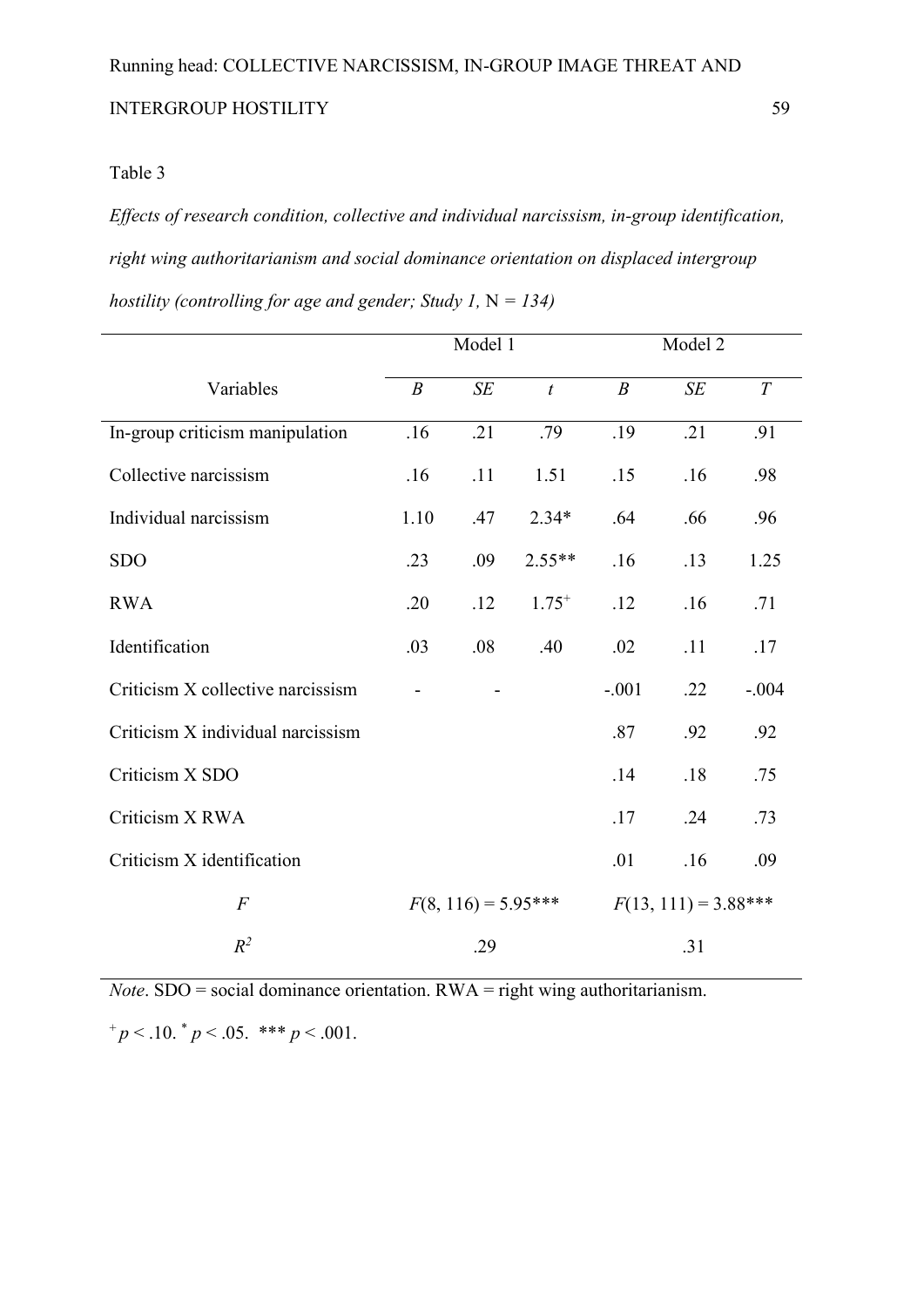#### Table 4

*Correlations of individual and collective narcissism, in-group identification, blind and constructive patriotism, social dominance orientation, right wing authoritarianism and hostile intentions towards the British and the New Zealanders (Study 2,*  $N = 108$ *)* 

| Measures                 | 1        | $\overline{2}$ | $\overline{3}$ | $\overline{4}$ | 5     | 6         | $\overline{7}$ | 8        |
|--------------------------|----------|----------------|----------------|----------------|-------|-----------|----------------|----------|
| 1. Collective narcissism |          |                |                |                |       |           |                |          |
| 2. Individual narcissism | $.29**$  |                |                |                |       |           |                |          |
| 3. SDO                   | $.30**$  | $.31***$       | --             |                |       |           |                |          |
| 4.RWA                    | $.25**$  | $-18^{+}$      | .15            |                |       |           |                |          |
| 5. Identification        | $.64***$ | $.20*$         | .14            | $30***$        |       |           |                |          |
| 6. Blind patriotism      | $.63***$ | $.17^{+}$      | $.22**$        | $.46***$       | 56*** | $-$       |                |          |
| 7. Constructive          | $-.06$   | .02            | $-16^{+}$      | $-.20*$        | .16   | $-17^{+}$ |                |          |
| patriotism               |          |                |                |                |       |           |                |          |
| 8. Hostility (British)   | $.20*$   | $.27**$        | .14            | .03            | .01   | .13       | $-.24**$       |          |
| 9. Hostility             | $.20*$   | $.22**$        | .14            | .10            | .06   | .10       | $-.25**$       | $.81***$ |
| (New Zealanders)         |          |                |                |                |       |           |                |          |

*Note*. SDO = social dominance orientation. RWA = right wing authoritarianism.

 $^{+}p$  < .10.  $^{*}p$  < .05.  $^{*}p$  < .01.  $^{*}p$  < .001.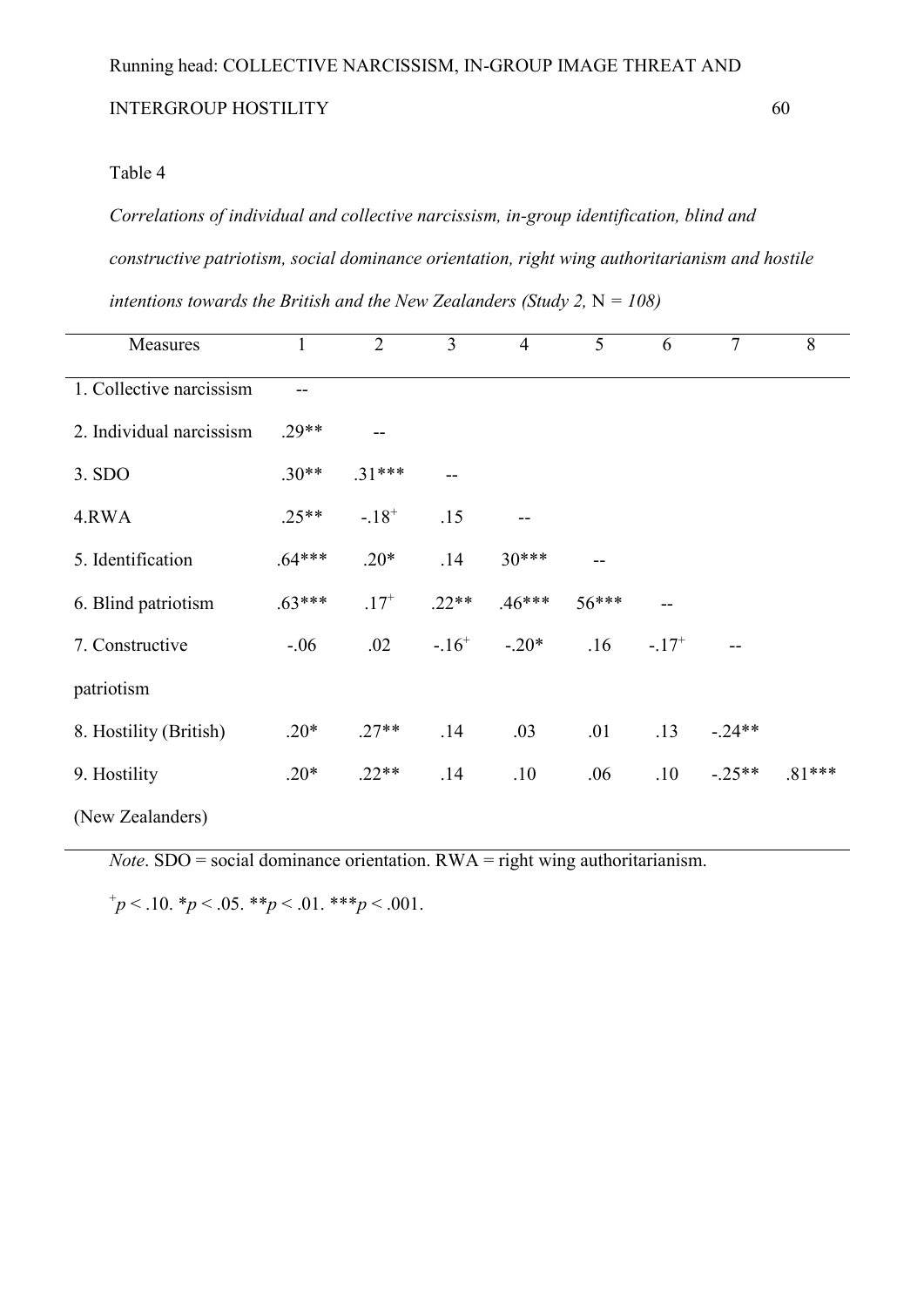*Effects of research condition, collective and individual narcissism, in-group identification, blind and constructive patriotism, right wing authoritarianism and social dominance orientation on retaliatory hostility (controlling for age and gender; Study 2, N =108)* 

|                                     | Model 1          |     |                      |                      | Model 2 |                  |  |
|-------------------------------------|------------------|-----|----------------------|----------------------|---------|------------------|--|
| Variables                           | $\boldsymbol{B}$ | SE  | $\boldsymbol{t}$     | $\boldsymbol{B}$     | SE      | $\boldsymbol{t}$ |  |
| In-group criticism manipulation     | .12              | .14 | 1.48                 | .23                  | .14     | $1.60^{+}$       |  |
| Collective narcissism               | .16              | .10 | 1.58                 | .003                 | .12     | .02              |  |
| Individual narcissism               | .17              | .08 | $2.09*$              | .11                  | .11     | 1.03             |  |
| <b>SDO</b>                          | $-.04$           | .08 | $-46$                | $-.05$               | .10     | $-.53$           |  |
| <b>RWA</b>                          | .03              | .08 | .43                  | $-.06$               | .10     | $-.61$           |  |
| Identification                      | $-.10$           | .10 | $-.98$               | .02                  | .13     | .17              |  |
| <b>Blind</b> patriotism             | $-.002$          | .10 | $-.02$               | .07                  | .13     | .52              |  |
| Constructive patriotism             | $-16$            | .08 | $-2.03*$             | $-.17$               | .10     | $-1.60$          |  |
| Criticism X collective narcissism   |                  |     |                      | .51                  | .22     | $2.29*$          |  |
| Criticism X individual narcissism   |                  |     |                      | .18                  | .16     | 1.15             |  |
| Criticism X SDO                     |                  |     |                      | .13                  | .16     | .77              |  |
| Criticism X RWA                     |                  |     |                      | .30                  | .19     | 1.56             |  |
| Criticism X identification          |                  |     |                      | $-.35$               | .21     | $-1.69^{+}$      |  |
| Criticism X blind patriotism        |                  |     |                      | $-.26$               | .22     | $-1.21$          |  |
| Criticism X constructive patriotism |                  |     |                      | .11                  | .17     | .63              |  |
| $\cal F$                            |                  |     | $F(10, 95) = 2.45**$ | $F(17, 88) = 2.18**$ |         |                  |  |
| $R^2$                               | .21              |     |                      | .30                  |         |                  |  |

*Note*. SDO = social dominance orientation. RWA = right wing authoritarianism.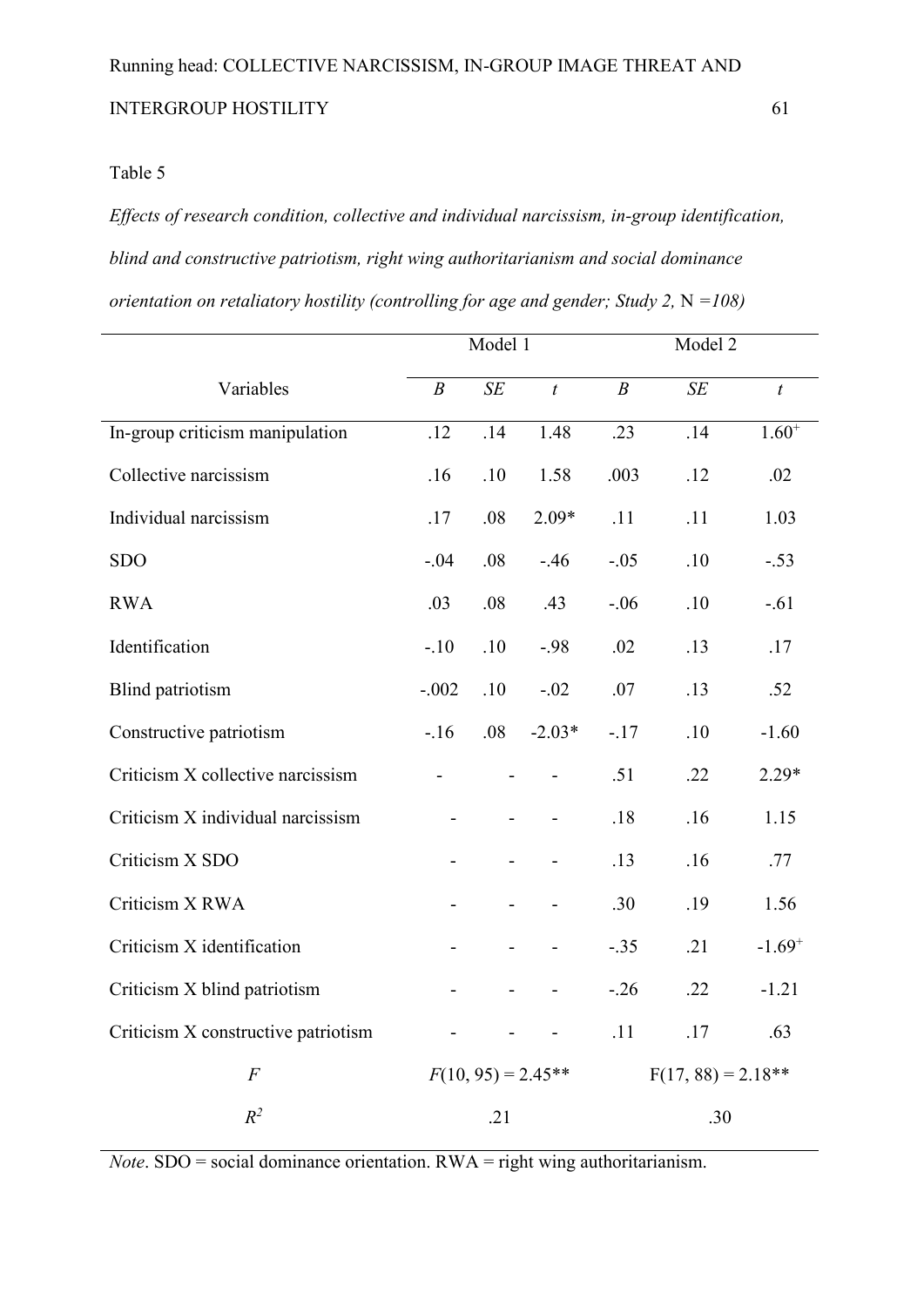$^{+}p$  < .10.  $^{*}p$  < .05.  $^{**}p$  < .01.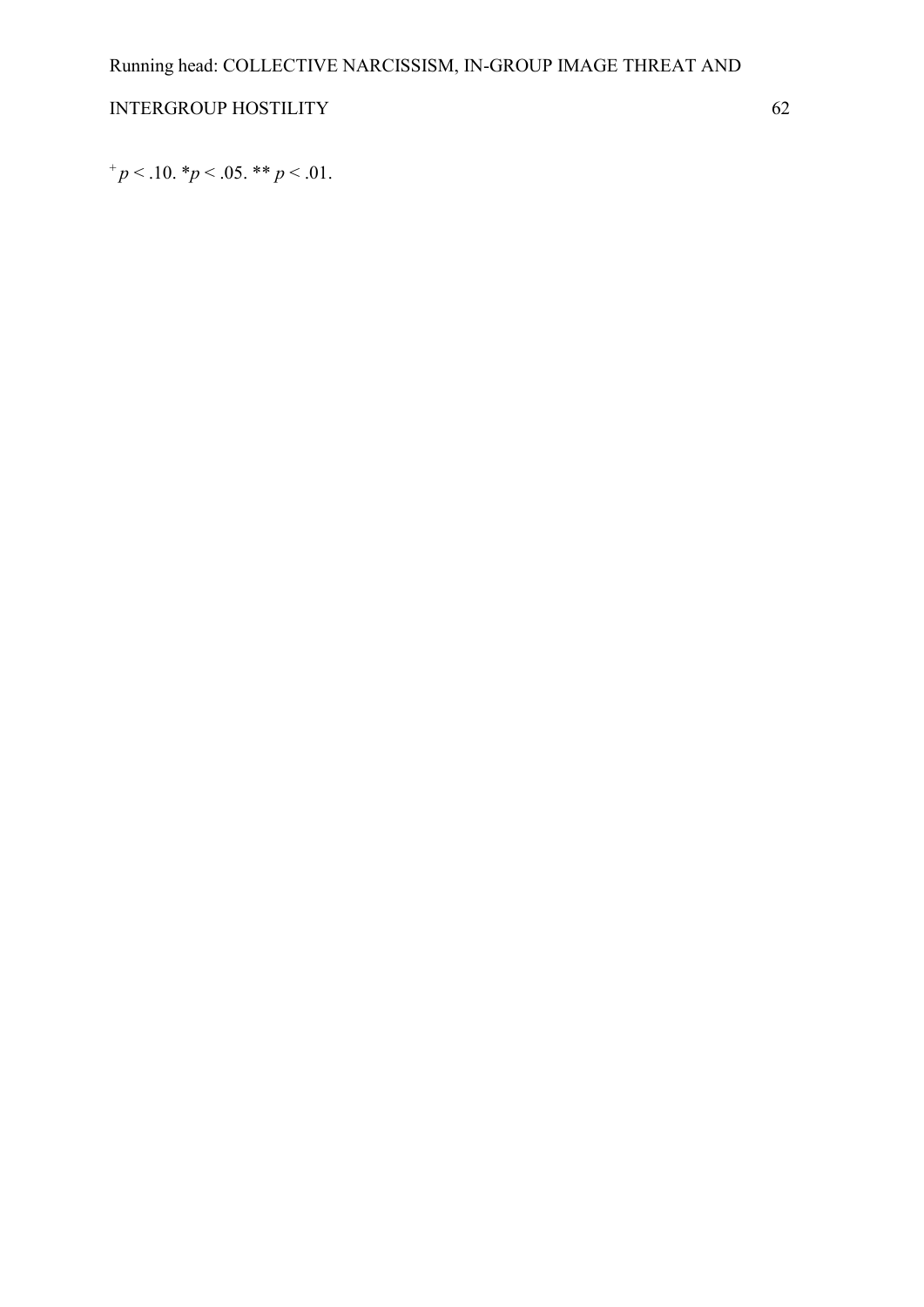*Effects of research condition, collective and individual narcissism, in-group identification, right wing authoritarianism, social dominance orientation, blind and constructive patriotism on displaced hostility (controlling for age and gender; Study 2, N =108)* 

|                                     | Model 1          |                                 |                          | Model 2                         |     |                  |  |
|-------------------------------------|------------------|---------------------------------|--------------------------|---------------------------------|-----|------------------|--|
| Variables                           | $\boldsymbol{B}$ | SE                              | $\boldsymbol{t}$         | $\boldsymbol{B}$                | SE  | $\boldsymbol{t}$ |  |
| In-group criticism manipulation     | .16              | .12                             | 1.30                     | .17                             | .12 | 1.40             |  |
| Collective narcissism               | .10              | .0                              | 1.41                     | .02                             | .08 | .23              |  |
| Individual narcissism               | .50              | .28                             | $1.78^{+}$               | .13                             | .37 | .36              |  |
| <b>SDO</b>                          | $-.01$           | .06                             | $-.21$                   | .02                             | .07 | .23              |  |
| <b>RWA</b>                          | .06              | .06                             | 1.08                     | $-.02$                          | .07 | $-.33$           |  |
| Identification                      | $-.02$           | .06                             | $-.27$                   | .04                             | .08 | .55              |  |
| <b>Blind</b> patriotism             | $-.02$           | .06                             | $-.83$                   | $-.02$                          | .08 | $-.25$           |  |
| Constructive patriotism             | $-15$            | .08                             | $-2.01*$                 | $-15$                           | .10 | $-1.57$          |  |
| Criticism X collective narcissism   |                  | $\overline{a}$                  | $\overline{\phantom{0}}$ | .30                             | .20 | 1.52             |  |
| Criticism X individual narcissism   |                  |                                 |                          | .25                             | .14 | $1.80^{+}$       |  |
| Criticism X SDO                     |                  | $\blacksquare$                  | $\overline{\phantom{0}}$ | $-.03$                          | .14 | $-18$            |  |
| Criticism X RWA                     |                  |                                 |                          | .34                             | .18 | $2.02*$          |  |
| Criticism X identification          |                  | $\blacksquare$                  |                          | $-.24$                          | .18 | $-1.30$          |  |
| Criticism X blind patriotism        |                  |                                 |                          | $-14$                           | .19 | $-.74$           |  |
| Criticism X constructive patriotism |                  |                                 |                          | .07                             | .15 | .47              |  |
| $\cal F$                            |                  | $F(10, 97) = 1.86$ <sup>+</sup> |                          | $F(17, 90) = 1.67$ <sup>+</sup> |     |                  |  |
| $R^2$                               | .16              |                                 |                          |                                 | .24 |                  |  |

*Note*. SDO = social dominance orientation. RWA = right wing authoritarianism.

 $^{+}p$  < .10.  $^{*}p$  < .05.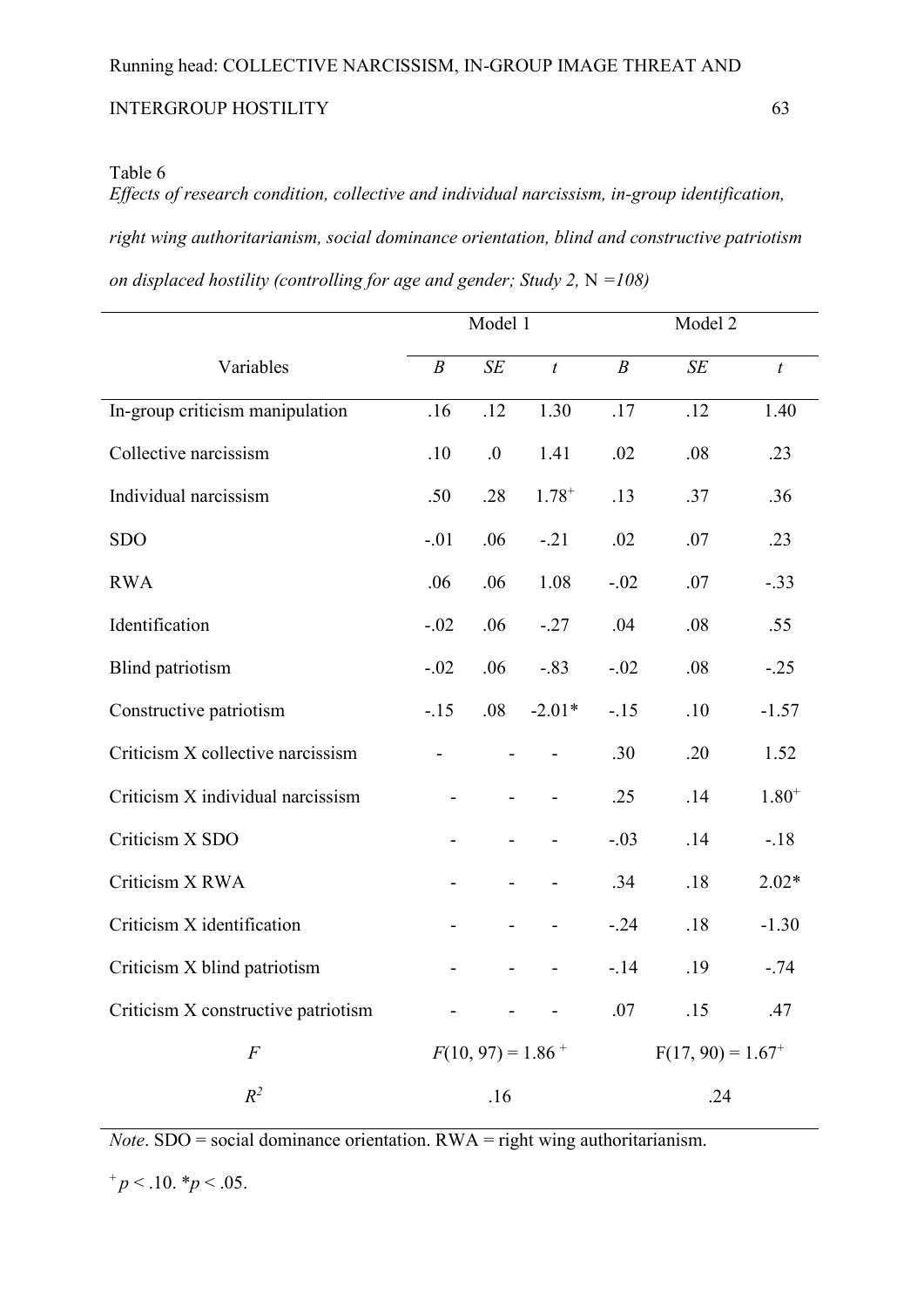#### Table 7

*Correlations of individual and collective narcissism, in-group identification, social dominance orientation, right wing authoritarianism and intergroup hostility* 

*(Study 3,* N *= 117)* 

| Measures                 |         | $\mathcal{D}_{\mathcal{L}}$ | 3             |     | 5       |
|--------------------------|---------|-----------------------------|---------------|-----|---------|
| 1. Collective narcissism |         |                             |               |     |         |
| 2. Individual narcissism | - 09    |                             |               |     |         |
| 3. SDO                   | 11      | $.38***$                    |               |     |         |
| 4.RWA                    | $.28**$ | $.21*$ $.45***$             |               |     |         |
| 5. Identification        |         | $.66***$ $-18^{+}$ $-18$    |               | -11 |         |
| 6. Out-group hostility   | .10     | $33**$                      | $65***$ 35*** |     | $-26**$ |

*Note*. SDO = social dominance orientation. RWA = right wing authoritarianism.

 $^{+}p$  < .10.  $^{*}p$  < .05.  $^{*}p$  < .01.  $^{*}p$  < .001.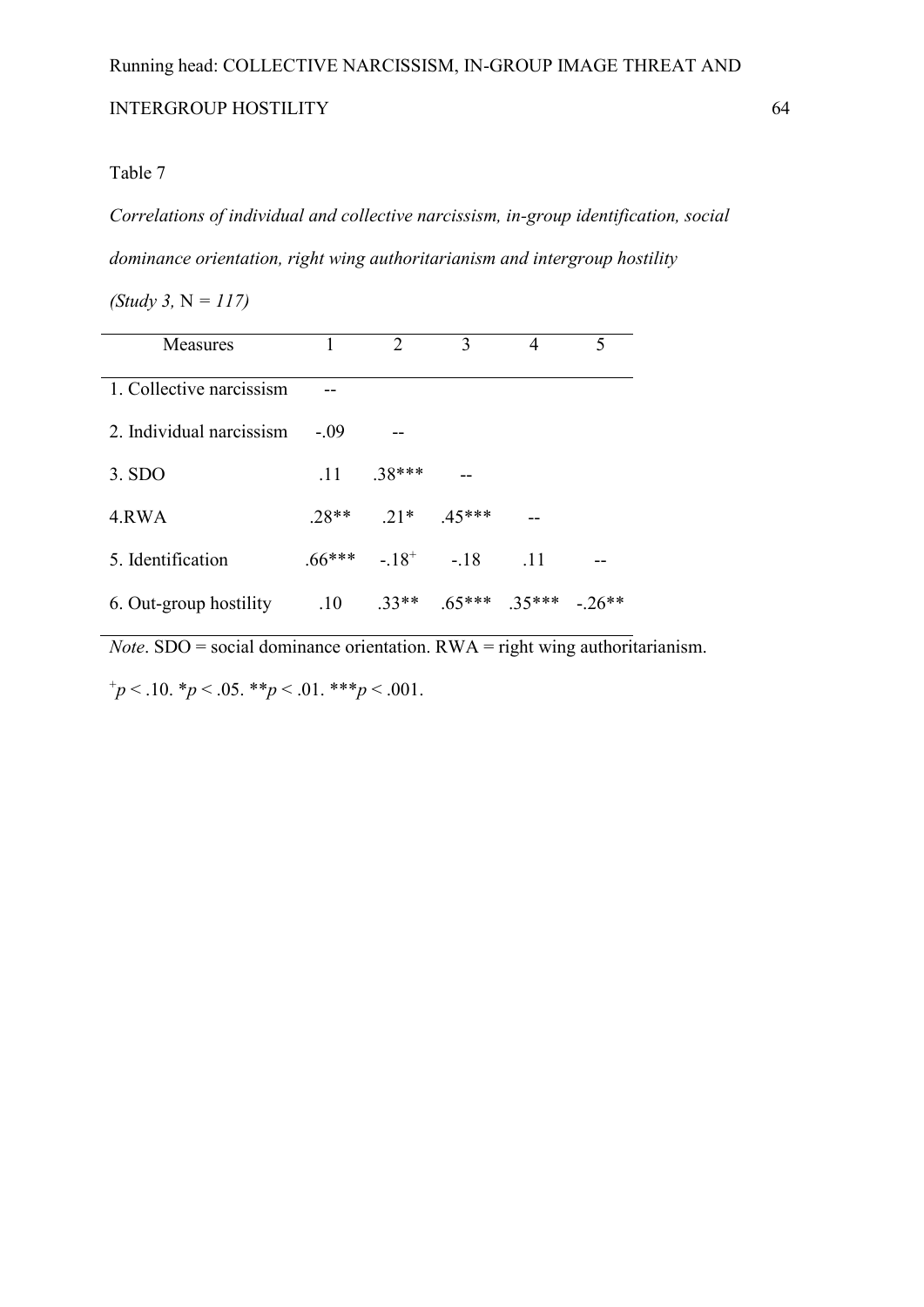*Effects of in-group criticism condition, target out-group and collective and individual narcissism, in-group identification, right wing authoritarianism and social dominance orientation on intergroup hostility (controlling for age and gender; Study 3, N = 117)* 

|                        |                  | Model 1 |                        | Model 2          |     |                         | Model 3          |     |                        |
|------------------------|------------------|---------|------------------------|------------------|-----|-------------------------|------------------|-----|------------------------|
| Variables              | $\boldsymbol{B}$ | SE      | $\boldsymbol{t}$       | $\boldsymbol{B}$ | SE  | $\boldsymbol{t}$        | $\boldsymbol{B}$ | SE  | $\boldsymbol{t}$       |
| In-group criticism     | .29              | .18     | $1.66^{+}$             | .10              | .24 | .42                     | .18              | .24 | .74                    |
| manipulation           |                  |         |                        |                  |     |                         |                  |     |                        |
| Target out-group       | $-.19$           | .18     | $-1.04$                | $-.36$           | .24 | $-1.48$                 | $-.38$           | .23 | $-1.65$                |
| manipulation           |                  |         |                        |                  |     |                         |                  |     |                        |
| Collective narcissism  | .18              | .10     | $1.84^{+}$             | .01              | .15 | .02                     | .29              | .18 | 1.58                   |
| Individual narcissism  | .66              | .48     | 1.36                   | .70              | .49 | 1.42                    | .79              | .48 | 1.55                   |
| <b>SDO</b>             | .53              | .11     | $5.02***$              | .52              | .11 | 4.99***                 | .45              | .11 | $4.27***$              |
| <b>RWA</b>             | .12              | .12     | 1.06                   | .11              | .12 | .90                     | .11              | .11 | .97                    |
| Identification         | $-16$            | .07     | $-2.42**$              | $-.17$           | .07 | $-2.58**$               | $-19$            | .06 | $-2.99**$              |
| Criticism X            |                  |         |                        | .11              | .15 | .71                     | $-.34$           | .21 | $-1.61$                |
| collective narcissism  |                  |         |                        |                  |     |                         |                  |     |                        |
| Criticism X target     |                  |         |                        | .35              | .35 | 1.01                    | .31              | .33 | .94                    |
| Target X<br>collective |                  |         |                        | .27              | .15 | $1.80^{+}$              | $-14$            | .20 | $-.70$                 |
| narcissism             |                  |         |                        |                  |     |                         |                  |     |                        |
| Criticism X target X   |                  |         |                        |                  |     |                         | .82              | .29 | 2.88**                 |
| collective narcissism  |                  |         |                        |                  |     |                         |                  |     |                        |
| $\cal F$               |                  |         | $F(9, 107) = 11.35***$ |                  |     | $F(12, 104) = 9.00$ *** |                  |     | $F(13, 103) = 9.53***$ |
| $R^2$                  |                  | .49     |                        |                  | .51 |                         |                  | .55 |                        |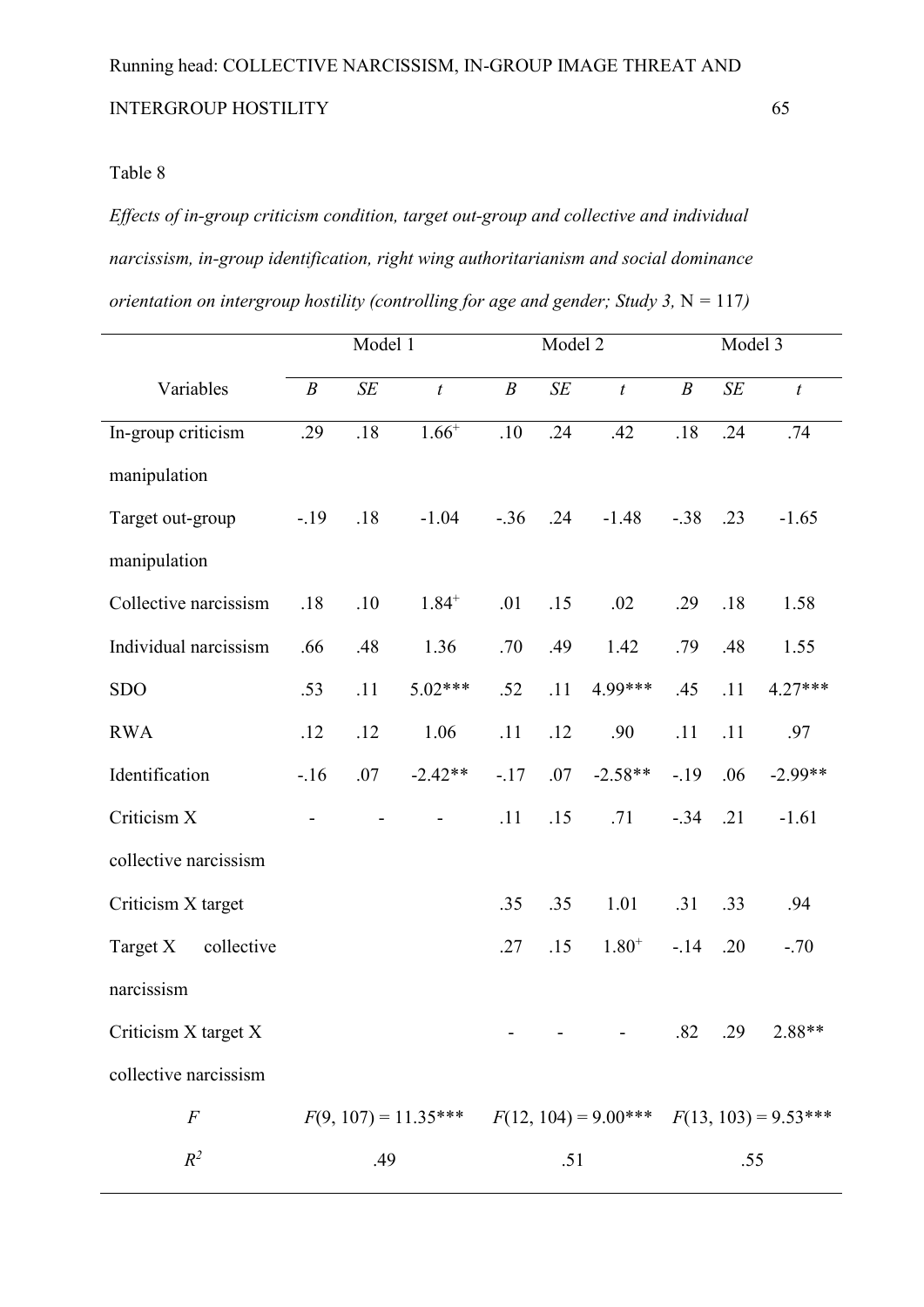*Note*. SDO = social dominance orientation. RWA = right wing authoritarianism.

 $+p < .10.$  \*  $p < .05$  \*\*  $p < .01.$  \*\*\*  $p < .001.$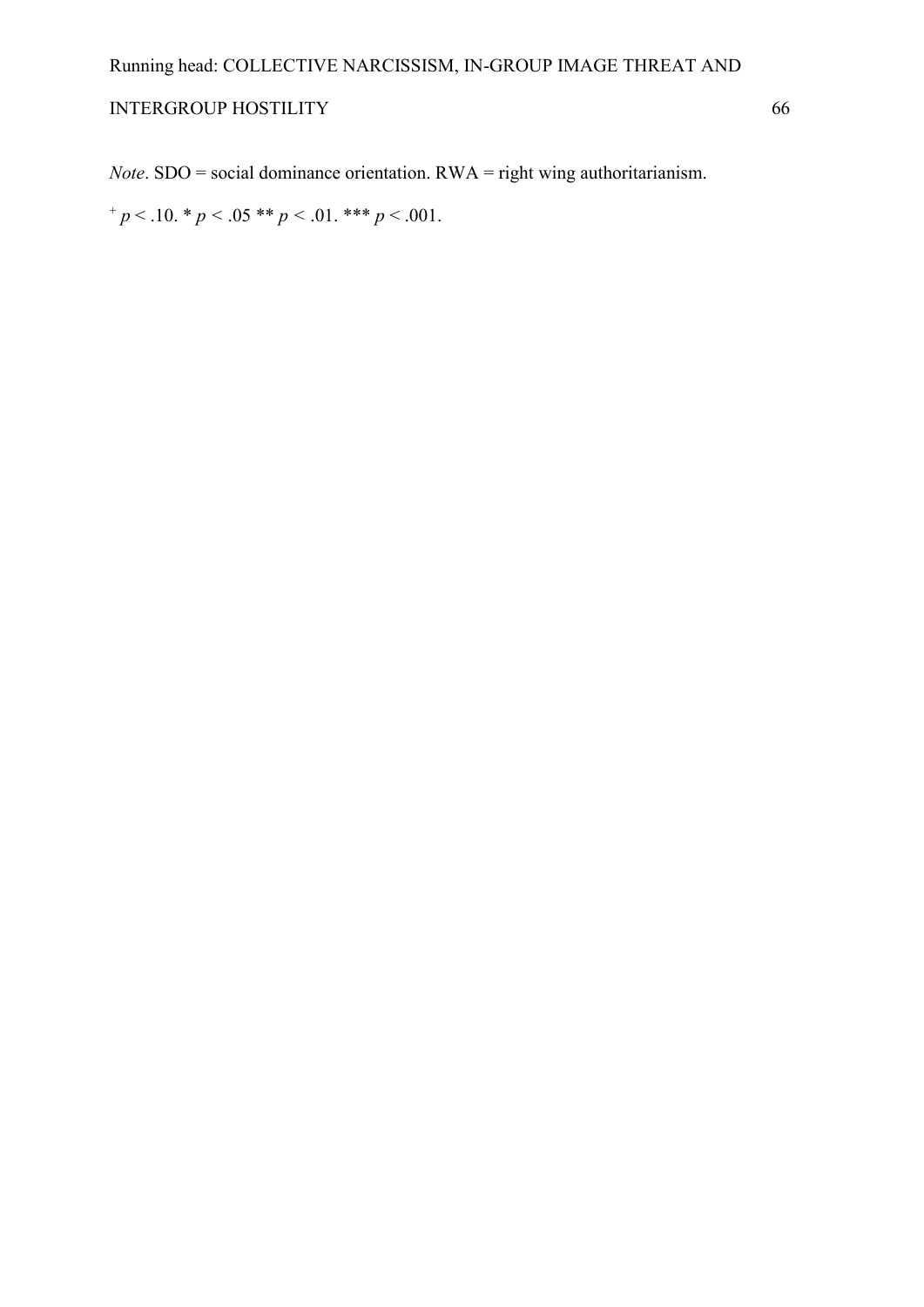#### Table 9

*Correlations of collective and individual narcissism, in-group identification, intergroup* 

| Measures                 |         | $\overline{2}$ | 3         | $\overline{4}$ | 5        | 6   |
|--------------------------|---------|----------------|-----------|----------------|----------|-----|
| 1. Collective narcissism |         |                |           |                |          |     |
| 2. Individual narcissism | $.25*$  |                |           |                |          |     |
| 3. Identification        | .17     | .01            |           |                |          |     |
| 4. Hostility against UW  | .09     | .10            | $.20^{+}$ |                |          |     |
| 5. Hostility against UG  | $-.03$  | $-.13$         | .07       | .15            |          |     |
| 6. Hostility against UB  | .08     | $-.02$         | .09       | $-.05$         | $.44***$ |     |
| 7. Perceived threat      | $.32**$ | .17            | $.22^{+}$ | .38***         | $.28*$   | .16 |

*hostility and threat perception (Study 4,*  $N = 80$ *)* 

*Note*. UW = University of Warsaw (offending out-group). UG = University of Gdansk (nonoffending out-group, evaluated after the manipulation).  $UB = University$  of Bydgoszcz (nonoffending out-group, evaluated before the manipulation).

 $^{+}p$  < .10.  $^{*}p$  < .05.  $^{*}p$  < .01.  $^{*}p$  < .001.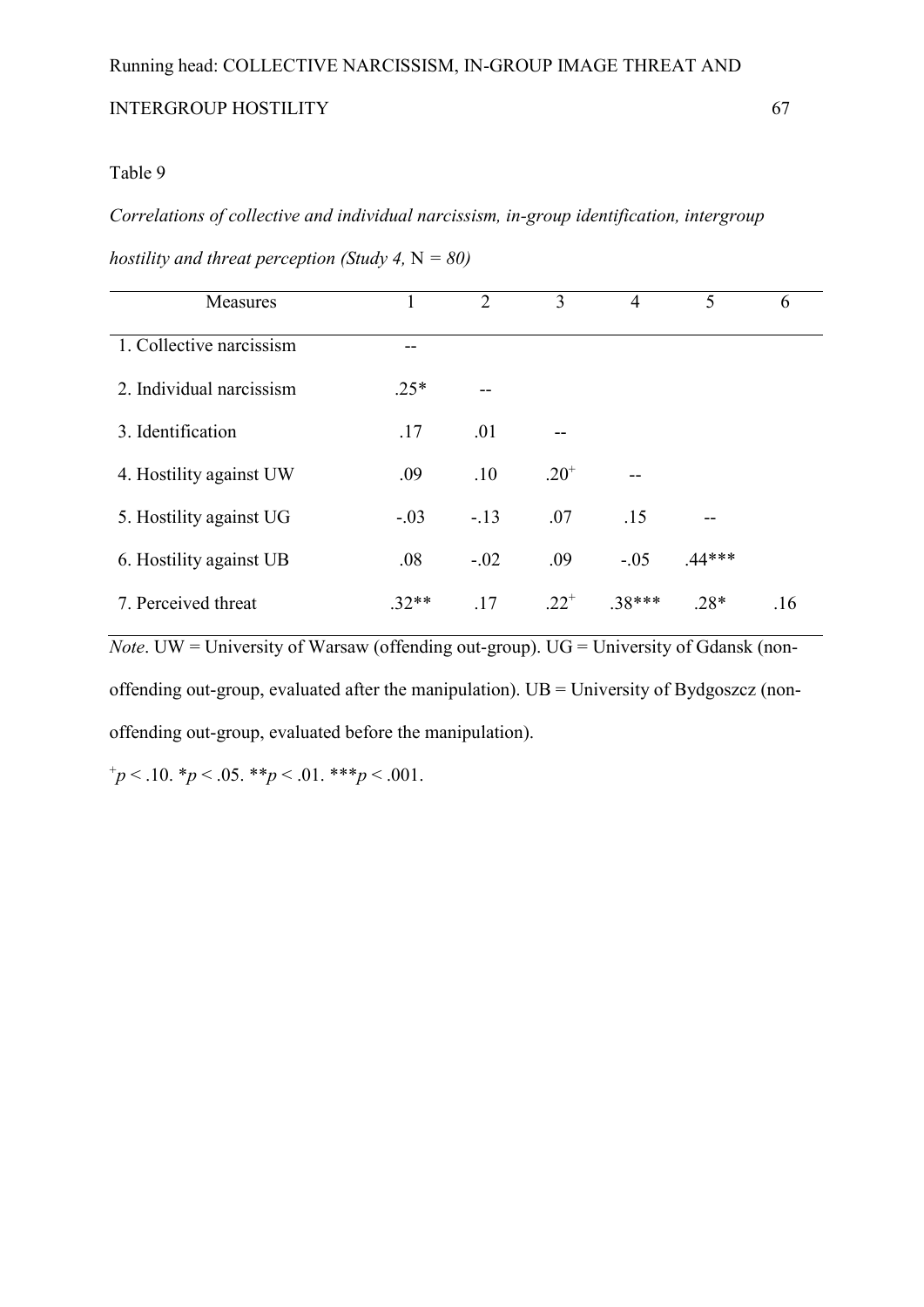# Table 10

*Effects of research condition, collective and individual narcissism and group identification on retaliatory intergroup hostility (Controlling for age and gender; Study 4,* N *= 80)* 

|                                   | Model 1              |     |                  | Model 2              |     |                  |
|-----------------------------------|----------------------|-----|------------------|----------------------|-----|------------------|
|                                   | $\boldsymbol{B}$     | SE  | $\boldsymbol{t}$ | $\boldsymbol{B}$     | SE  | $\boldsymbol{t}$ |
| In-group criticism manipulation   | .96                  | .18 | $5.40***$        | .98                  | .17 | 5.62***          |
| Collective narcissism             | .04                  | .12 | .29              | $-.30$               | .17 | $-1.73^{+}$      |
| Individual narcissism             | .01                  | .15 | .03              | $-.11$               | .18 | $-.64$           |
| Identification                    | $.11^{+}$            | .06 | 1.86             | $.14^{+}$            | .07 | 1.88             |
| Criticism X collective narcissism |                      |     |                  | .61                  | .25 | $2.44*$          |
| Criticism X individual narcissism |                      |     |                  | .12                  | .32 | .38              |
| Criticism X identification        |                      |     |                  | $-.11$               | .11 | .36              |
| $\overline{F}$                    | $F(4, 75) = 8.65***$ |     |                  | $F(7, 72) = 6.36***$ |     |                  |
| $R^2$                             | $.32***$             |     |                  | $.38***$             |     |                  |

*Note*. + *p* < .10. \* *p* < .05. \*\*\* *p* < .001.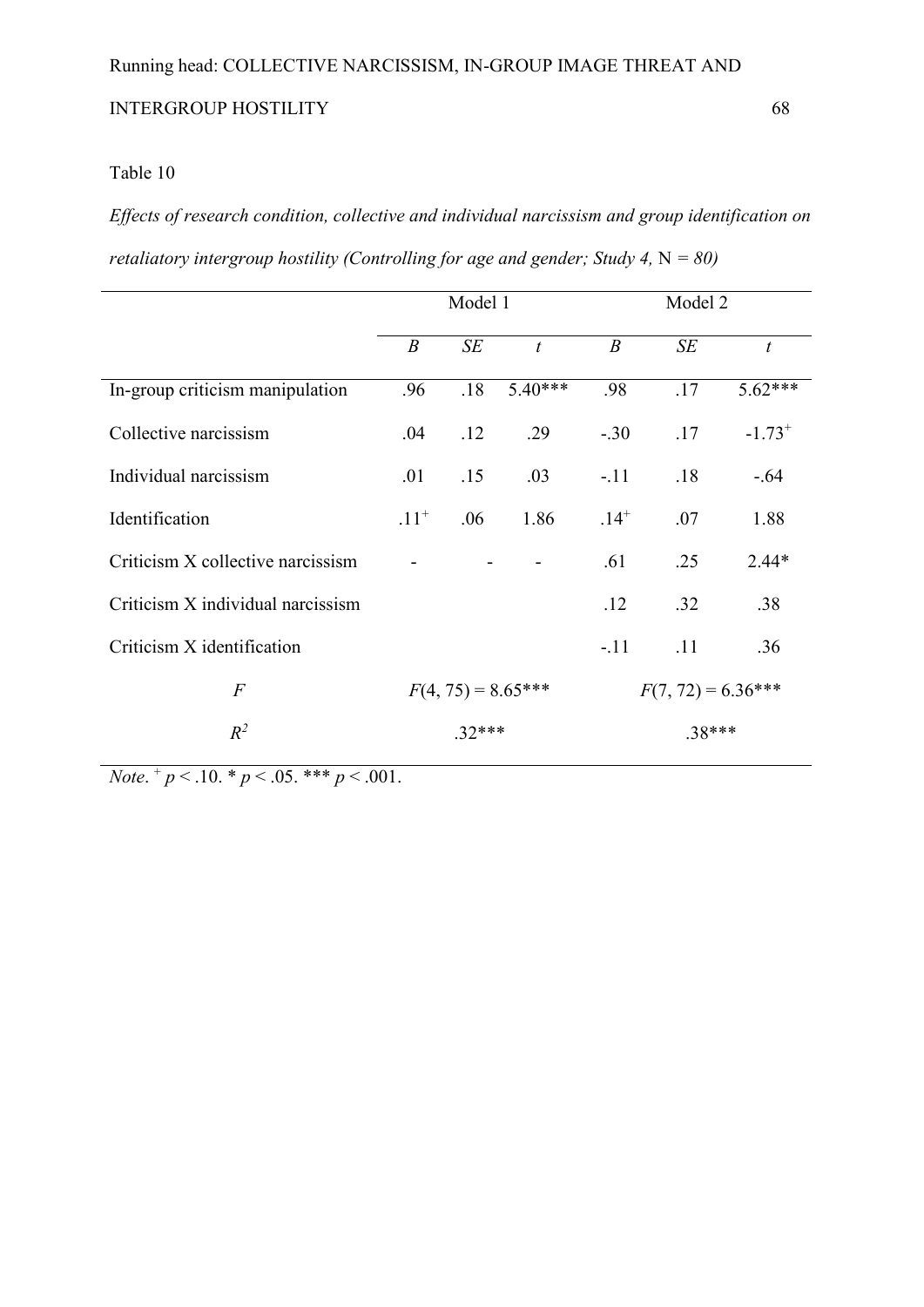*Effects of research condition, collective and individual narcissism and group identification on displaced intergroup hostility (Controlling for age and gender; Study 4,*  $N = 80$ *)* 

|                                   | Model 1          |     |                  |                  | Model 2 |                  |  |
|-----------------------------------|------------------|-----|------------------|------------------|---------|------------------|--|
|                                   | $\boldsymbol{B}$ | SE  | $\boldsymbol{t}$ | $\boldsymbol{B}$ | SE      | $\boldsymbol{t}$ |  |
| Criticism manipulation            | $-.20$           | .21 | $-0.99$          | $-.23$           | .21     | $-1.08$          |  |
| Collective narcissism             | $-.003$          | .14 | $-.02$           | $-.05$           | .21     | $-.24$           |  |
| Individual narcissism             | $-.17$           | .18 | $-98$            | $-.35$           | .21     | $-1.66$          |  |
| Identification                    | .04              | .07 | .62              | $-.02$           | .09     | $-19$            |  |
| Criticism X collective narcissism |                  |     |                  | $-.09$           | .30     | $-0.29$          |  |
| Criticism X individual narcissism |                  |     |                  | .59              | .39     | .14              |  |
| Criticism X identification        |                  |     |                  | .14              | .14     | 1.04             |  |
| $\overline{F}$                    | $F(4, 75) = .68$ |     |                  | $F(7, 72) = .85$ |         |                  |  |
| $R^2$                             | .04              |     |                  | .08              |         |                  |  |

*Note*. + *p* < .10. \* *p* < .05. \*\*\* *p* < .001.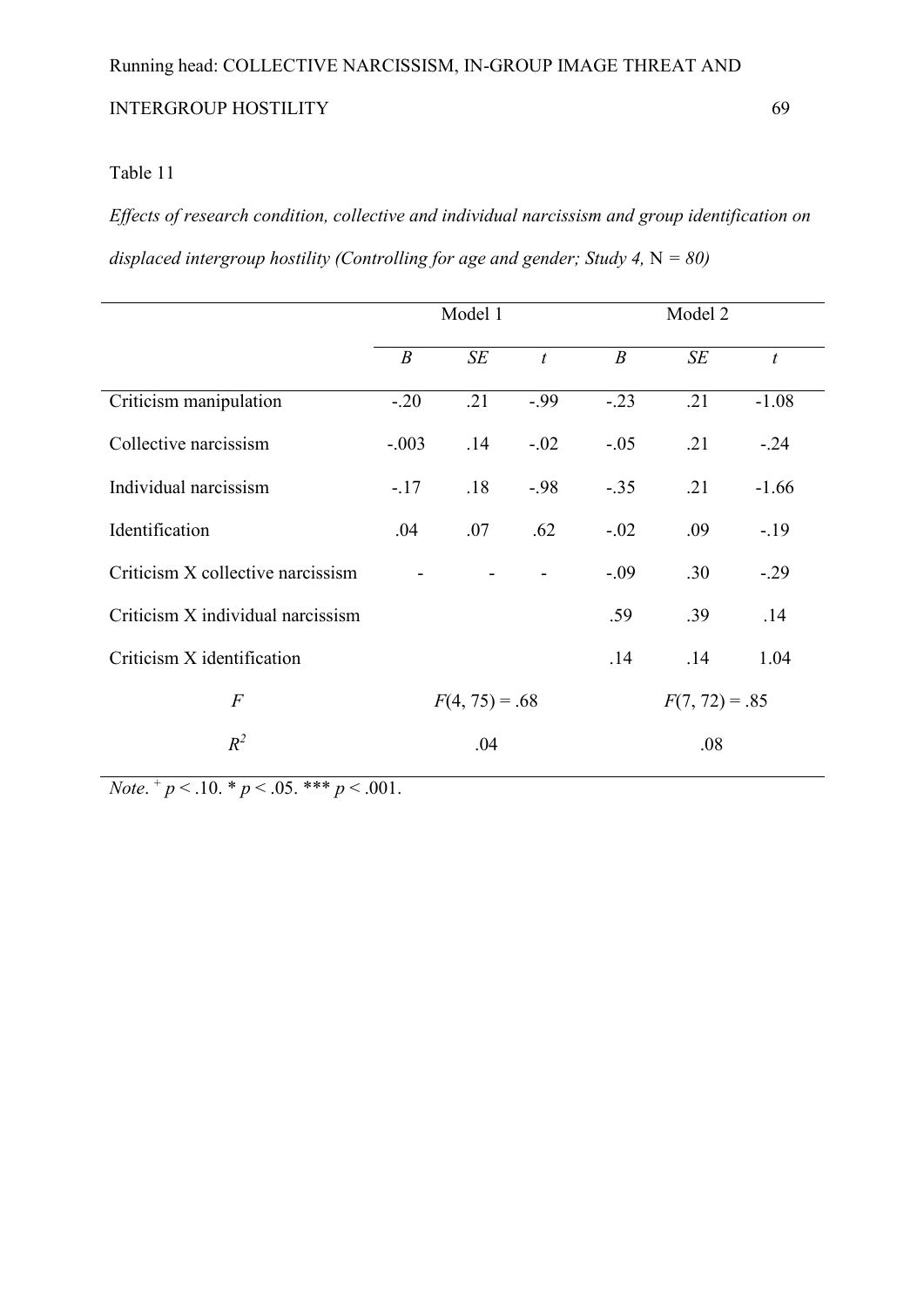*Conditional indirect effects of collective narcissism on retaliatory intergroup hostility through perception of in-group criticism as personally threatening (Controlling for age and gender; \)* 

*Study 4;* N *= 80)* 

| Predictor                         | $\boldsymbol{B}$                                   | SE   | t          |  |  |  |
|-----------------------------------|----------------------------------------------------|------|------------|--|--|--|
|                                   | Perception of the out-group opinion as threatening |      |            |  |  |  |
| Collective narcissism             | .16                                                | .36  | .45        |  |  |  |
| Criticism manipulation            | $-2.24$                                            | 1.55 | $-1.45$    |  |  |  |
| Criticism x collective narcissism | .79                                                | .46  | $1.72^{+}$ |  |  |  |
|                                   | Out-group hostility                                |      |            |  |  |  |
| Collective narcissism             | $-.35$                                             | .17  | $-2.01*$   |  |  |  |
| Perceived threat                  | .16                                                | .06  | $2.93**$   |  |  |  |
| Criticism manipulation            | $-.78$                                             | .75  | $-1.03$    |  |  |  |
| Criticism x collective narcissism | .51                                                | .23  | $2.28*$    |  |  |  |

*Note*. 5.000 bootstrap samples.

 $p<10.$  \* $p<0.05$ . \*\* $p<0.1$ .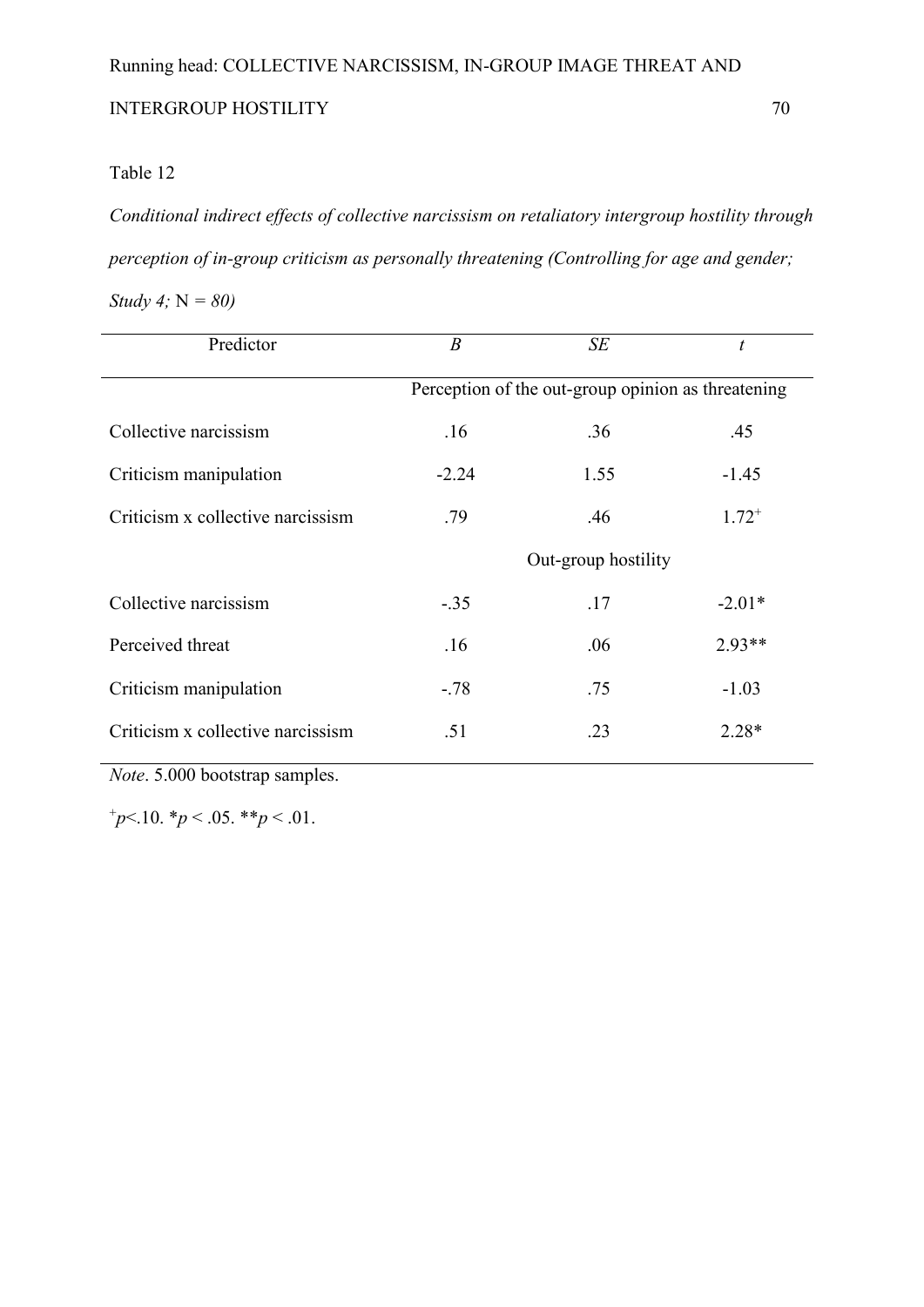

*Figure 1.* Interaction effect of collective narcissism (CN) and research condition on retaliatory intergroup hostility (Study 1, *N* = 134). \*\*\*  $p < .001$ .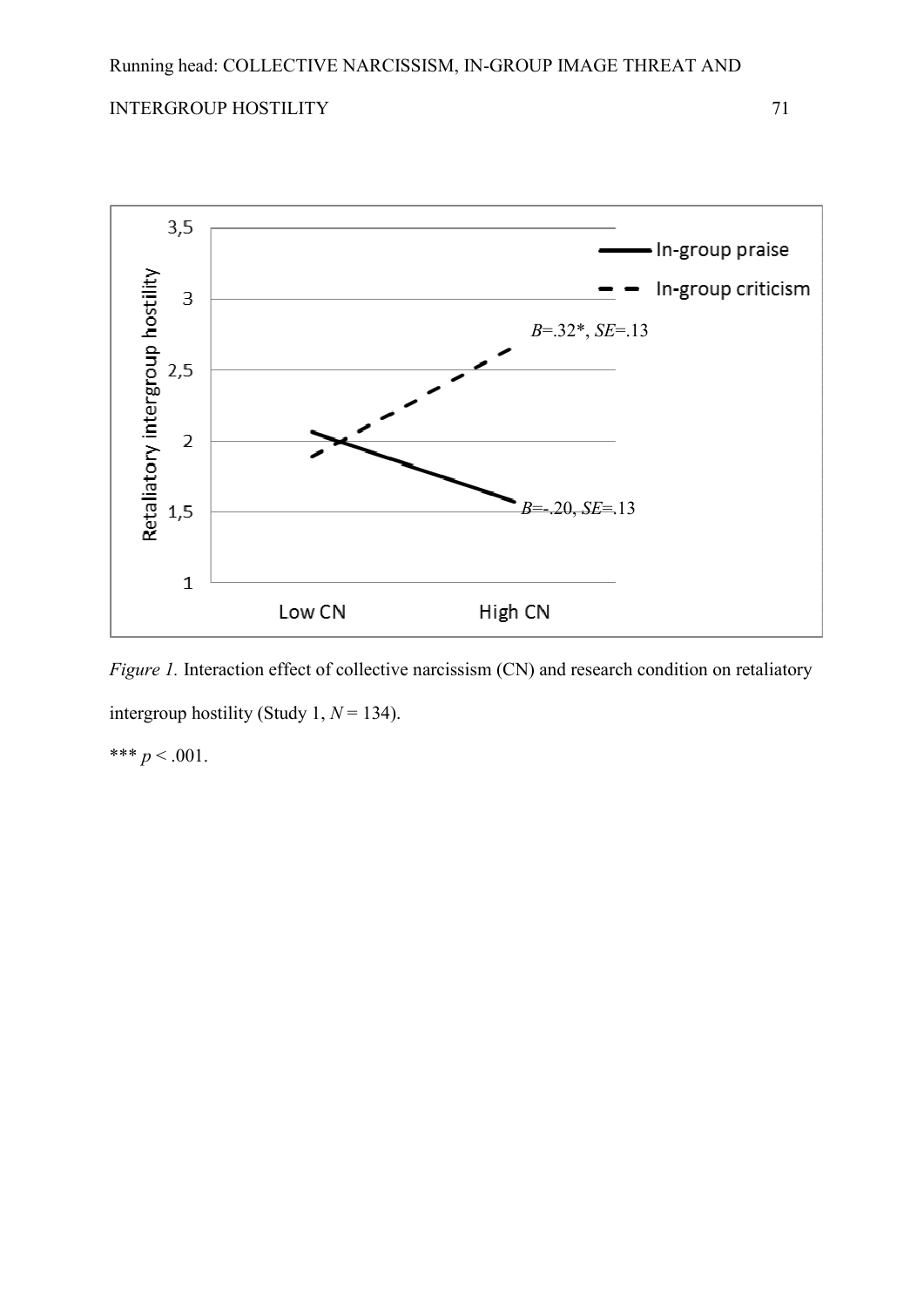



*Figure 2.* Interaction effect of collective narcissism (CN) and research condition on retaliatory intergroup hostility (Study 2,  $N = 108$ ).

\*\*  $p < .01$ .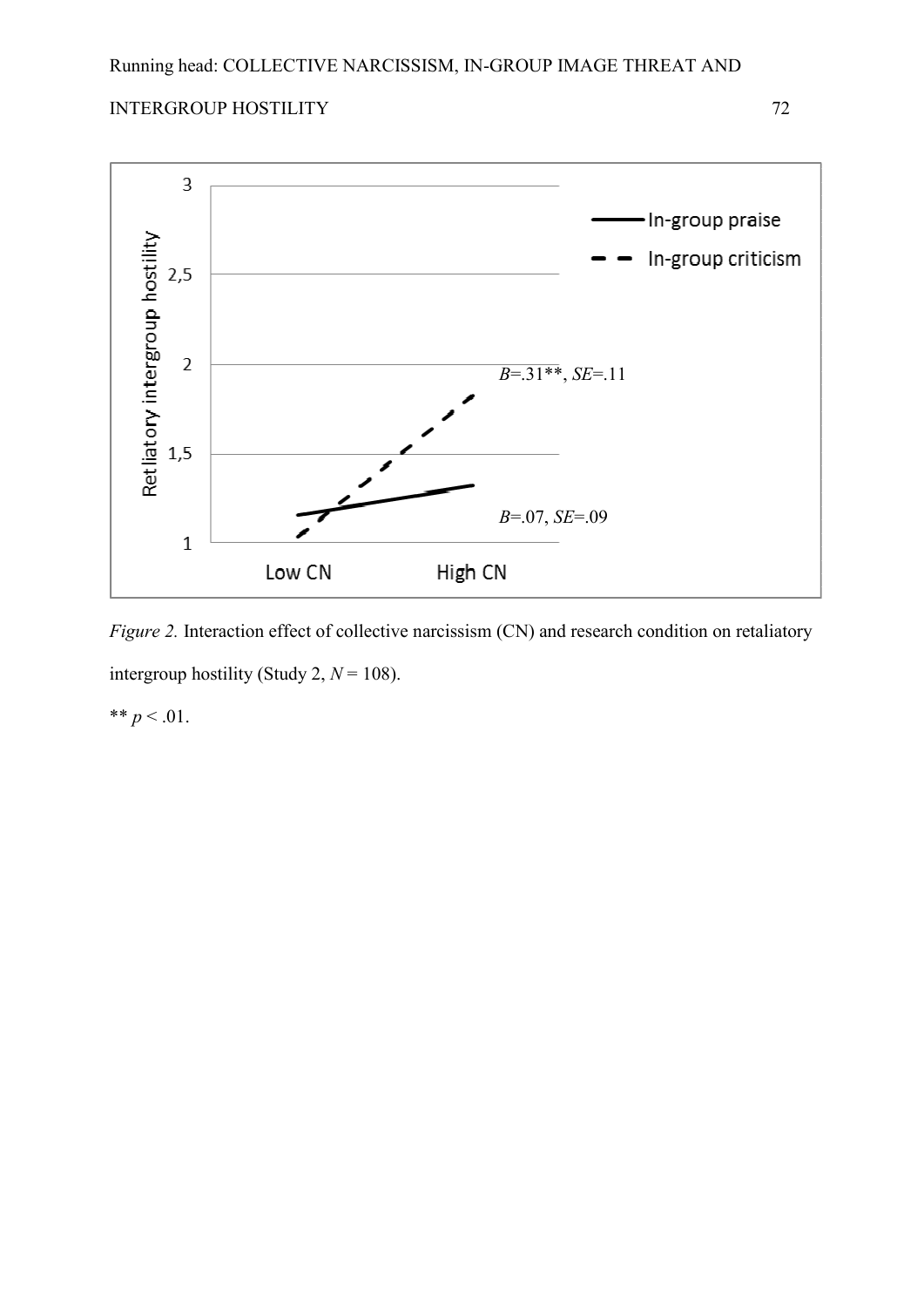



*Figure 3.* Interaction effect of collective narcissism (CN) and in-group criticism condition on intergroup hostility (Study 3,  $N = 117$ ). \*\*  $p < .01$ .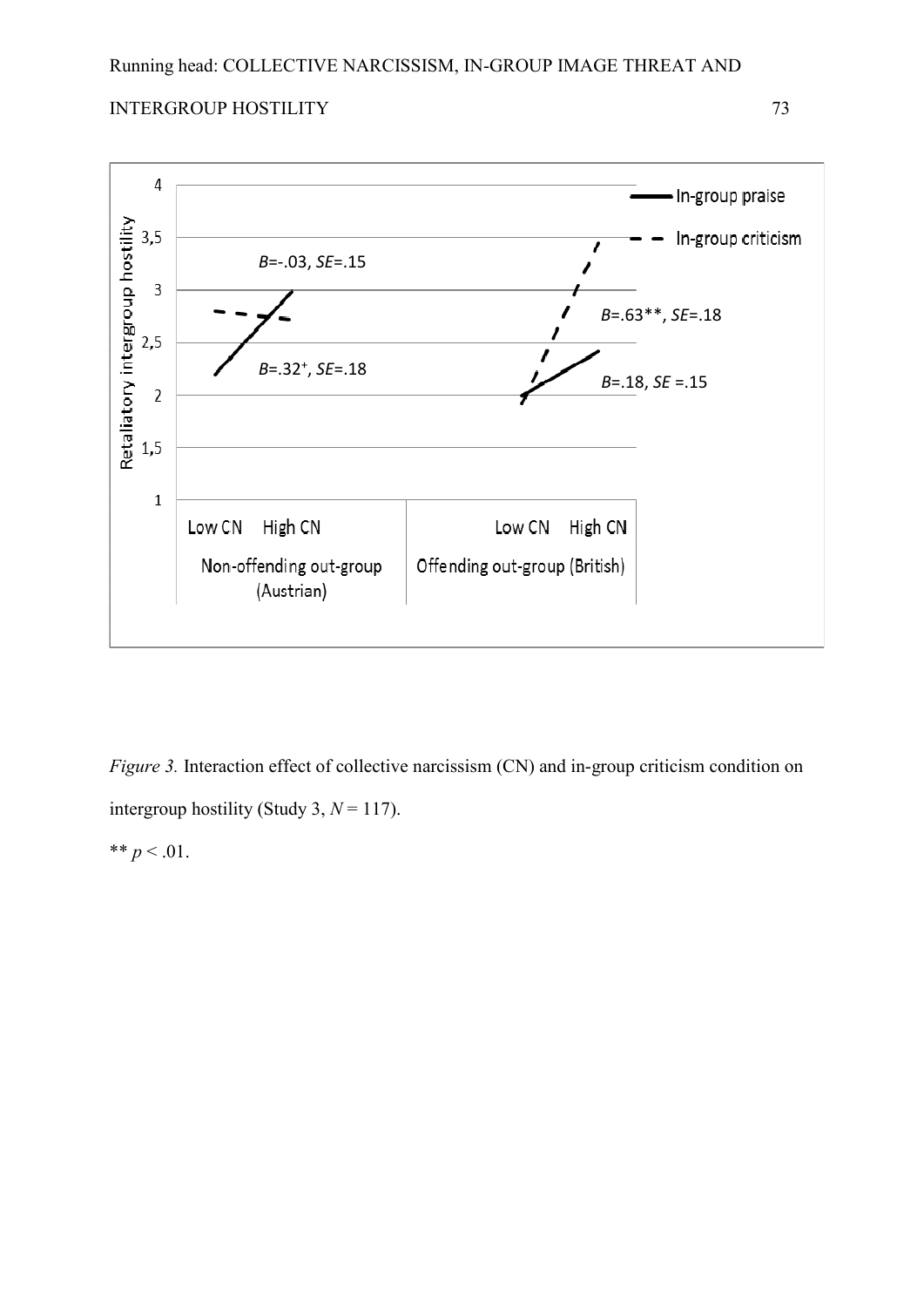



*Figure 4.* Interaction effect of collective narcissism and research condition on retaliatory intergroup hostility (Study 4,  $N = 80$ ).

 $* p < .05.$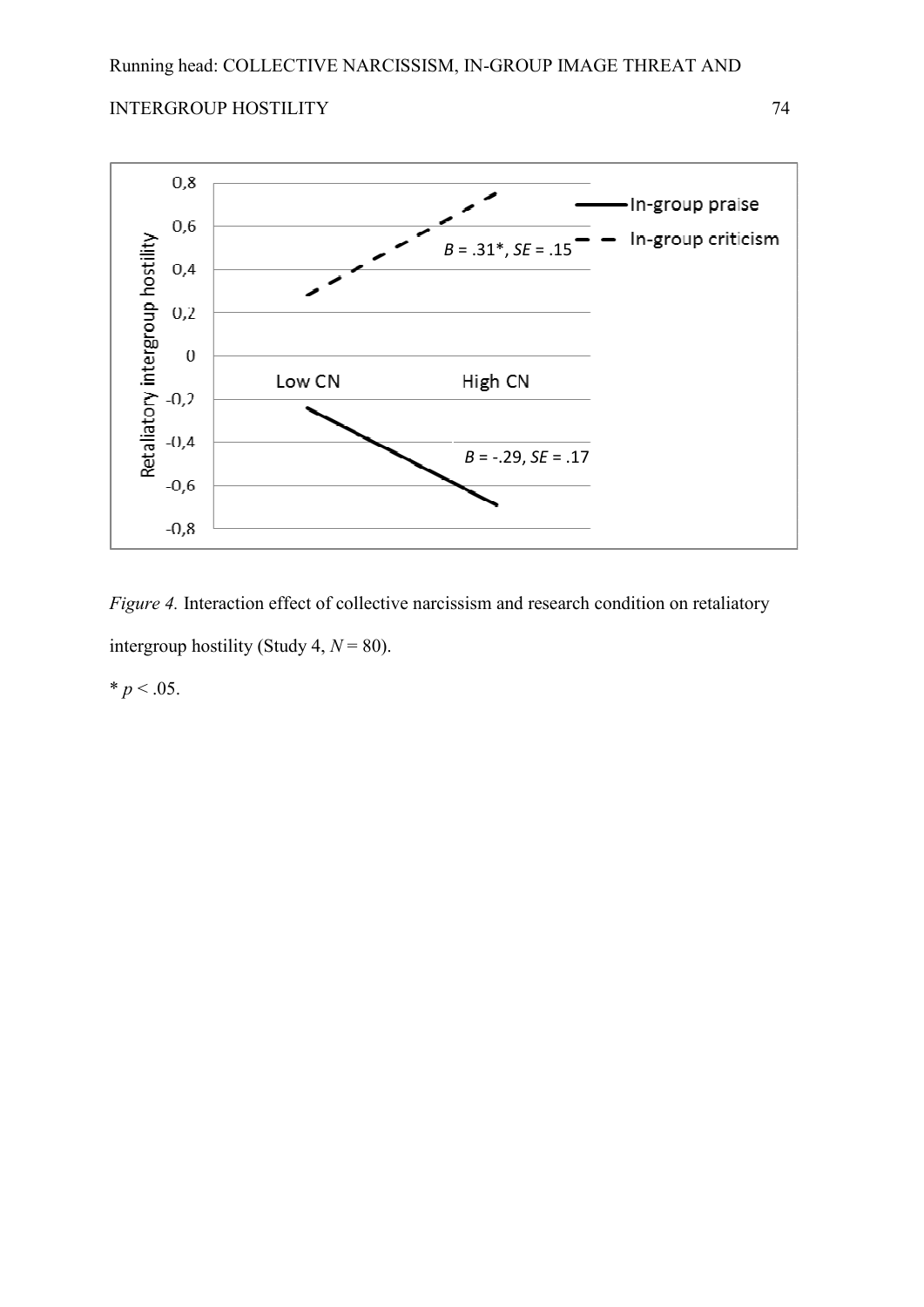

*Figure 5.* Indirect effect of collective narcissism on retaliatory intergroup hostility via perception of in-group criticism (Controlling for age and gender; Study 4, criticism condition,  $N = 37$ ).

 $*_p$  < .05. \*\* *p* < .01.

*Note*. Entries are unstandardized coefficients with error terms in parentheses (dotted line indicates total effect).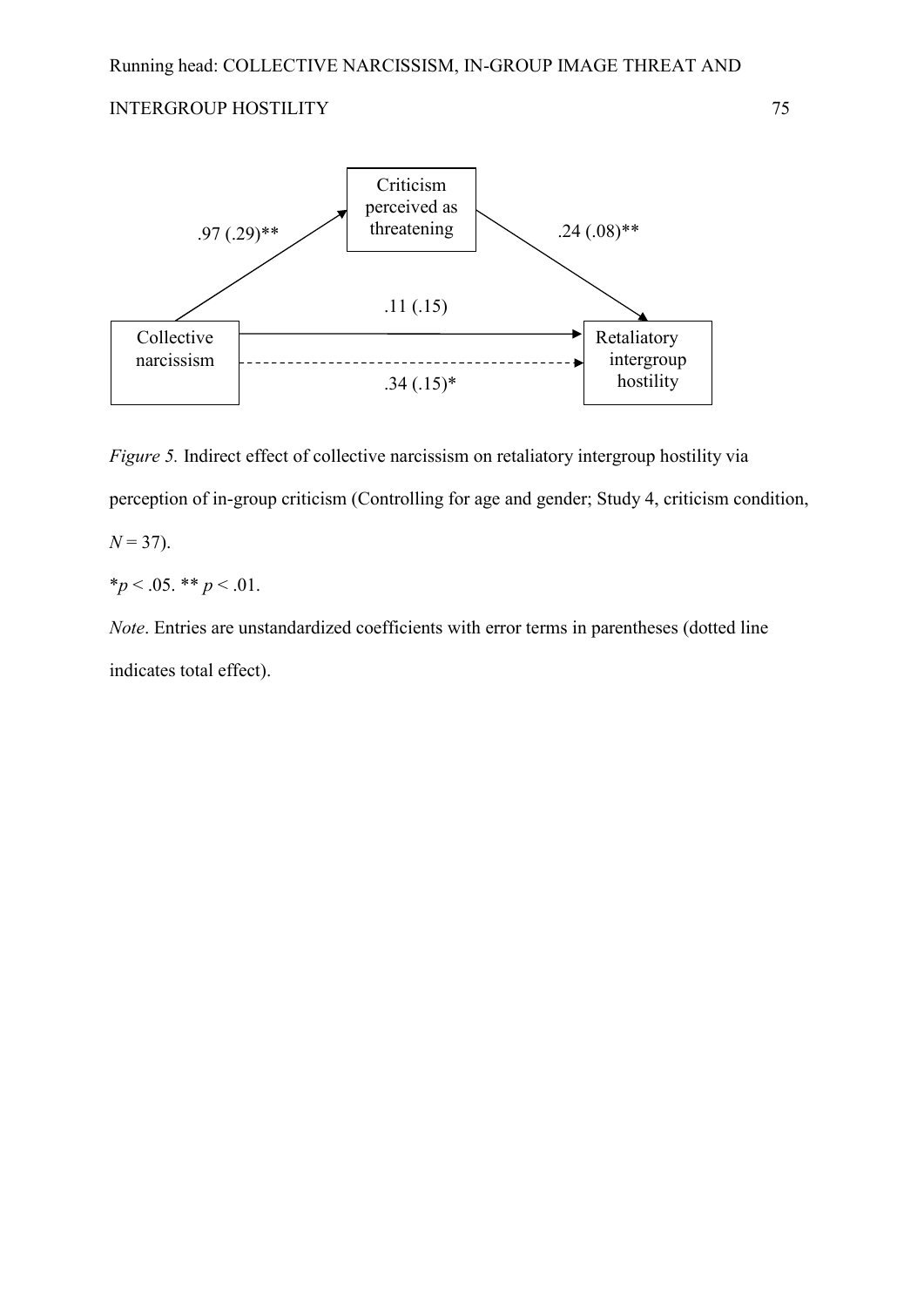#### Footnotes

<sup>1</sup> In all studies the pattern of results remained unchanged when the controlled continuous variables were not entered into the equation. In Study 1 when only the main theoretical predictors were analyzed Model 1 revealed main effects of collective narcissism (*b* = .36, *SE*  $= .09$ ,  $t(131) = 4.16$ ,  $p < .001$ ) and research condition ( $b = .40$ ,  $SE = .21$ ,  $t(131) = 1.91$ ,  $p =$ .058). Model 2 revealed that these effects were qualified by a significant interaction of research condition and collective narcissism  $(b = .54, SE = .17, t(130) = 3.22, p = .002)$ . In Study 2, Model 1 revealed a main effect of collective narcissism  $(b = .12, SE = .06, t(105))$ 2.21,  $p = .03$ ). Model 2 revealed that this effect was qualified by a significant interaction of research condition and collective narcissism  $(b = .25, SE = .12, t(104) = 2.09, p = .04)$ . In Study 3 Model 1 revealed a significant effect of research condition  $(b = .47, SE = .22, t(113) =$ 2.15,  $p = .03$ ), and of target out-group ( $b = -.46$ ,  $SE = .22$ ,  $t(113) = -2.11$ ,  $p = .04$ ). Model 2 revealed a significant, two-way interaction of the target group and collective narcissism  $(b =$ .38,  $SE = .19$ ,  $t(110) = 2.05$ ,  $p = .04$ ). Finally, the results of Model 3 indicate that the main effect and the two way interaction were qualified by a three-way interaction between research condition, target out-group and collective narcissism ( $b = 1.22$ , *SE* = 35, *t* (109) = 3.44, *p* = .001). In Study 4, Model 1 revealed a significant main effect of research condition  $(b = .97)$ . *SE* = 18, *t* (77) = 5.45,  $p < .001$ ), that was qualified by a significant interaction revealed in Model 2 ( $b = .61$ , *SE* = .23,  $t(76) = 2.68$ ,  $p = .01$ ).

<sup>2</sup> The predicted patterns for high collective narcissism and research conditions were present in all studies when the simple slopes analyses are conducted without the covariates. When the simple slopes were analyzed for the significant interaction in Study 1 without entering the covariates the relationship between collective narcissism and hostile behavioral tendencies towards the offending out-group was positive and significant in the in-group criticism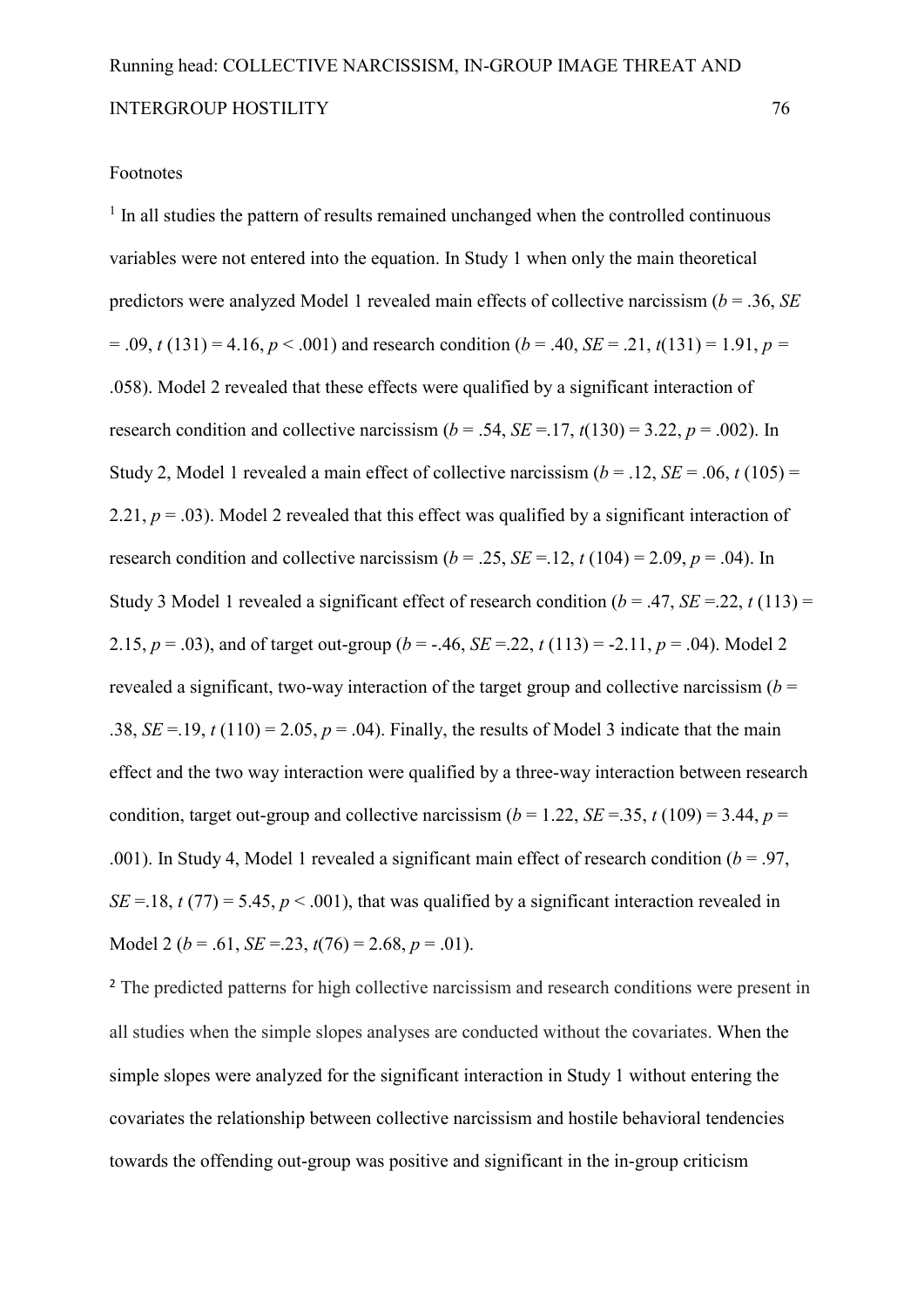condition ( $b = .62$ ,  $SE = .12$ ,  $t(130) = 5.32$ ,  $p < .001$ ). The same relationship was negative and not significant in the in-group praise condition ( $b = .09$ ,  $SE = .12$ ,  $t(130) = .74$ ,  $p = .46$ ). In Study 2 the simple slope analyses without covariates revealed that the relationship between collective narcissism and hostile behavioral tendencies towards British people was not significant in the in-group praise condition ( $b = .05$ ; *SE* = .06;  $t(104) = .68$ ,  $p = .50$ ) but it was positive and significant in the in-group criticism condition ( $b = .29$ ; *SE* = .10;  $t(104) = 2.99$ ; *p* = .001For Study 3, the analyses reveal that the interaction between collective narcissism and research conditions was significant for hostility towards the offending out-group,  $b = .61$ ; *SE*  $= .24$ ,  $t(109) = 2.52$ ;  $p = .01$ , and for hostility towards the non-offending out-group but the effect was reversed,  $b = -0.61$ ;  $SE = 0.26$ ;  $t(109) = -0.235$ ;  $p = 0.02$ . The relationship between collective narcissism and hostility towards the offending out-group was significant under ingroup criticism,  $b = .61$ ;  $SE = .19$ ;  $t(109) = 3.30$ ,  $p = .01$ , but not under in-group praise,  $b =$ .01;  $SE = .15$ ;  $t(109) = .04$ ,  $p = .97$ . For the non-offending out-group, the relationship between collective narcissism and intergroup hostility was significant and negative under in-group criticism,  $b = -.37$ ;  $SE = .17$ ;  $t(109) = .2.22$ ;  $p = .03$  and non-significant under in-group praise,  $b = 0.24$ ; *SE* = .20;  $t(109) = 1.20$ ;  $p = 0.23$ . The analyses reveal that the interaction between collective narcissism and research conditions was significant for hostility towards the offending out-group,  $b = .61$ ;  $SE = .24$ ,  $t(109) = 2.52$ ;  $p = .01$ , and for hostility towards the non-offending out-group but the effect was reversed,  $b = -0.61$ ; *SE* = .26; *t*(109)=  $-$  2.35; *p* = .02. The relationship between collective narcissism and hostility towards the offending out group was significant under in-group criticism,  $b = .61$ ;  $SE = .19$ ;  $t(109) = 3.30$ ,  $p = .01$ , but not under in-group praise,  $b = .01$ ;  $SE = .15$ ;  $t(109) = .04$ ,  $p = .97$ . For the non-offending outgroup, the relationship between collective narcissism and intergroup hostility was significant and negative under in-group criticism,  $b = -.37$ ;  $SE = .17$ ;  $t(109) = .2.22$ ;  $p = .03$  and non-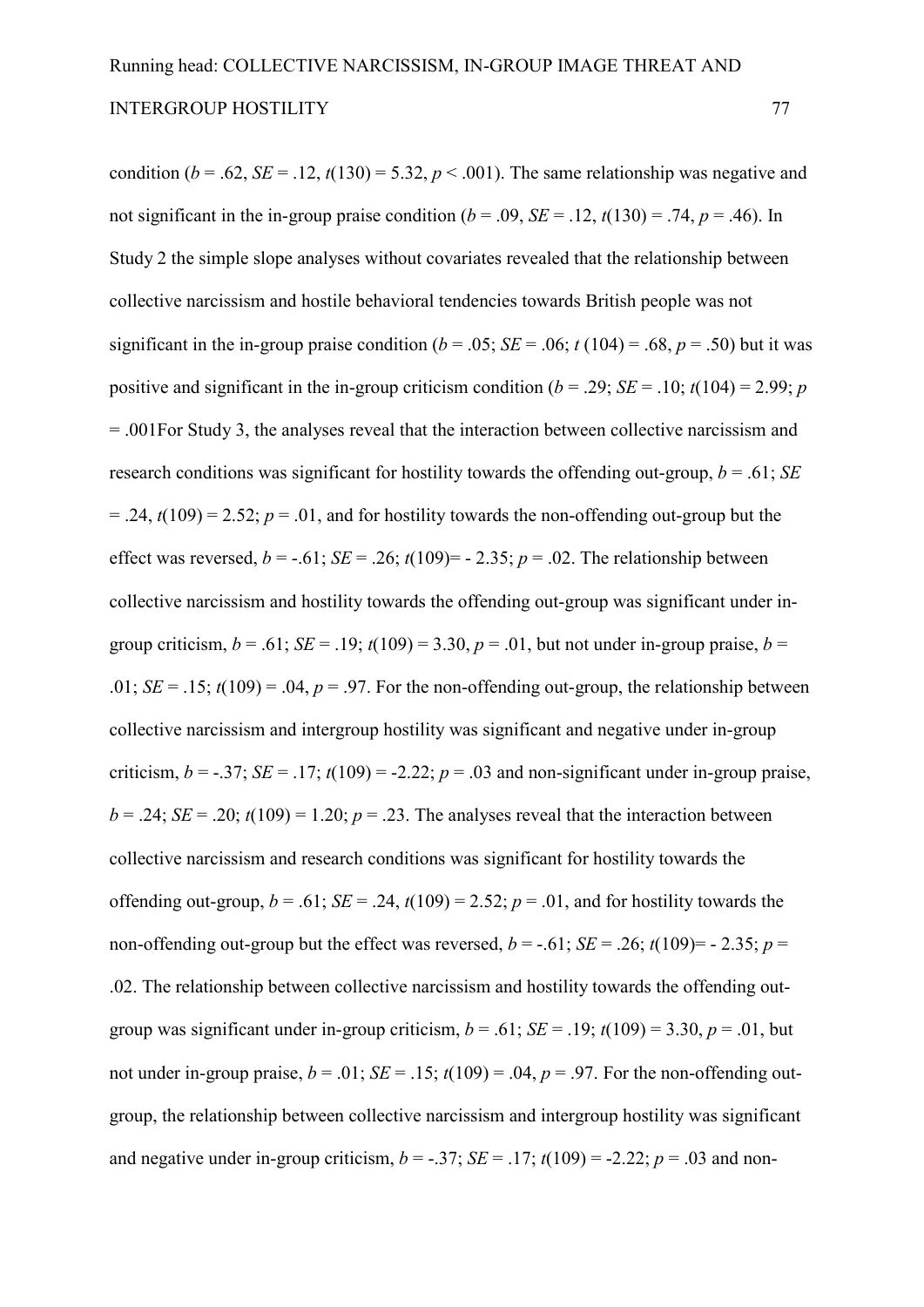significant under in-group praise,  $b = .24$ ;  $SE = .20$ ;  $t(109) = 1.20$ ;  $p = .23$ . An unexpected pattern emerged when the simple slopes for Study 3 were computed without covariates. The highest levels of intergroup hostility were predicted by low collective narcissism in the in group criticism condition towards the non-offending out-group. Further studies should examine whether this pattern is reliable. For Study 4 the simple slope analyses without controlling covariates revealed that the relationship between collective narcissism and intergroup hostility was positive and significant in the in-group image threat condition  $(b =$ .33,  $SE = .14$ ,  $t(76) = 2.33$ ,  $p = .03$ ) and negative and non-significant in the positive evaluation condition (*b* = -.28, *SE* = .18,  $t(76)$  = -1.57, *p* = .12.

<sup>3</sup> The whole equation was significant in Model 2 whereas none of the individual predictors were significant any longer. There were no multicollinearity problems (VIFs  $\leq$  3.4). This may suggest that there were too many variables in Model 2. Thus, we ran another multiple regression analysis in which we included only the interaction of research condition and collective narcissism in Model 2. This analysis replicated the results revealing significant main effects of social dominance orientation ( $b = .24$ ,  $SE = .09$ ,  $t(115) = 2.59$ ,  $p = .01$ ); individual narcissism ( $b = 1.05$ ,  $SE = .47$ ,  $t(115) = 2.23$ ,  $p = .03$ ) and marginally significant effect of right wing authoritarianism ( $b = .20$ ,  $SE = .12$ ,  $t(115) = 1.75$ ,  $p = .08$ ). No other main effects were significant. The interaction of research condition and collective narcissism was not significant ( $b = .16$ ,  $SE = .17$ ,  $t(115) = .98$ ,  $p = .33$ ).

<sup>4</sup> Simple slope analysis indicated that the relationship between right wing authoritarianism and hostility towards the non-offending out-group was not significant in the in-group praise condition ( $b = -0.01$ ,  $SE = 0.07$ ,  $t(104) = -0.12$ ,  $p = 0.91$ ) and significant in the in-group criticism condition ( $b = .17$ , *SE* = .08,  $t(104) = 2.12$ ,  $p = .04$ ). This result may point to authoritarian displaced aggressiveness. However, more studies are needed before more definite conclusions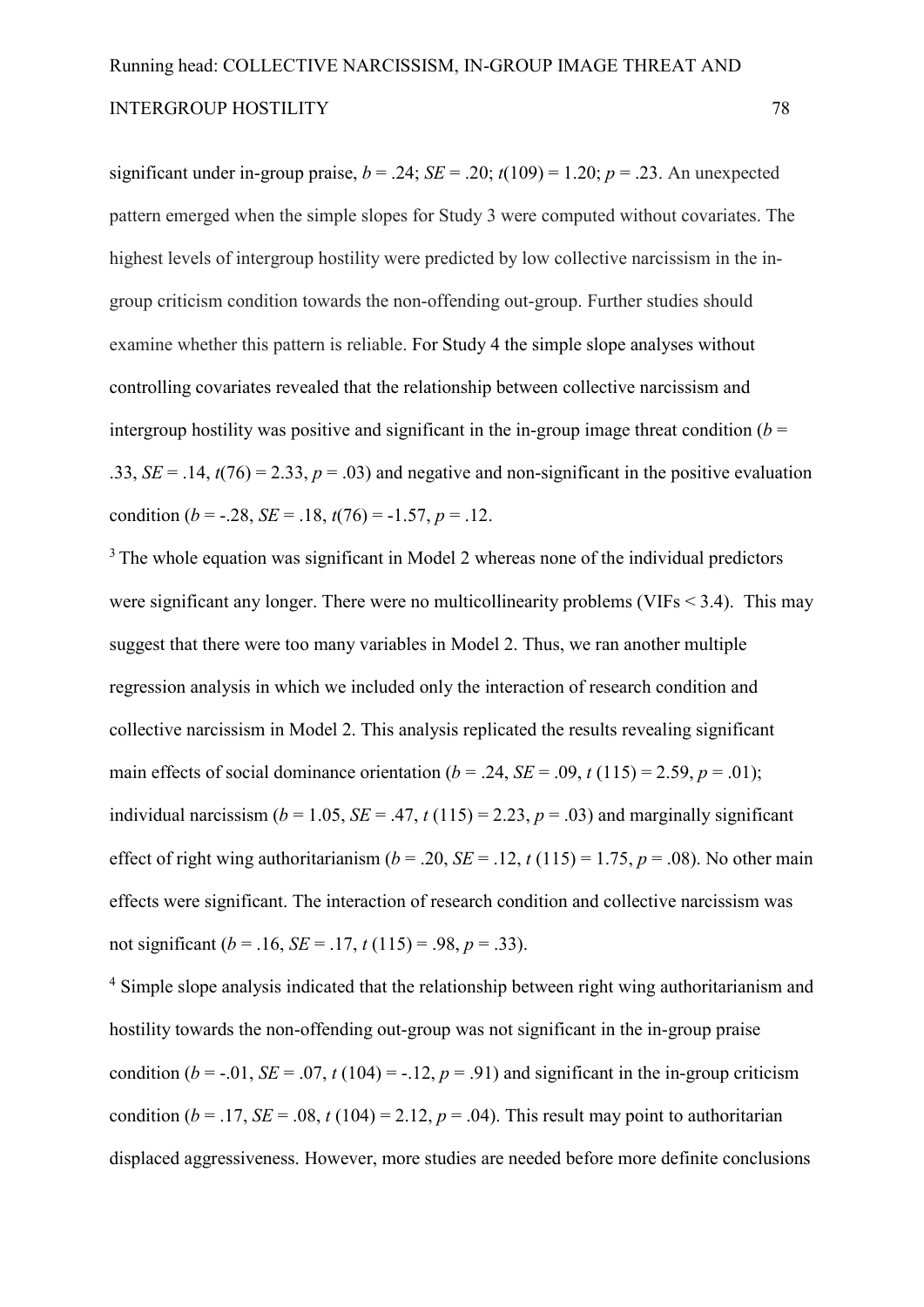can be drawn about the nature of this relationship. Interpreting this interaction is beyond the scope of this paper and the effect did not seem reliable enough to warrant such interpretation in the present paper. It is important to note that the full model that included this interaction did not reach statistical significance, the analyses that looked only at the effect of research condition, right wing authoritarianism and their interaction found no significant effect. Moreover, the interaction was not replicated in other studies.

<sup>5</sup> Four additional regression analyses were performed in order to examine whether the hypothesized three-way interaction of in-group criticism vs praise conditions, target out-group manipulation and collective narcissism would remain significant when three way interactions with the competing continuous moderators were also entered into the equation. The competing predictors were analyzed one at the time because the sample size was relatively small compared to the number of predictors entered into such an equation. The hypothesized three way interaction for collective narcissism remained significant,  $b = .70$ ; *SE* = .29,  $t(100)$  $= 2.45$ ;  $p = .02$  when it was tested against the three way interaction with individual narcissism,  $b = -0.86$ ; *SE* = 1.81,  $t(100) = -0.48$ ;  $p = 0.64$ . The hypothesized interaction for collective narcissism remained significant,  $b = .73$ ;  $SE = .31$ ,  $t(100) = 2.38$ ;  $p = .02$  also when it was tested against the three way interaction with right wing authoritarianism,  $b = .21$ ;  $SE = .43$ .  $t(100) = .48$ ;  $p = .63$ . The hypothesized interaction for collective narcissism remained significant,  $b = .80$ ; *SE* = .28,  $t(100) = 2.83$ ;  $p = .003$  when it was tested against the three way interaction with social dominance orientation,  $b = -16$ ; *SE* = .35,  $t(100) = -0.45$ ;  $p = 0.66$ . The main effects of social dominance orientation and in-group identification remained significant in these three analyses. When the three way interaction with in-group identification was entered into the equation together with the hypothesized interaction, the interaction with collective narcissism remained significant,  $b = .83$ ;  $SE = .28$ ,  $t(100) = 2.93$ ;  $p = .001$ . The